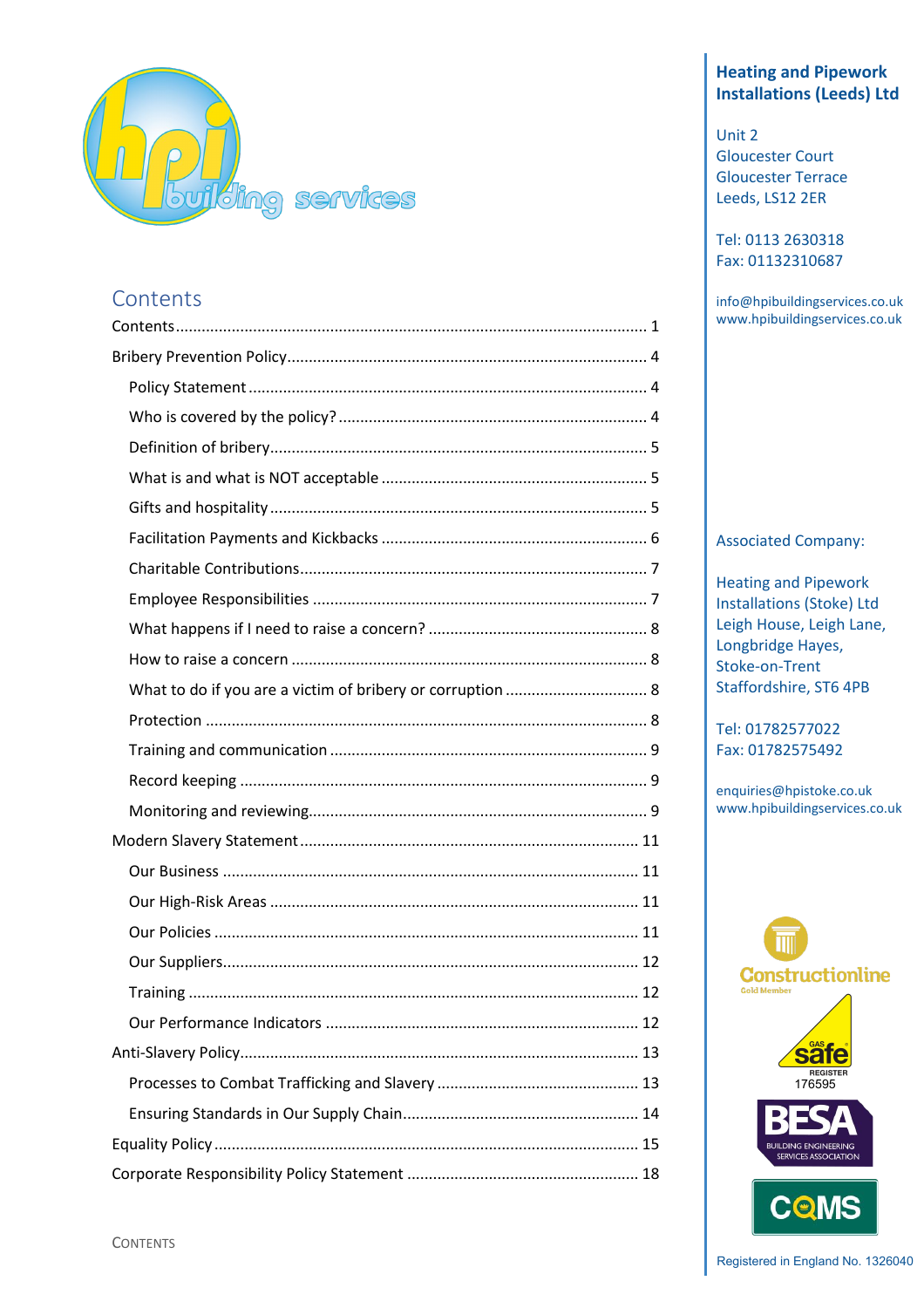

# **Heating and Pipework Installations (Leeds) Ltd**

Unit 2 **Gloucester Court Gloucester Terrace** Leeds, LS12 2ER

Tel: 0113 2630318 Fax: 01132310687

info@hpibuildingservices.co.uk www.hpibuildingservices.co.uk

## **Associated Company:**

**Heating and Pipework Installations (Stoke) Ltd** Leigh House, Leigh Lane, Longbridge Hayes, **Stoke-on-Trent** Staffordshire, ST6 4PB

Tel: 01782577022 Fax: 01782575492

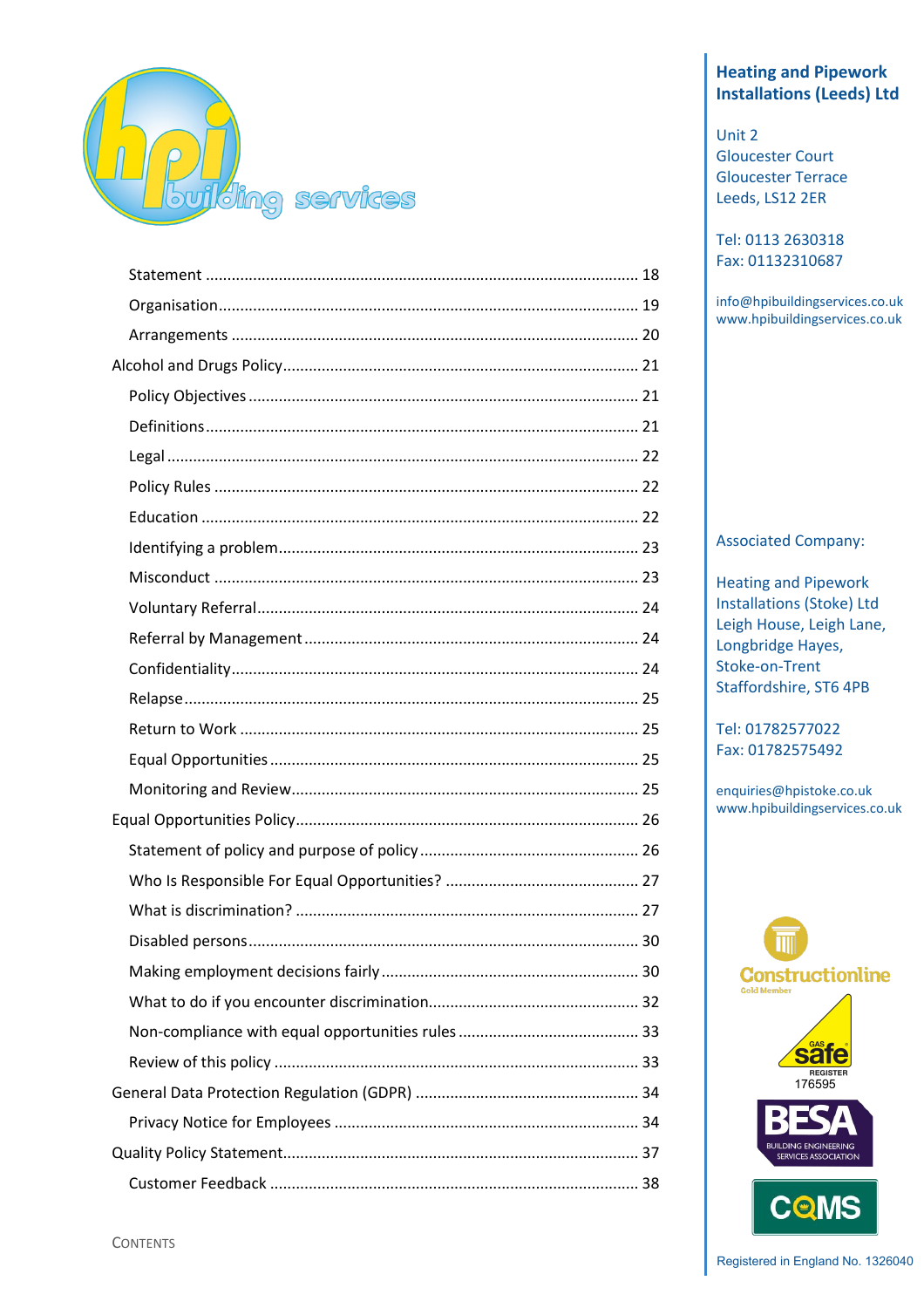

# **Heating and Pipework Installations (Leeds) Ltd**

Unit 2 Gloucester Court Gloucester Terrace Leeds, LS12 2ER

Tel: 0113 2630318 Fax: 01132310687

info@hpibuildingservices.co.uk www.hpibuildingservices.co.uk

## Associated Company:

Heating and Pipework Installations (Stoke) Ltd Leigh House, Leigh Lane, Longbridge Hayes, Stoke-on-Trent Staffordshire, ST6 4PB

Tel: 01782577022 Fax: 01782575492

enquiries@hpistoke.co.uk www.hpibuildingservices.co.uk

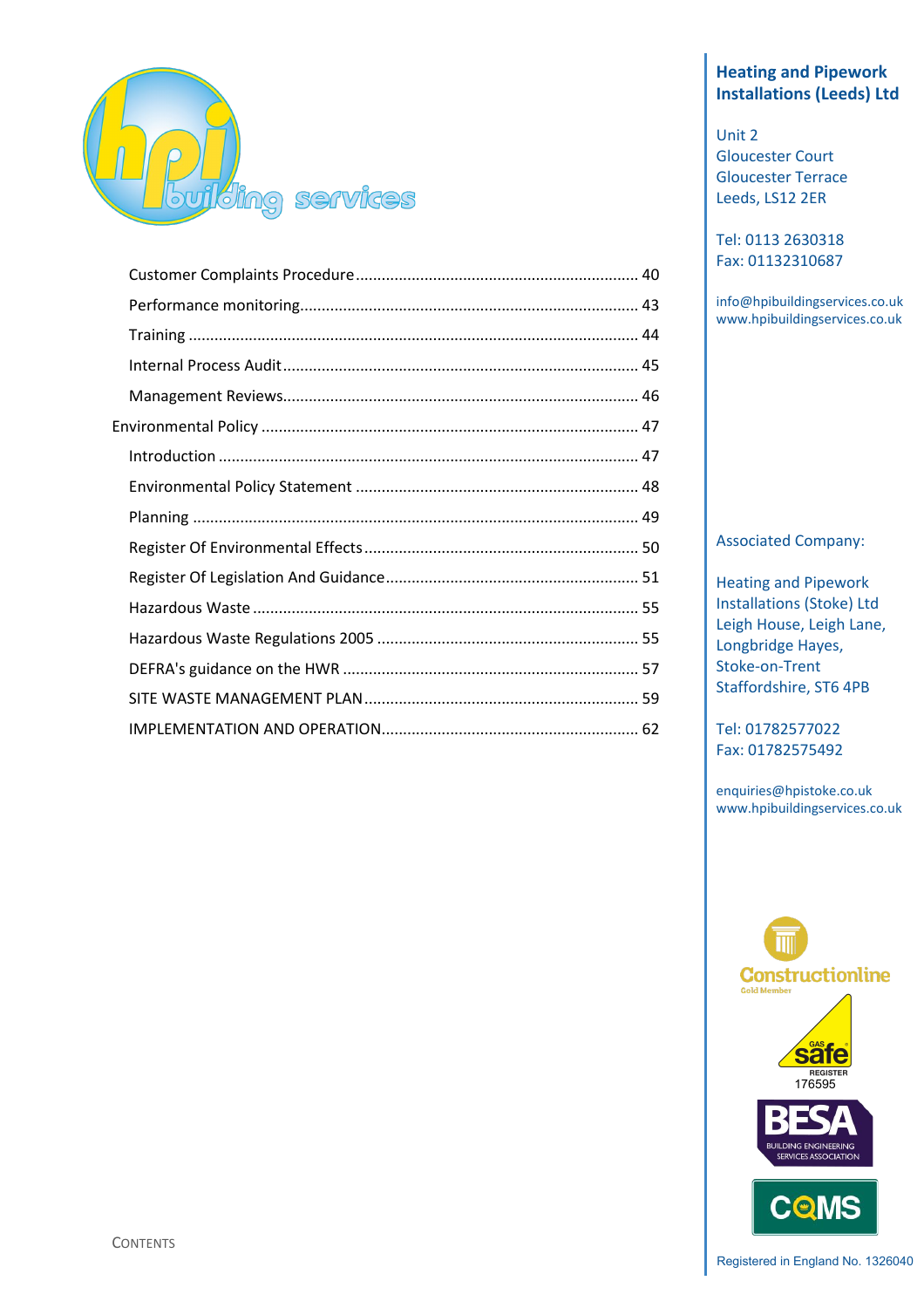

# Bribery Prevention Policy

# Policy Statement

Heating and Pipework Installations (Leeds) Ltd is committed to conducting business in an ethical and honest manner and is committed to implementing and enforcing systems that ensure bribery is prevented. Heating and Pipework Installations (Leeds) Ltd has zero-tolerance for bribery and corrupt activities. We are committed to acting professionally, fairly, and with integrity in all business dealing and relationships, wherever in the country we operate.

Heating and Pipework Installations (Leeds) Ltd will constantly uphold all laws relating to anti-bribery and corruption in all the jurisdictions in which we operate. We are bound by the laws of the UK, including the Bribery Act 2010, regarding our conduct both at home and abroad.

Heating and Pipework (Leeds) Ltd recognises that bribery and corruption are punishable by up to ten years of imprisonment and a fine. If our company is discovered to have taken part in corrupt activities, we may be subjected to an unlimited fine, be excluded from tendering for public contracts, and face serious damage to your reputation. It is with this in mind that we commit to preventing bribery and corruption in our business and take our legal responsibilities seriously.

# Who is covered by the policy?

This anti-bribery policy applies to all employees (whether temporary, fixedterm, or permanent), consultants, contractors, trainees, seconded staff, home workers, casual workers, agency staff, volunteers, interns, agents, sponsors, or any other person or persons associated with us (including third parties), or any of our subsidiaries or their employees, no matter where they are located (within or outside of the UK). The policy also applies to Officers, Trustees, Board, and/or Committee members at any level.

In the context of this policy, third party refers to any individual or organisation our company meets and works with. It refers to actual and potential clients, customers, suppliers, distributors, business contacts, agents, advisers, and government and public bodies – this includes their advisors, representatives and officials, politicians, and public parties.

Any arrangements our company makes with a third party is subject to clear contractual terms, including specific provisions that require the third party to comply with minimum standards and procedures relating to anti-bribery and corruption.

# **Heating and Pipework Installations (Leeds) Ltd**

Unit 2 Gloucester Court Gloucester Terrace Leeds, LS12 2ER

Tel: 0113 2630318 Fax: 01132310687

info@hpibuildingservices.co.uk www.hpibuildingservices.co.uk

#### Associated Company:

Heating and Pipework Installations (Stoke) Ltd Leigh House, Leigh Lane, Longbridge Hayes, Stoke-on-Trent Staffordshire, ST6 4PB

Tel: 01782577022 Fax: 01782575492

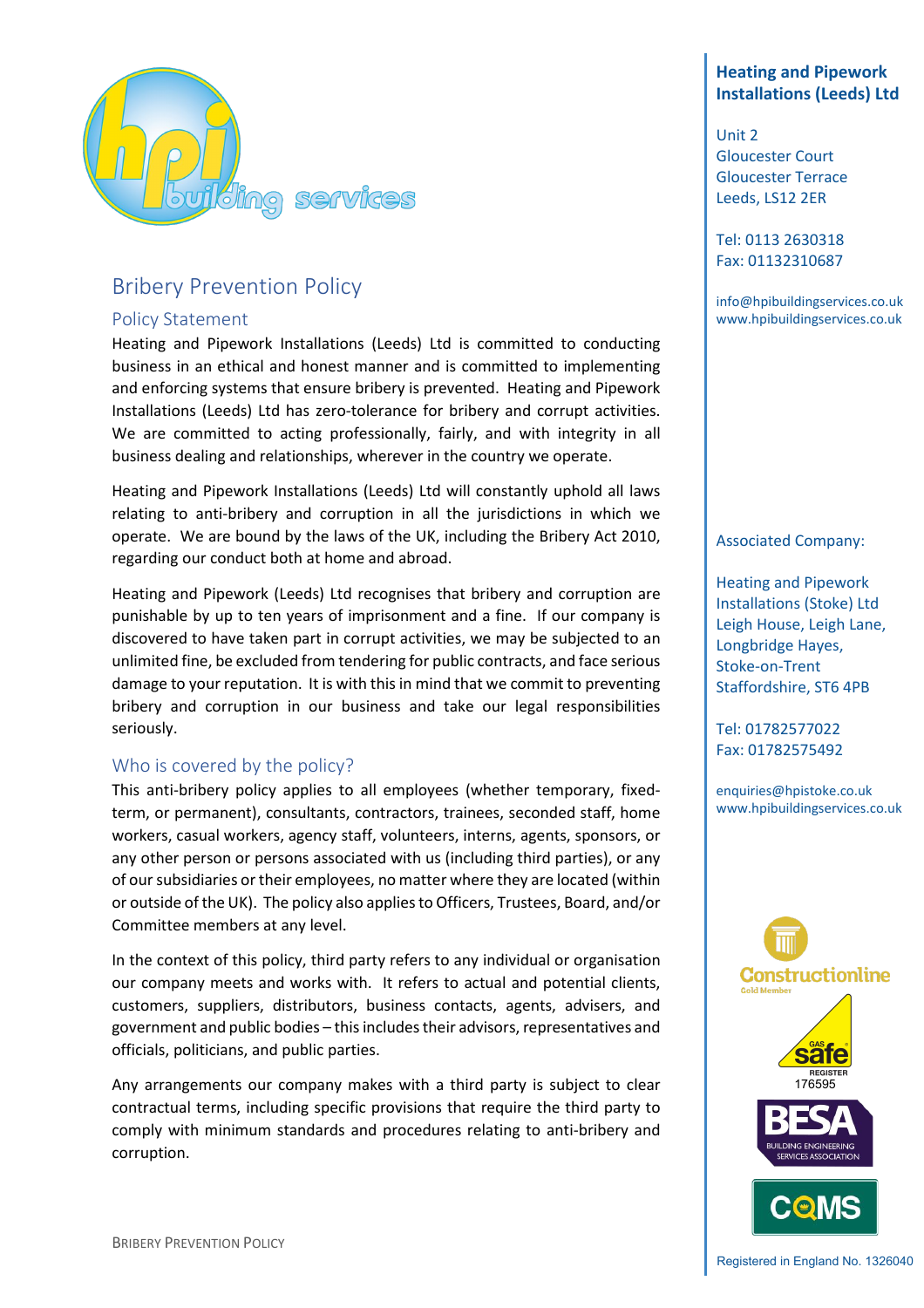

# Definition of bribery

Bribery refers to the act of offering, giving, promising, asking, agreeing, receiving, accepting, or soliciting something of value or of an advantage so to induce or influence an action or decision.

A bribe refers to any inducement, reward, or object/item of value offered to another individual in order to gain commercial, contractual, regulatory, or personal advantage.

Bribery is not limited to the act of offering a bribe. If an individual is on the receiving end of a bribe and they accept it, they are also breaking the law.

Bribery is illegal. Employees must not engage in any form of bribery, whether it be directly, passively (as described above), or through a third party (such as an agent or distributor). They must not bribe a foreign public official anywhere in the world. They must not accept bribes in any degree and if they are uncertain about whether something is a bribe or a gift or act of hospitality, they must seek further advice from the company's compliance manager.

# What is and what is NOT acceptable

This section of the policy refers to 4 areas:

- Gifts and hospitality:
- Facilitation payments.
- Political contributions.
- Charitable contributions.

## Gifts and hospitality

Heating and Pipework Installations (Leeds) Ltd accepts normal and appropriate gestures of hospitality and goodwill (whether given to/received from third parties) so long as the giving or receiving of gifts meets the following requirements:

- It is made with the intention of influencing the party to whom it is being given, to obtain or reward the retention of a business or a business advantage, or as an explicit or implicit exchange for favours or benefits.
- It is made with the suggestion that a return favour is expected.
- It is compliant with the local law.
- It is given in the name of the company, not in an individual's name.
- It does not include cash or a cash equivalent (e.g. a voucher or gift certificate).

# **Heating and Pipework Installations (Leeds) Ltd**

Unit 2 Gloucester Court Gloucester Terrace Leeds, LS12 2ER

Tel: 0113 2630318 Fax: 01132310687

info@hpibuildingservices.co.uk www.hpibuildingservices.co.uk

#### Associated Company:

Heating and Pipework Installations (Stoke) Ltd Leigh House, Leigh Lane, Longbridge Hayes, Stoke-on-Trent Staffordshire, ST6 4PB

Tel: 01782577022 Fax: 01782575492

enquiries@hpistoke.co.uk www.hpibuildingservices.co.uk

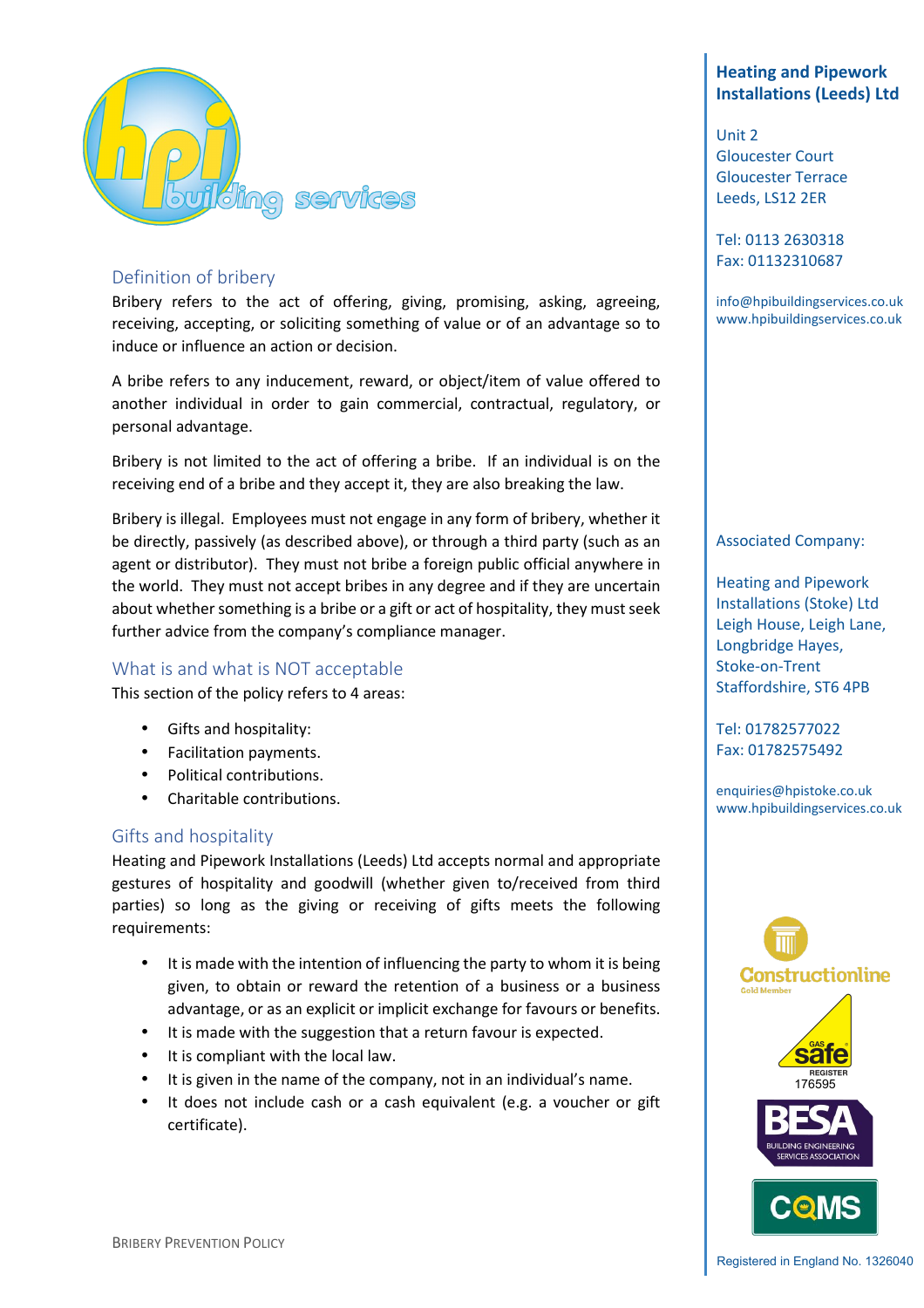

- It is appropriate for the circumstances (e.g. giving small gifts around Christmas or as a small thank you to a company for helping with a large project upon completion).
- It is of an appropriate type and value and given at an appropriate time, considering the reason for the gift.
- It is given/received openly, not secretly.
- It is not selectively given to a key, influential person, clearly with the intention of directly influencing them.
- It is not above a certain excessive value, as pre-determined by the company's compliance manager (usually in excess of £100).
- It is not offered to, or accepted from, a government official or representative or politician or political party, without the prior approval of the company's compliance manager.

Where it is inappropriate to decline the offer of a gift (i.e. when meeting an individual of certain religion/culture who may take offence), the gift may be accepted so long as it is declared to the compliance manager, who will assess the circumstances.

Heating and Pipework Installations (Leeds) recognises that the practice of giving and receiving business gifts varies between countries, regions, cultures, and religions, so definitions of what is acceptable and not acceptable will inevitably differ for each.

As good practice, gifts given and received should always be disclosed to the compliance manage. Gifts from suppliers should always be disclosed.

The intention behind a gift being given/received should always be considered. If there is any uncertainty, the advice of the compliance manager should be sought.

## Facilitation Payments and Kickbacks

Heating and Pipework (Leeds) Limited does not accept and will not make any form of facilitation payments of any nature. We recognise that facilitation payments are a form of bribery that involves expediting or facilitating the performance of a public official for a routine governmental action. We recognise that they tend to be made by low level officials with the intention of securing or speeding up the performance of a certain duty or action.

Heating and Pipework Installations (Leeds) Ltd does not allow kickbacks to be made or accepted. We recognise that kickbacks are typically made in exchange for a business favour or advantage.

# **Heating and Pipework Installations (Leeds) Ltd**

Unit 2 Gloucester Court Gloucester Terrace Leeds, LS12 2ER

Tel: 0113 2630318 Fax: 01132310687

info@hpibuildingservices.co.uk www.hpibuildingservices.co.uk

#### Associated Company:

Heating and Pipework Installations (Stoke) Ltd Leigh House, Leigh Lane, Longbridge Hayes, Stoke-on-Trent Staffordshire, ST6 4PB

Tel: 01782577022 Fax: 01782575492

enquiries@hpistoke.co.uk www.hpibuildingservices.co.uk

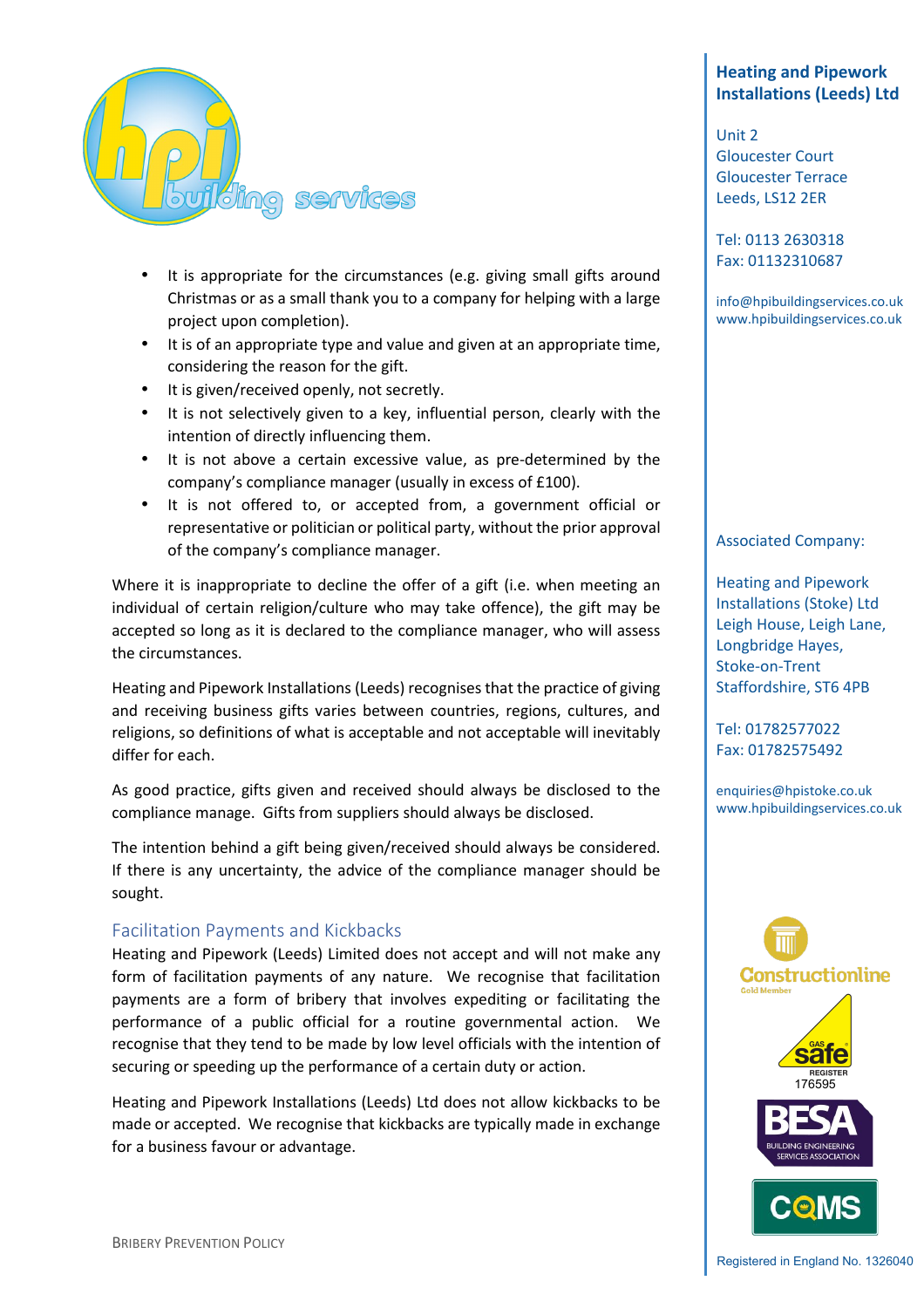

Heating and Pipework Installations (Leeds) Ltd recognises that, despite our strict policy on facilitation payments and kickbacks, employees may face a situation where avoiding a facilitation payment or kickback may put their/their family's personal security at risk. Under these circumstances, the following steps must be taken:

- Keep any amount to the minimum.
- Ask for a receipt, detailing the amount and reason for the payment.
- Create a record concerning the payment.
- Report this incident to your lane manager.

Heating and Pipework Installations (Leeds) Ltd will not make donations, whether in cash, kind, or by any other means, to support any political parties or candidates. We recognise this may be perceived as an attempt to gain an improper business advantage.

## Charitable Contributions

Heating and Pipework Installations (Leeds) Ltd accepts (and indeed encourages) the act of donating to charities – whether through services, knowledge, time or direct financial contributions (cash or otherwise) – and agrees to disclose all charitable contributions it makes.

Employees must be careful to ensure that contributions are not used to facilitate and conceal acts of bribery.

We will ensure that all charitable donations made are legal and ethical under local laws and practices, and that donations are not offered/made without the approval of the compliance manager.

## Employee Responsibilities

As an employee of Heating and Pipework Installations (Leeds) Ltd, you must ensure that you read, understand, and comply with the information contained within this policy, and with any training or other anti-bribery and corruption information you are given.

All employees and those under our control are equally responsible for the prevention, detection, and reporting of bribery and other forms of corruption. They are required to avoid any activities that could lead to, or imply, a breach of this anti-bribery policy.

If you have reason to believe or suspect that an instance of bribery or corruption has occurred or will occur in the future that breaches this policy, you must notify the compliance manager.

# **Heating and Pipework Installations (Leeds) Ltd**

Unit 2 Gloucester Court Gloucester Terrace Leeds, LS12 2ER

Tel: 0113 2630318 Fax: 01132310687

info@hpibuildingservices.co.uk www.hpibuildingservices.co.uk

#### Associated Company:

Heating and Pipework Installations (Stoke) Ltd Leigh House, Leigh Lane, Longbridge Hayes, Stoke-on-Trent Staffordshire, ST6 4PB

Tel: 01782577022 Fax: 01782575492

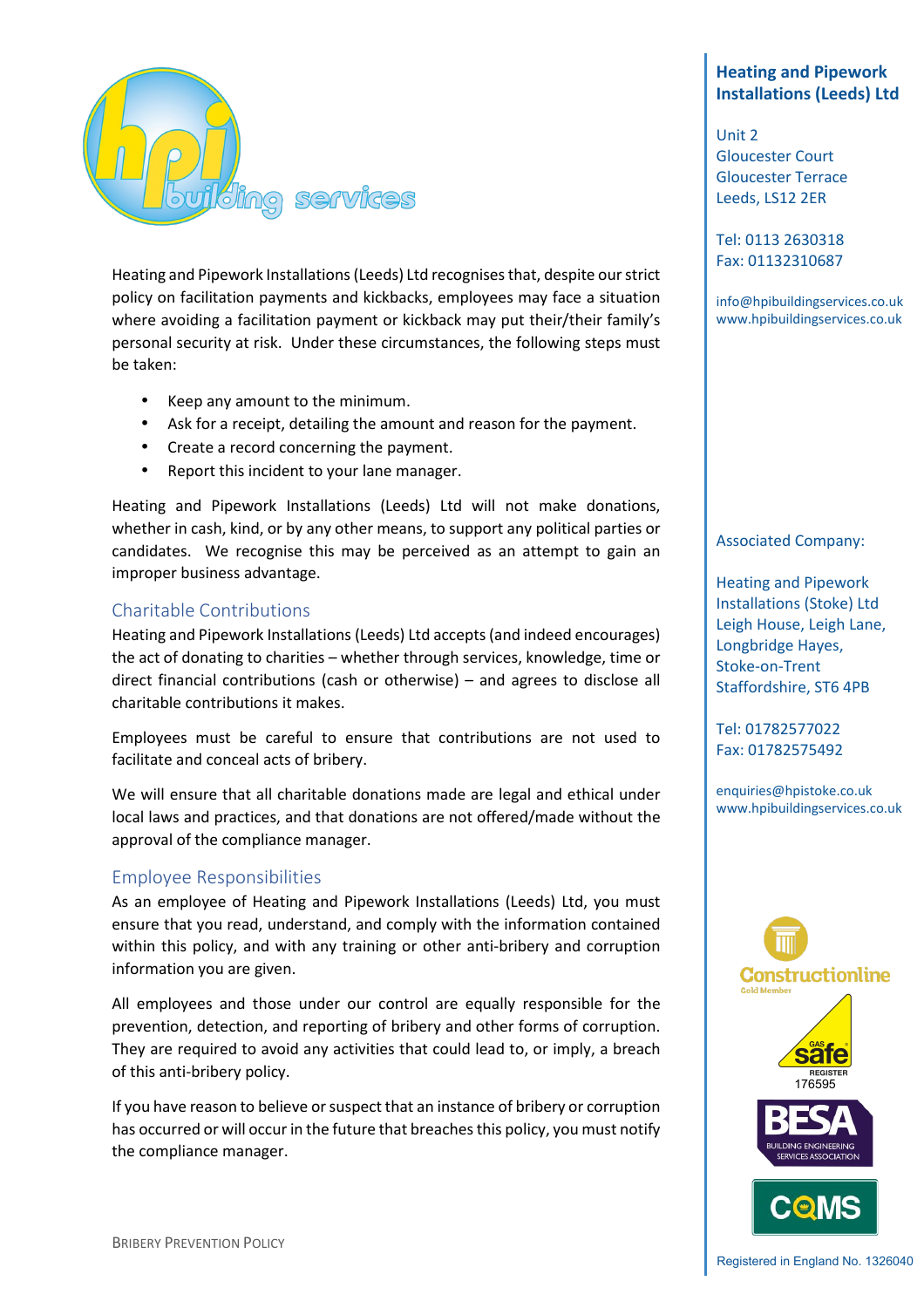

If any employee breaches this policy, they will face disciplinary action and could face dismissal for gross conduct. Heating & Pipework Installations Ltd has the right to terminate a contractual relationship with an employee if they breach this anti-bribery policy.

## What happens if I need to raise a concern?

This section of the policy covers 3 areas:

- How to raise a concern.
- What to do if you are a victim of bribery or corruption.
- Protection.

#### How to raise a concern

If you suspect that there is an instance of bribery or corrupt activities occurring in relation to Heating & Pipework Installations (Leeds) Ltd, you are encouraged to raise your concerns at as early a stage as possible. If you're uncertain about whether a certain action or behaviour can be considered bribery or corruption, you should speak to your line manager, the compliance manager, the director, or the Head of Governance and Legal.

Heating & Pipework Installations (Leeds) Ltd will familiarise all employees with its whistleblowing procedures so employees can vocalise their concerns swiftly and confidentially.

#### What to do if you are a victim of bribery or corruption

You must tell your compliance manager as soon as possible if you are offered a bribe by anyone, if you are asked to make one, if you suspect that you may be bribed or asked to make a bribe in the near future, or if you have reason to believe that you are a victim of another corrupt activity.

#### Protection

If you refuse to accept or offer a bribe or you report a concern relating to potential act(s) of bribery or corruption, Heating & Pipework Installations (Leeds) Ltd understands that you may feel worried about potential repercussions. Heating & Pipework Installations (Leeds) Ltd will support anyone who raises concerns in good faith under this policy, even if investigation finds that they were mistaken.

Heating & Pipework Installations (Leeds) Ltd will ensure that no one suffers any detrimental treatment as a result of refusing to accept or offer a bribe or other corrupt activities or because they reported a concern relating to potential act(s) of bribery or corruption.

# **Heating and Pipework Installations (Leeds) Ltd**

Unit 2 Gloucester Court Gloucester Terrace Leeds, LS12 2ER

Tel: 0113 2630318 Fax: 01132310687

info@hpibuildingservices.co.uk www.hpibuildingservices.co.uk

#### Associated Company:

Heating and Pipework Installations (Stoke) Ltd Leigh House, Leigh Lane, Longbridge Hayes, Stoke-on-Trent Staffordshire, ST6 4PB

Tel: 01782577022 Fax: 01782575492

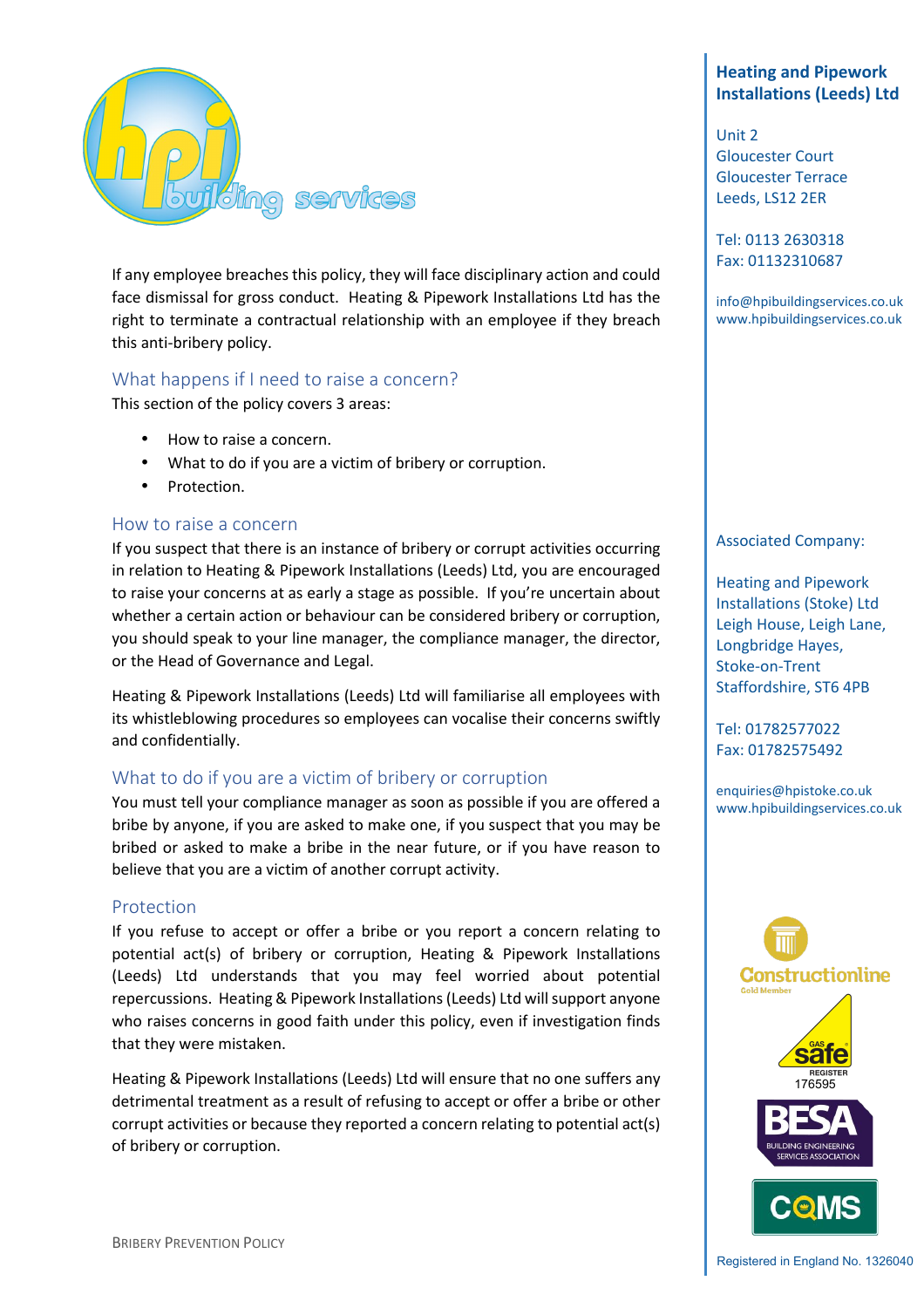

Detrimental treatment refers to dismissal, disciplinary action, treats, or unfavourable treatment in relation to the concern the individual raised.

If you have reason to believe you've been subjected to unjust treatment as a result of a concern or refusal to accept a bribe, you should inform your line manager or the compliance manager immediately.

## Training and communication

Heating & Pipework Installations (Leeds) Ltd will provide training on this policy as part of the induction process for all new employees. Employees will also receive regular, relevant training on how to adhere to this policy, and will be asked annually to formally accept that they will comply with this policy.

Heating & Pipework Installations (Leeds) Ltd.'s anti-bribery and corruption policy and zero-tolerance attitude will be clearly communicated to all suppliers, contractors, business partners, and any third-parties at the outset of business relations, and as appropriate thereafter.

Heating & Pipework Installations (Leeds) Ltd will provide relevant anti-bribery and corruption training to employees etc. where we feel their knowledge of how to comply with the Bribery Act need to be enhanced. As good practice, all businesses should provide their employees with anti-bribery training where there is a potential risk of facing bribery or corruption during work activities.

#### Record keeping

Heating & Pipework Installations (Leeds) Ltd will keep detailed and accurate financial records and will have appropriate internal controls in place to act as evidence for payments made. We will declare and keep a written record of the amount and reason for hospitality or gifts accepted and given and understand that gifts and acts of hospitality are subject to managerial review.

#### Monitoring and reviewing

Heating & Pipework Installations (Leeds) Ltd compliance manager is responsible for monitoring the effectiveness of this policy and will review the implementation of it on a regular basis. They will assess its suitability, adequacy, and effectiveness.

Internal control systems and procedures designed to prevent bribery and corruption are subject to regular audits to ensure that they ae effective in practice.

Any need for improvements will be applied as soon as possible. Employees are encouraged to offer their feedback on this policy if they have any suggestions

# **Heating and Pipework Installations (Leeds) Ltd**

Unit 2 Gloucester Court Gloucester Terrace Leeds, LS12 2ER

Tel: 0113 2630318 Fax: 01132310687

info@hpibuildingservices.co.uk www.hpibuildingservices.co.uk

#### Associated Company:

Heating and Pipework Installations (Stoke) Ltd Leigh House, Leigh Lane, Longbridge Hayes, Stoke-on-Trent Staffordshire, ST6 4PB

Tel: 01782577022 Fax: 01782575492

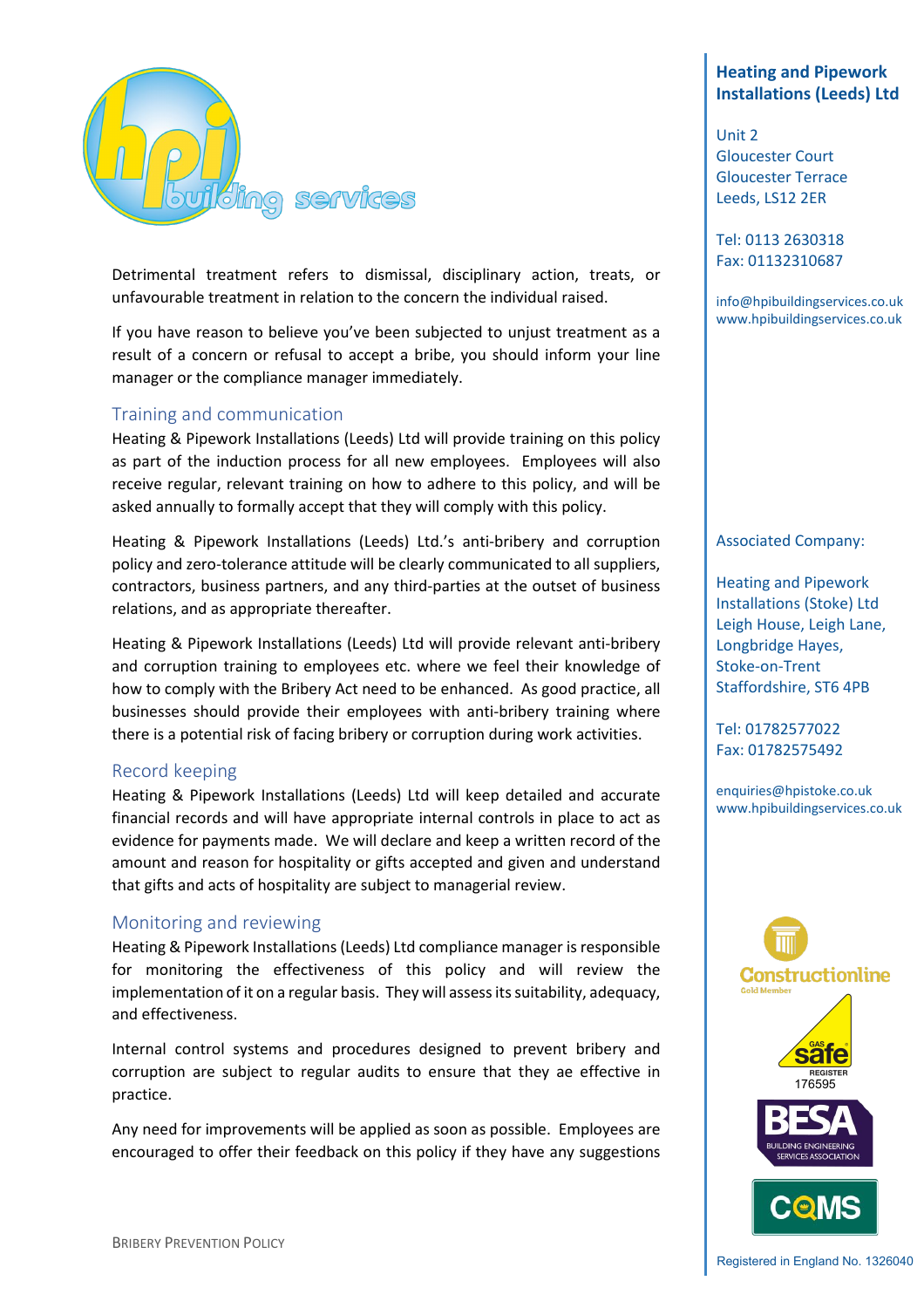

for how it may be improved. Feedback of this nature should be addressed to the compliance manager.

This policy does not form part of an employee's contract of employment and Heating & Pipework Installations (Leeds) Ltd may amend it at any time so to improve its effectiveness at combatting bribery and corruption.

Signed MA Strindelle Managing Director

Date 31st January 2020 This policy was last reviewed: 31st January 2020 This policy will next be reviewed:  $\vert$  31st January 2021

# **Heating and Pipework Installations (Leeds) Ltd**

Unit 2 Gloucester Court Gloucester Terrace Leeds, LS12 2ER

Tel: 0113 2630318 Fax: 01132310687

info@hpibuildingservices.co.uk www.hpibuildingservices.co.uk

#### Associated Company:

Heating and Pipework Installations (Stoke) Ltd Leigh House, Leigh Lane, Longbridge Hayes, Stoke-on-Trent Staffordshire, ST6 4PB

Tel: 01782577022 Fax: 01782575492

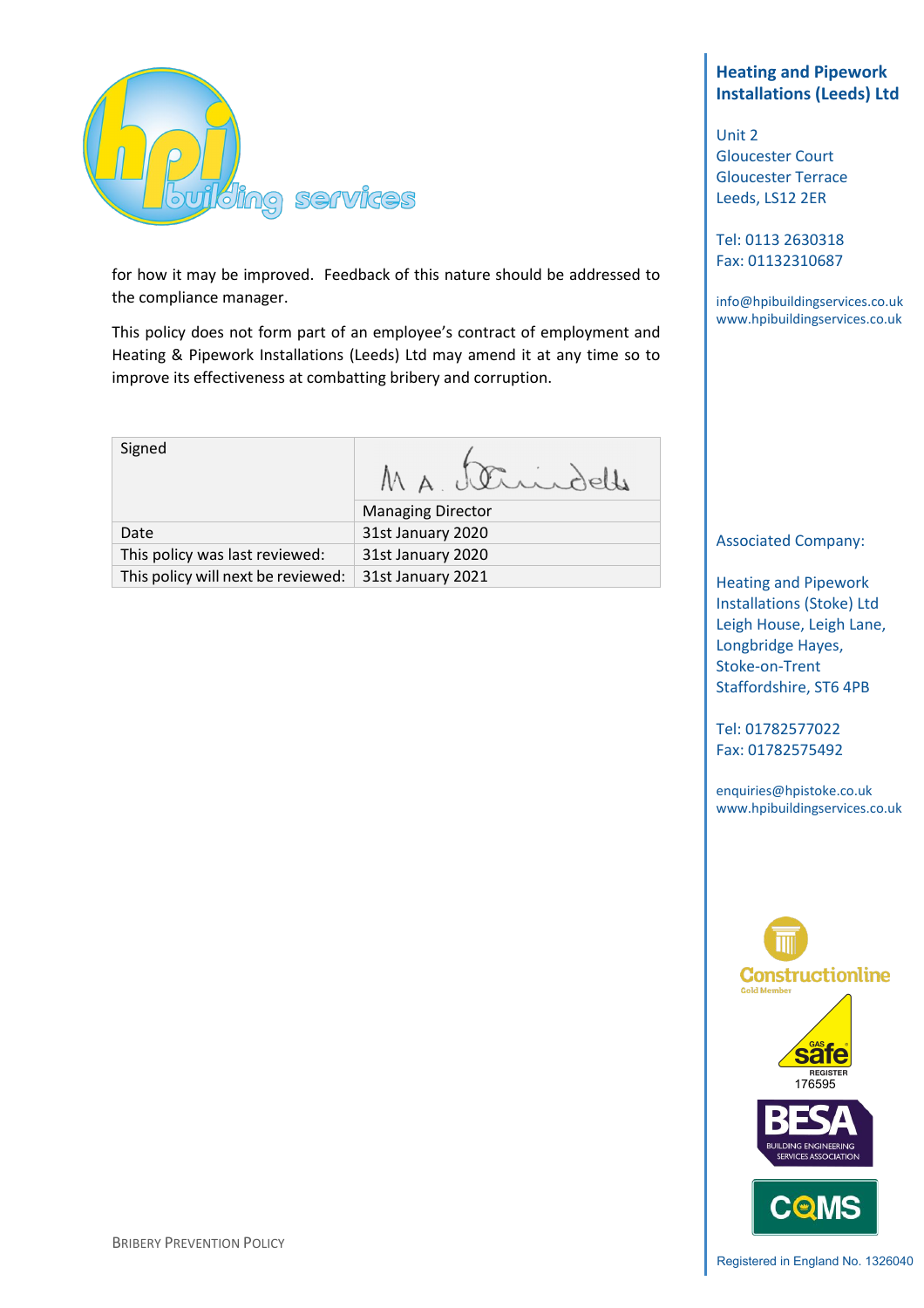

# Modern Slavery Statement

This statement is made in accordance with section 54 of the Modern Slavery Act 2015 and sets out the steps that HPI Building Services has taken, and is continuing to take, to ensure that modern slavery or human trafficking is not taking place within our business or supply chain.

Modern slavery encompasses slavery, servitude, human trafficking and forced labour. HPI Building Services has a zero-tolerance approach to any form of modern slavery. We are committed to acting ethically and with integrity and transparency in all business dealings and to putting effective systems and controls in place to safeguard against any form of modern slavery taking place within the business or our supply chain.

## Our Business

HPI Building Services is a Mechanical Building Services provider operating throughout the UK, predominately within Yorkshire. Our suppliers are a mixture of local and national suppliers operating within the UK. We also use a small selection of carefully selected sub-contractors who we vet internally prior to entering any agreement with them or providing them with any orders.

## Our High-Risk Areas

We aim to reduce the risk across our own company by limiting our suppliers and subcontractors, ensuring that each can be vetted on an individual basis. Our high-risk areas are sub-contractors and suppliers who deal with third part manufacturers. We limit the risk by only using suppliers who have a clear supply chain and by vetting each sub-contractor on an induvial basis and monitoring them on an ongoing basis.

## Our Policies

We operate several internal policies to ensure that we are conducting business in an ethical and transparent manner. These include:

- Anti-Slavery Policy. This policy sets out the organisation's stance on modern slavery and explains how employees can identify any instances of this and where they can go for help.
- Recruitment Policy. We operate a robust recruitment policy, including conducting eligibility to work in the UK checks for all employees to safeguard against human trafficking or individuals being forced to work against their will.
- Whistleblowing Policy. We operate a whistleblowing policy so that all employees know that they can raise concerns about how colleagues are being treated, or practices within our business or supply chain, without

# **Heating and Pipework Installations (Leeds) Ltd**

Unit 2 Gloucester Court Gloucester Terrace Leeds, LS12 2ER

Tel: 0113 2630318 Fax: 01132310687

info@hpibuildingservices.co.uk www.hpibuildingservices.co.uk

#### Associated Company:

Heating and Pipework Installations (Stoke) Ltd Leigh House, Leigh Lane, Longbridge Hayes, Stoke-on-Trent Staffordshire, ST6 4PB

Tel: 01782577022 Fax: 01782575492

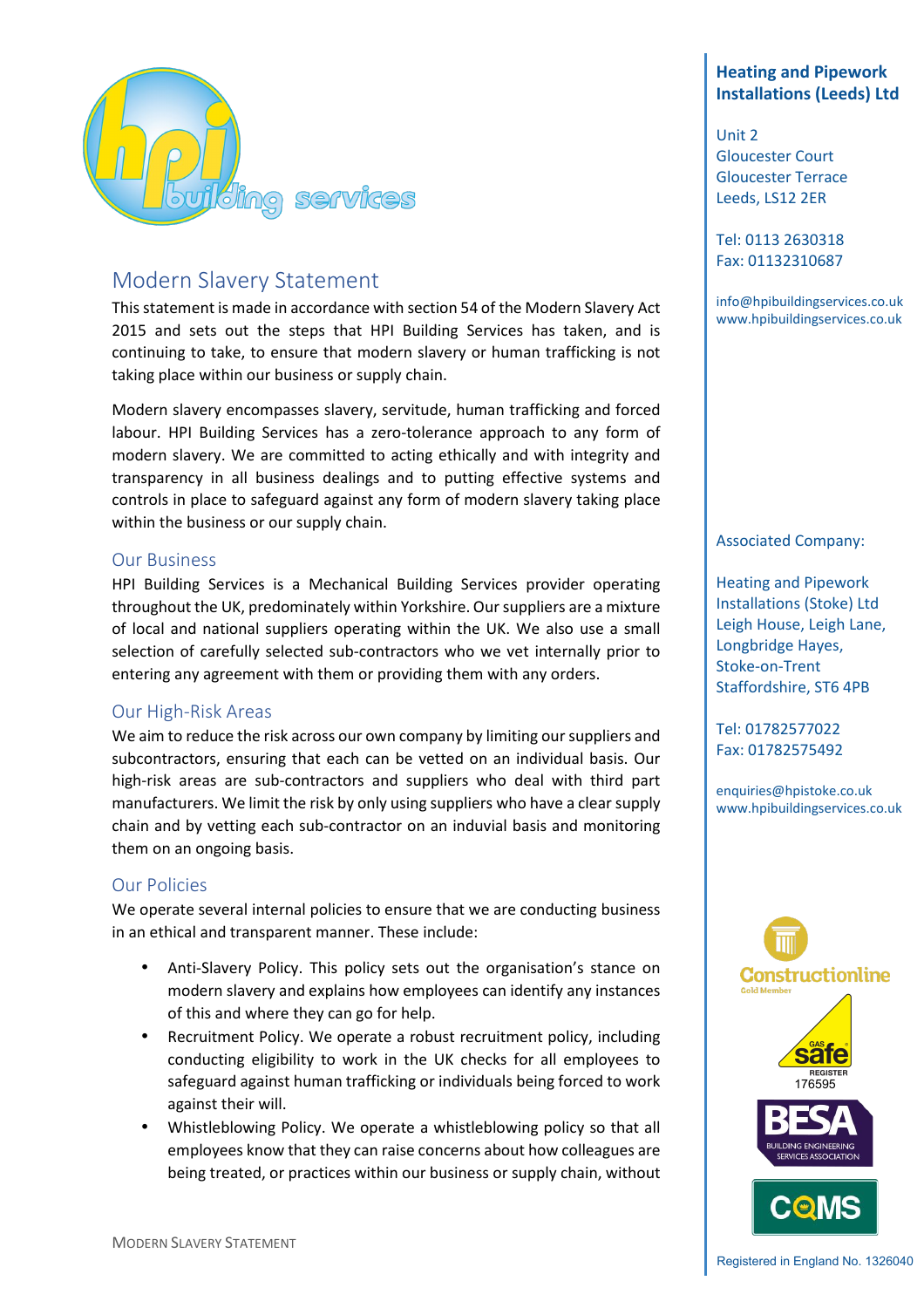

fear of reprisals. This is outlined to all employees within the Employee Handbook.

• Our Code of business conduct explains the manner in which we behave as an organisation and how we expect our employees and suppliers to act.

## Our Suppliers

HPI Building Services operates a supplier policy and maintains a preferred supplier list. We conduct due diligence on all suppliers before allowing them to become a preferred supplier. This due diligence includes an online search to ensure that particular organisation has never been convicted of offenses relating to modern slavery. Our anti-slavery policy forms part of our contract with all suppliers and they are required to confirm that no part of their business operations contradicts this policy.

In addition to the above, as part of our contract with suppliers, we require that they confirm to us that:

- They have taken steps to eradicate modern slavery within their business
- They hold their own suppliers to account over modern slavery
- (For UK based suppliers) They pay their employees at least the national minimum wage / national living wage (as appropriate)
- We may terminate the contract at any time should any instances of modern slavery come to light.

## **Training**

We regularly conduct training for our procurement/buying teams so that they understand the signs of modern slavery and what to do if they suspect that it is taking place within our supply chain.

## Our Performance Indicators

We will know the effectiveness of the steps that we are taking to ensure that slavery and/or human trafficking is not taking place within our business or supply chain if:

• No reports are received from employees, the public or Law enforcement agencies to indicate that modern slavery practices have been identified.

# **Heating and Pipework Installations (Leeds) Ltd**

Unit 2 Gloucester Court Gloucester Terrace Leeds, LS12 2ER

Tel: 0113 2630318 Fax: 01132310687

info@hpibuildingservices.co.uk www.hpibuildingservices.co.uk

#### Associated Company:

Heating and Pipework Installations (Stoke) Ltd Leigh House, Leigh Lane, Longbridge Hayes, Stoke-on-Trent Staffordshire, ST6 4PB

Tel: 01782577022 Fax: 01782575492

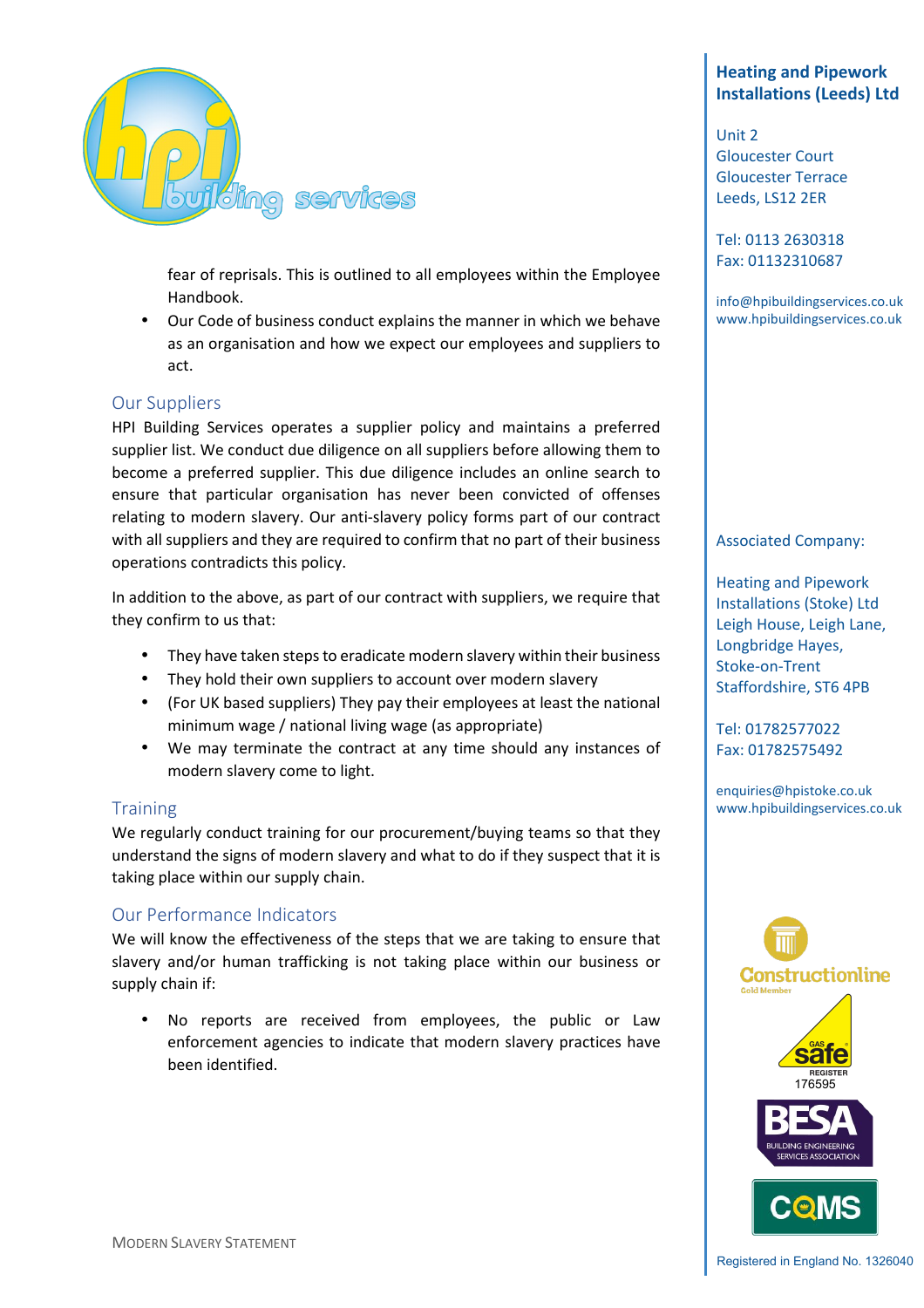

# Anti-Slavery Policy

Modern slavery is a crime and a violation of fundamental human rights. It takes various forms, such as slavery, servitude, forced and compulsory labour and human trafficking; all of which have in common the deprivation of a person's liberty by another in order to exploit them for personal or commercial gain.

HPI Building Services have a zero-tolerance approach to modern slavery and we are committed to acting ethically and with integrity in all our business dealings and relationships and to implementing and enforcing effective systems and controls to ensure that modern slavery is not taking place anywhere within our own business or in any of our supply chains.

We are committed to ensuring that there is transparency in our own business and in our approach to modern slavery throughout our supply chains, consistent with our disclosure obligations under the Modern Slavery Act 2015.

We expect the same high standards from all of our contractors, suppliers and other business partners, and as part of our contracting process, in the coming year we will include specific prohibitions against the use of forced, compulsory or trafficked labour, or anyone held in slavery or servitude and we expect that our suppliers will hold their own suppliers to the same high standard.

This policy applies to all persons working for us or on our behalf in any capacity, including employees at all levels, directors, officers, agency workers, seconded workers, volunteers, interns, agents, contractors, external consultants, third party representatives and business partners.

# Processes to Combat Trafficking and Slavery

We are committed to providing our staff with a salary which at least meets the National Living Wage and offering the required statutory leave entitlement. The former is audited monthly through the payroll process and procedures and the latter by independent review of the employment contract and related documentation coupled with the payroll audit. Furthermore, we ensure all our staff have provided their National Insurance Number, and Working Visa if applicable, prior to their employment and perform the necessary checks to determine their eligibility to work in the UK.

The construction industry attracts a workforce from all backgrounds. In the UK, we are able to utilise the skills of employees from across the world, particularly Europe. Whilst the benefit of this influx of workers allows for a competitive market, it also has the risk of potential exploitation. By checking our employees' NI Numbers or Working Visa's we know that they are legally eligible to work in the UK and that their salary will be monitored by HMRC.

# **Heating and Pipework Installations (Leeds) Ltd**

Unit 2 Gloucester Court Gloucester Terrace Leeds, LS12 2ER

Tel: 0113 2630318 Fax: 01132310687

info@hpibuildingservices.co.uk www.hpibuildingservices.co.uk

#### Associated Company:

Heating and Pipework Installations (Stoke) Ltd Leigh House, Leigh Lane, Longbridge Hayes, Stoke-on-Trent Staffordshire, ST6 4PB

Tel: 01782577022 Fax: 01782575492

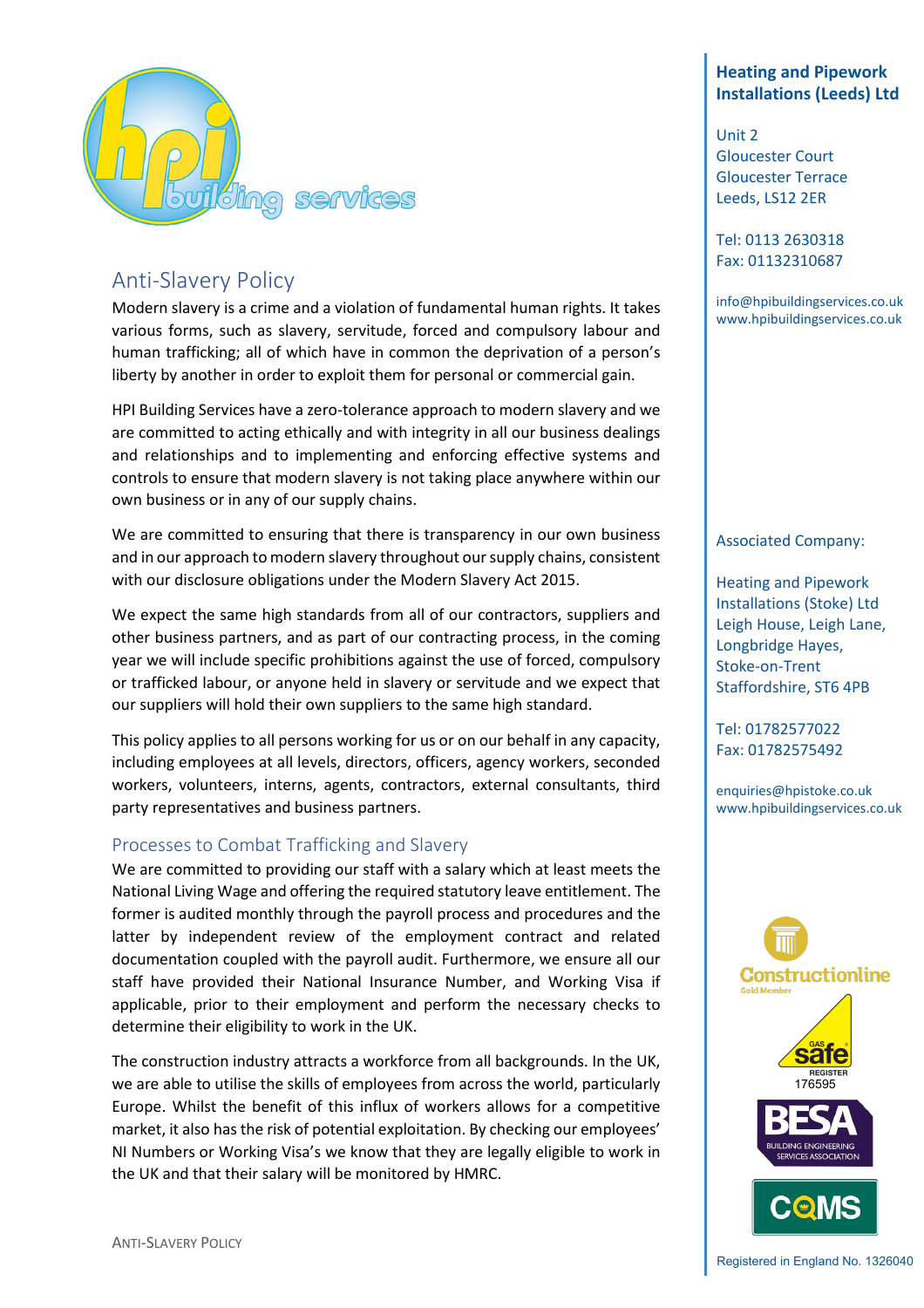

# Ensuring Standards in Our Supply Chain

HPI Building Services requires of all our suppliers and sub-contractors' compliance with our online prequalification system. This is being adapted to incorporate sufficient information to ensure that we are confident that our supply chain upholds the same standards, principals and business ethics that we do. Any new contracts entered into for suppliers outside of this system will be similarly vetted and scrutinised. Contracts will not be entered into or renewed if we feel the supplier does not reach our standards or has progressively allowed their standards to lower.

| Signed                         | MA, Ulindelle            |  |  |
|--------------------------------|--------------------------|--|--|
|                                | <b>Managing Director</b> |  |  |
| Date                           | 31st January 2020        |  |  |
| This policy was last reviewed: | 31st January 2020        |  |  |

This policy will next be reviewed:  $\vert$  31st January 2021

# **Heating and Pipework Installations (Leeds) Ltd**

Unit 2 Gloucester Court Gloucester Terrace Leeds, LS12 2ER

Tel: 0113 2630318 Fax: 01132310687

info@hpibuildingservices.co.uk www.hpibuildingservices.co.uk

#### Associated Company:

Heating and Pipework Installations (Stoke) Ltd Leigh House, Leigh Lane, Longbridge Hayes, Stoke-on-Trent Staffordshire, ST6 4PB

Tel: 01782577022 Fax: 01782575492

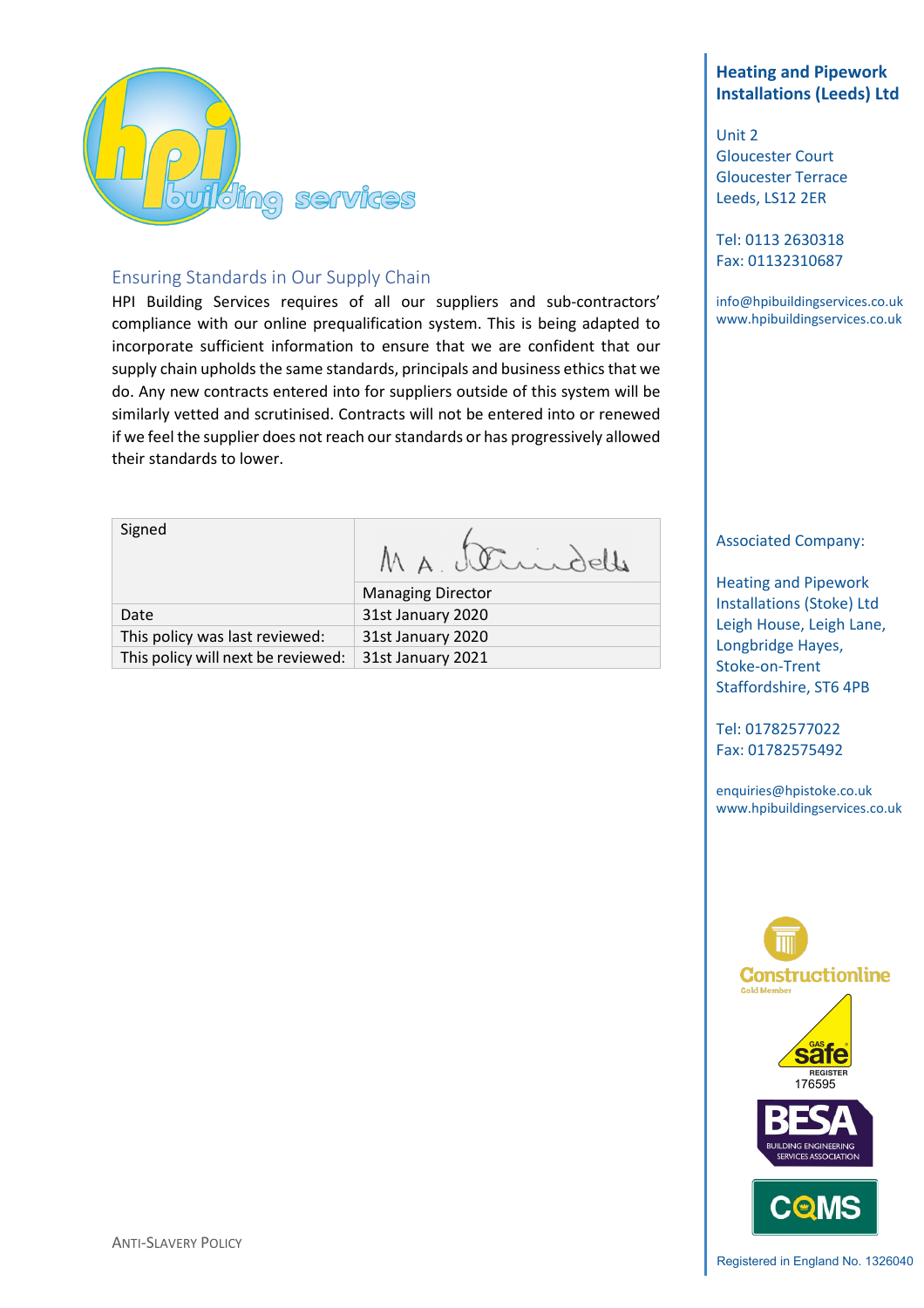

# Equality Policy

Heating & Pipework Installations Ltd is committed to encouraging equality and diversity among our workforce, and eliminating unlawful discrimination.

The aim is for our workforce to be truly representative of all sections of society and our customers, and for each employee to feel respected and able to give their best.

The organisation - in providing goods and/or services and/or facilities - is also committed against unlawful discrimination of customers or the public

# The policy's purpose is to:

- Provide equality, fairness and respect for all in our employment, whether temporary, part-time or full-time
- Not unlawfully discriminate because of the Equality Act 2010 protected characteristics of age, disability, gender reassignment, marriage and civil partnership, pregnancy and maternity, race (including colour, nationality, and ethnic or national origin), religion or belief, sex (gender) and sexual orientation
- Oppose and avoid all forms of unlawful discrimination. This includes in pay and benefits, terms and conditions of employment, dealing with grievances and discipline, dismissal, redundancy, leave for parents, requests for flexible working, and selection for employment, promotion, training or other developmental opportunities

## The organisation commits to:

- Encourage equality and diversity in the workplace as they are good practice and make business sense
- Create a working environment free of bullying, harassment, victimisation and unlawful discrimination, promoting dignity and respect for all, and where individual differences and the contributions of all staff are recognised and valued

This commitment includes training managers and all other employees about their rights and responsibilities under the equality policy. Responsibilities include staff conducting themselves to help the organisation provide equal opportunities in employment, and prevent bullying, harassment, victimisation and unlawful discrimination

# **Heating and Pipework Installations (Leeds) Ltd**

Unit 2 Gloucester Court Gloucester Terrace Leeds, LS12 2ER

Tel: 0113 2630318 Fax: 01132310687

info@hpibuildingservices.co.uk www.hpibuildingservices.co.uk

#### Associated Company:

Heating and Pipework Installations (Stoke) Ltd Leigh House, Leigh Lane, Longbridge Hayes, Stoke-on-Trent Staffordshire, ST6 4PB

Tel: 01782577022 Fax: 01782575492

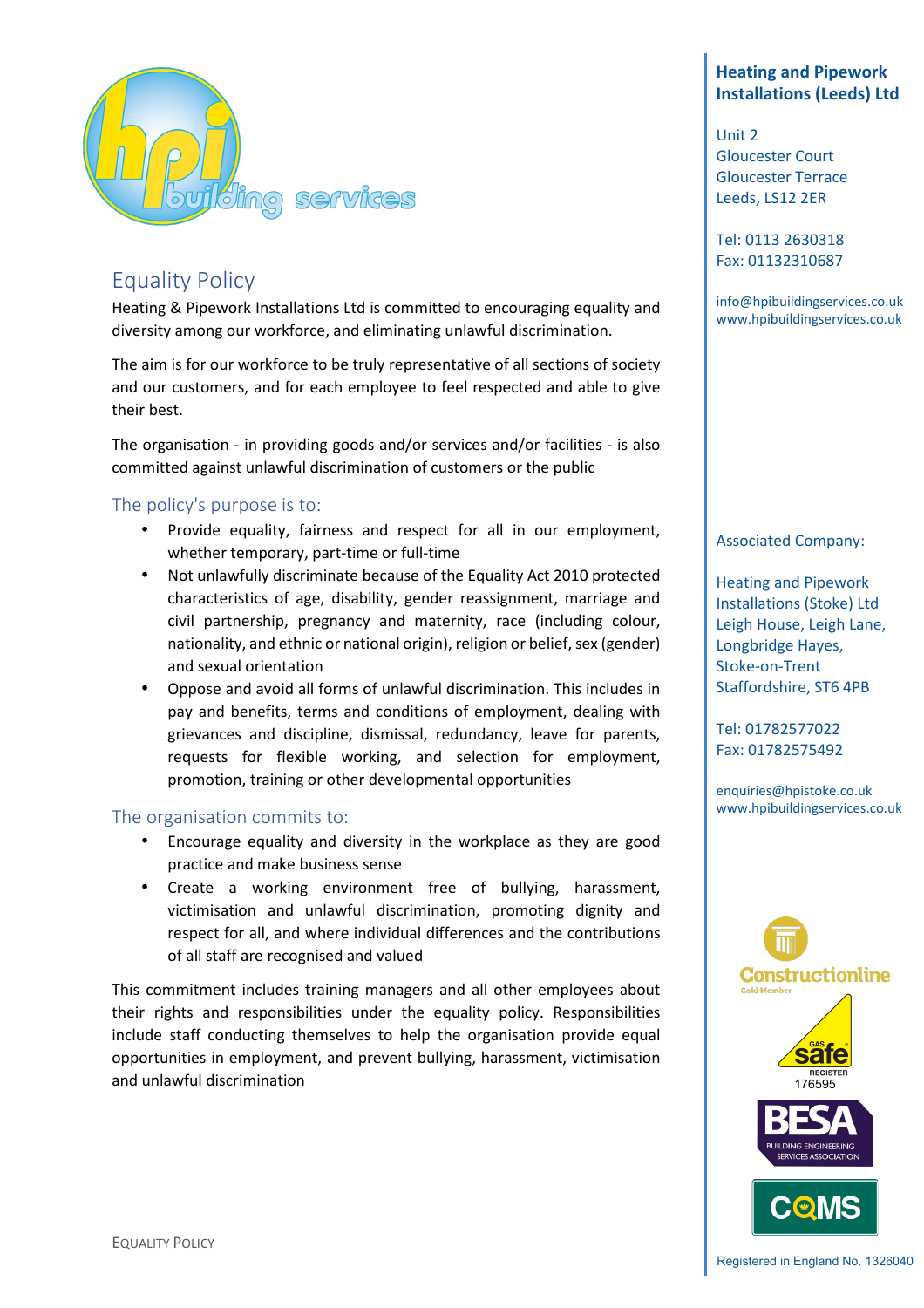

All staff should understand they, as well as their employer, can be held liable for acts of bullying, harassment, victimisation and unlawful discrimination, in the course of their employment, against fellow employees, customers, suppliers and the public

Take seriously complaints of bullying, harassment, victimisation and unlawful discrimination by fellow employees, customers, suppliers, visitors, the public and any others in the course of the organisation's work activities

Such acts will be dealt with as misconduct under the organisation's grievance and/or disciplinary procedures, and any appropriate action will be taken. Particularly serious complaints could amount to gross misconduct and lead to dismissal without notice Further, sexual harassment may amount to both an employment rights matter and a criminal matter, such as in sexual assault allegations. In addition, harassment under the Protection from Harassment Act 1997 -which is not limited to circumstances where harassment relates to a protected characteristic - is a criminal offence

Make opportunities for training, development and progress available to all staff, who will be helped and encouraged to develop their full potential, so their talents and resources can be fully utilised to maximise the efficiency of the organisation

Decisions concerning staff being based on merit (apart from in any necessary and limited exemptions and exceptions allowed under the Equality Act)

Review employment practices and procedures when necessary to ensure fairness, and update them and the policy to take account of changes in the law

Monitor the make-up of the workforce regarding information such as age, gender, ethnic background, sexual orientation, religion or belief, and disability in encouraging equality and diversity, and in meeting the aims and commitments set out in the equality policy

Monitoring will also include assessing how the equality policy, and any sporting action plan, are working in practice, reviewing them annually, and considering and taking action to address any issues

The equality policy is fully supported by senior management and has been agreed with trade unions and/or employee representatives.

Details of the organisation's grievance and disciplinary policies and procedures can be found in the main drawings office. This includes with whom an employee should raise a grievance - usually their line manager.

# **Heating and Pipework Installations (Leeds) Ltd**

Unit 2 Gloucester Court Gloucester Terrace Leeds, LS12 2ER

Tel: 0113 2630318 Fax: 01132310687

info@hpibuildingservices.co.uk www.hpibuildingservices.co.uk

#### Associated Company:

Heating and Pipework Installations (Stoke) Ltd Leigh House, Leigh Lane, Longbridge Hayes, Stoke-on-Trent Staffordshire, ST6 4PB

Tel: 01782577022 Fax: 01782575492

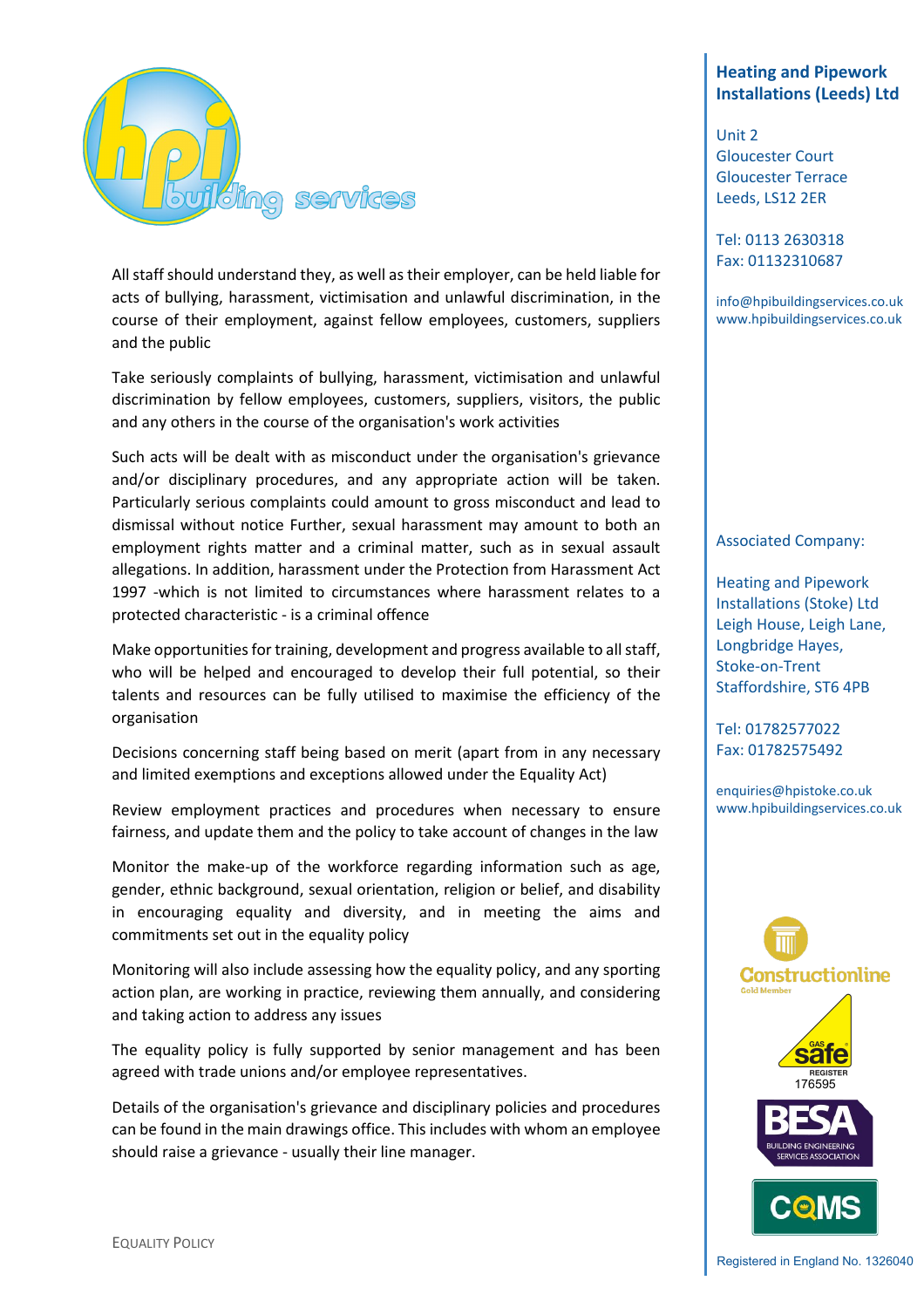

Use of the organisation's grievance and/or disciplinary procedures does not affect an employee's right to make a claim to an employment tribunal within three months of the alleged discrimination.

| Signed |                   |
|--------|-------------------|
|        | Managing Director |
| __     | ---<br>----       |

| Date                                                   | 31st January 2020 |
|--------------------------------------------------------|-------------------|
| This policy was last reviewed:                         | 31st January 2020 |
| This policy will next be reviewed:   31st January 2021 |                   |

# **Heating and Pipework Installations (Leeds) Ltd**

Unit 2 Gloucester Court Gloucester Terrace Leeds, LS12 2ER

Tel: 0113 2630318 Fax: 01132310687

info@hpibuildingservices.co.uk www.hpibuildingservices.co.uk

## Associated Company:

Heating and Pipework Installations (Stoke) Ltd Leigh House, Leigh Lane, Longbridge Hayes, Stoke-on-Trent Staffordshire, ST6 4PB

Tel: 01782577022 Fax: 01782575492

enquiries@hpistoke.co.uk www.hpibuildingservices.co.uk



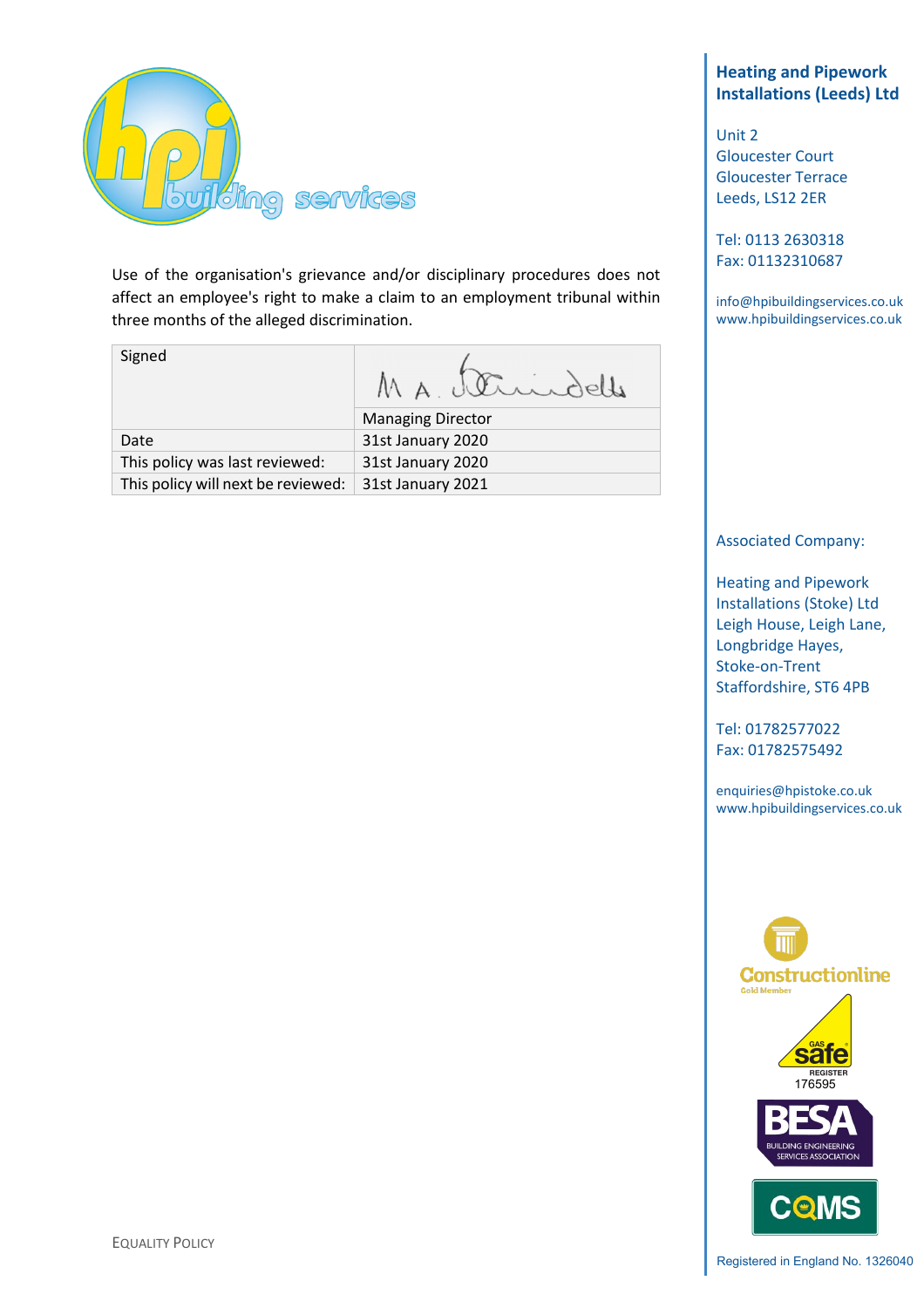

# Corporate Responsibility Policy Statement

## Statement

HPI Building Services (Leeds) Ltd recognises that its activities and services have a significant impact on the wider social, environmental and economic wellbeing of the north of England and further afield. By addressing these impacts we can also improve the quality and performance of our core organisational processes and responsibilities.

Our published vision is "to improve people's quality of life by ensuring that waste is considered as a valuable resource and is managed to deliver the best combination of environmental, social and economic benefits". By embracing corporate social responsibility (CSR) we will broaden our vision by actively looking for opportunities to improve our environment and contribute to the wellbeing of the communities in which we operate.

Tackling the challenge of addressing our wider impacts and reflecting our vision will require a corporate and systematic approach towards identifying these impacts, demonstrating continuous improvement and delivering wider benefits to our core business, stakeholders and environment.

For the purpose of the policy, CSR is defined as the integration of social and environmental concerns into the business of the HPI Building Services (Leeds) Ltd and the HPI Building Services (Leeds) Ltd interaction with its stakeholders.

- The HPI Building Services (Leeds) Ltd is committed to establishing a CSR system which is guided by the following principles:
- Shared responsibility CSR involves everyone in our organisation which means sharing the responsibilities of ownership as well as its rewards.
- Openness and accountability We will communicate our CSR policies, objectives and performance openly and honestly to our people, partners and other stakeholders. We will also seek their views and encourage them to communicate with us
- Continuous improvement In line with our Best Value Approach, we are committed to measuring and improving our CSR Performance. We will develop and implement specific environmental and social policies and procedures, monitor our performance, set targets for improvement and report our progress.
- Demonstrate compliance as a minimum we will meet or exceed all relevant legislation. Where no legislation exists we will seek to develop and implement our own appropriate standards.

# **Heating and Pipework Installations (Leeds) Ltd**

Unit 2 Gloucester Court Gloucester Terrace Leeds, LS12 2ER

Tel: 0113 2630318 Fax: 01132310687

info@hpibuildingservices.co.uk www.hpibuildingservices.co.uk

## Associated Company:

Heating and Pipework Installations (Stoke) Ltd Leigh House, Leigh Lane, Longbridge Hayes, Stoke-on-Trent Staffordshire, ST6 4PB

Tel: 01782577022 Fax: 01782575492

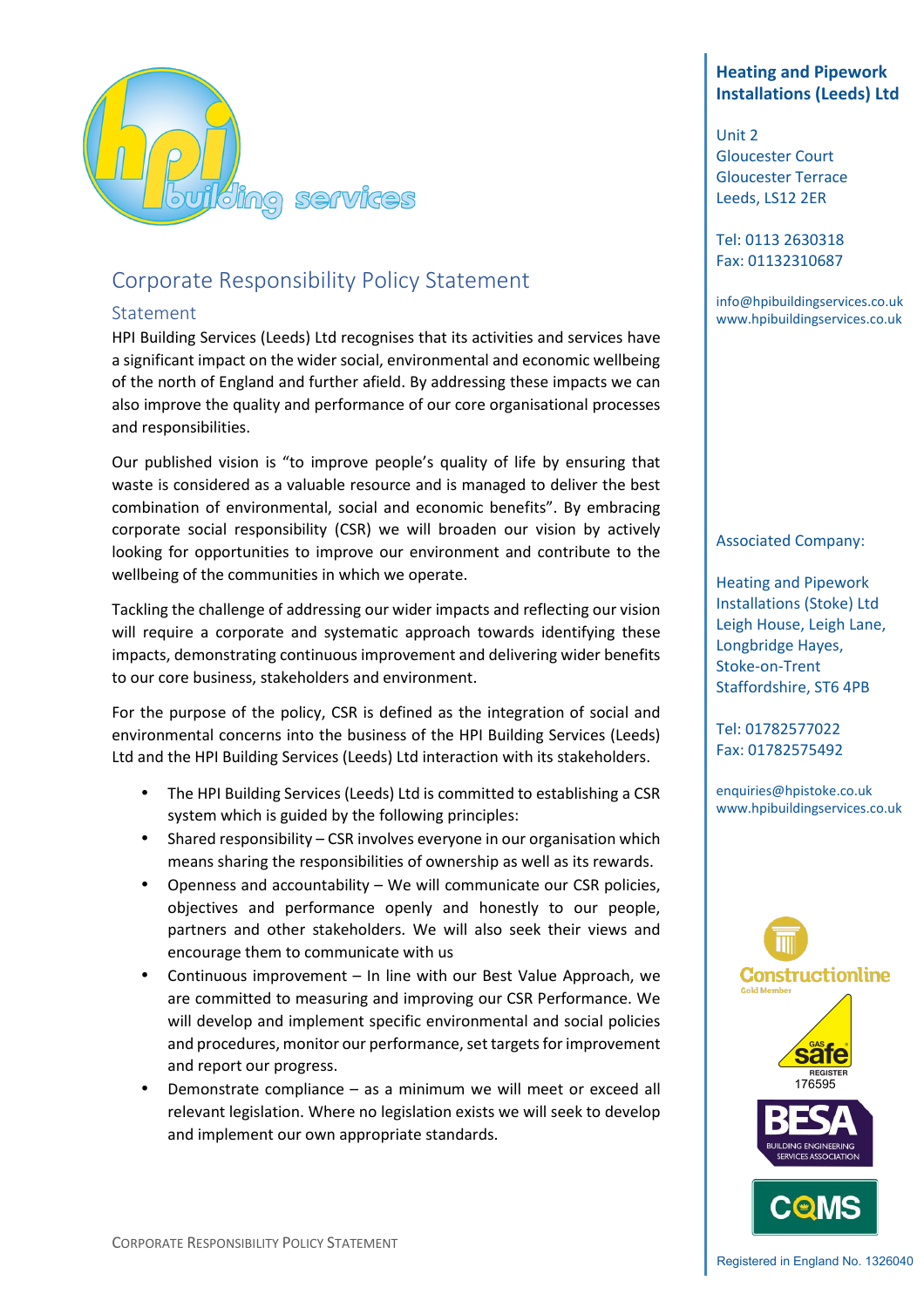

Policies and programmes will be developed in the following thematic areas of CSR, which reflect the nature of our day to day business activities and wider involvement with society:

#### Environment

To recognise the need to deliver services in and environmentally sustainable way and to include concern for the environment in all our activities. To address impacts arising from the energy, water and resource use, transport needs and waste generation, of our services and activities.

#### Relationships

To deliver our vision through developing strong relationships with our partners, other external organisations and individuals, which are conducted with integrity and courtesy, and by ensuring that we honour our commitments. To work with our contractors and suppliers to implement 'green' procurement and to develop a partnership approach for the delivery of our strategies and services.

#### Communities

To build relationships with our service users, and the local communities which we serve, and to support local social businesses who share our aims. To encourage our people, and those acting on our behalf, to consider the needs of others in our day to day business. To encourage feedback from the local community on our CSR policies and programmes.

#### People

To Respect our staff and encourage their development and training. To promote and maintain equality and to have constant regard to the happiness of our people as a whole, including their welfare, health and safety, empowerment and communication. To encourage and promote team working and the sharing of skills and knowledge, whilst recognising outstanding individual contribution and rewarding our people fairly.

#### Organisation

In line with this policy, CSR processes will be incorporated into the HPI Building Services Service Planning process. This will include provision for monitoring and reviewing the effectiveness of CSR measures and will identify the resources required for implementation.

The Director of Waste disposal will have ultimate responsibility for CSR management within HPI Building Services

Senior management will be responsible for identifying and analysing CSR aspects arising from their service activities and will champion CSR in these areas. In conjunction with an identified CSR Co-ordinator, managers will also identify

## **Heating and Pipework Installations (Leeds) Ltd**

Unit 2 Gloucester Court Gloucester Terrace Leeds, LS12 2ER

Tel: 0113 2630318 Fax: 01132310687

info@hpibuildingservices.co.uk www.hpibuildingservices.co.uk

#### Associated Company:

Heating and Pipework Installations (Stoke) Ltd Leigh House, Leigh Lane, Longbridge Hayes, Stoke-on-Trent Staffordshire, ST6 4PB

Tel: 01782577022 Fax: 01782575492

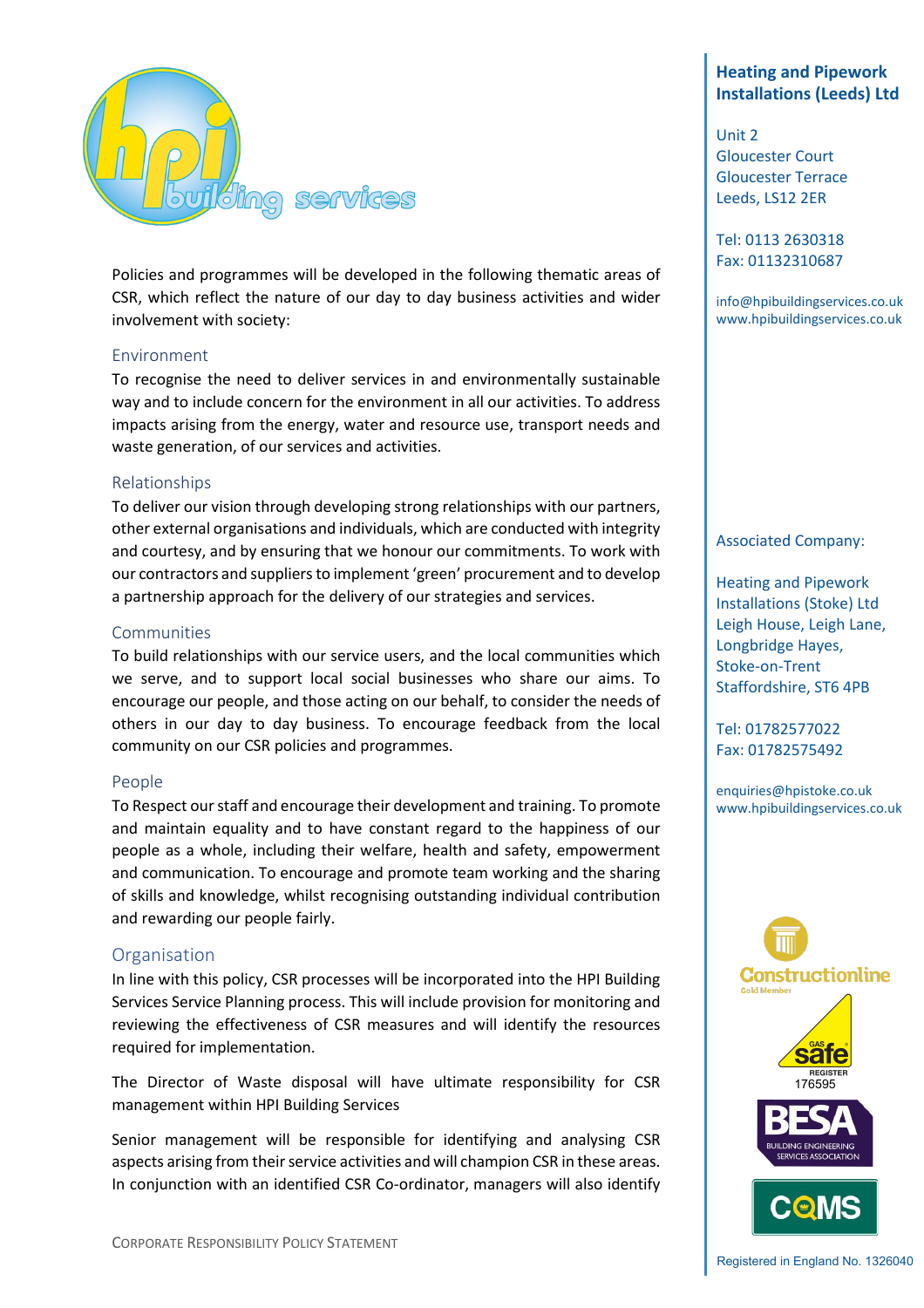

and implement and ongoing programme for embedding CSR into HPI Building Services mainstream activities.

The CSR Co-ordinator will be responsible for the provision of advice and guidance on all CSR matters

The internal auditor will be responsible for monitoring the compliance and effectiveness of CSR measures, as part of their ongoing audit programme.

## Arrangements

The CSR co-ordinator will provide an annual report to HPI Building Services and summarise progress towards CSR targets and objectives in the previous year and propose action plan for the following year. On approval, the report will be published and make widely available to staff and stakeholders.

CSR training will be provided to the management team and all staff via a number of facilitated sessions, with the aim of ensuring that they have the skills necessary to identify, evaluate and manage the CSR aspects associated with the services they provide.

This policy will be clearly communicated to staff and subject to periodically reviews in accordance with relevant statutory provisions.

Signed

MA Strindelle

|                                                        | <b>Managing Director</b> |
|--------------------------------------------------------|--------------------------|
| Date                                                   | 31st January 2020        |
| This policy was last reviewed:                         | 31st January 2020        |
| This policy will next be reviewed:   31st January 2021 |                          |

# **Heating and Pipework Installations (Leeds) Ltd**

Unit 2 Gloucester Court Gloucester Terrace Leeds, LS12 2ER

Tel: 0113 2630318 Fax: 01132310687

info@hpibuildingservices.co.uk www.hpibuildingservices.co.uk

#### Associated Company:

Heating and Pipework Installations (Stoke) Ltd Leigh House, Leigh Lane, Longbridge Hayes, Stoke-on-Trent Staffordshire, ST6 4PB

Tel: 01782577022 Fax: 01782575492

enquiries@hpistoke.co.uk www.hpibuildingservices.co.uk

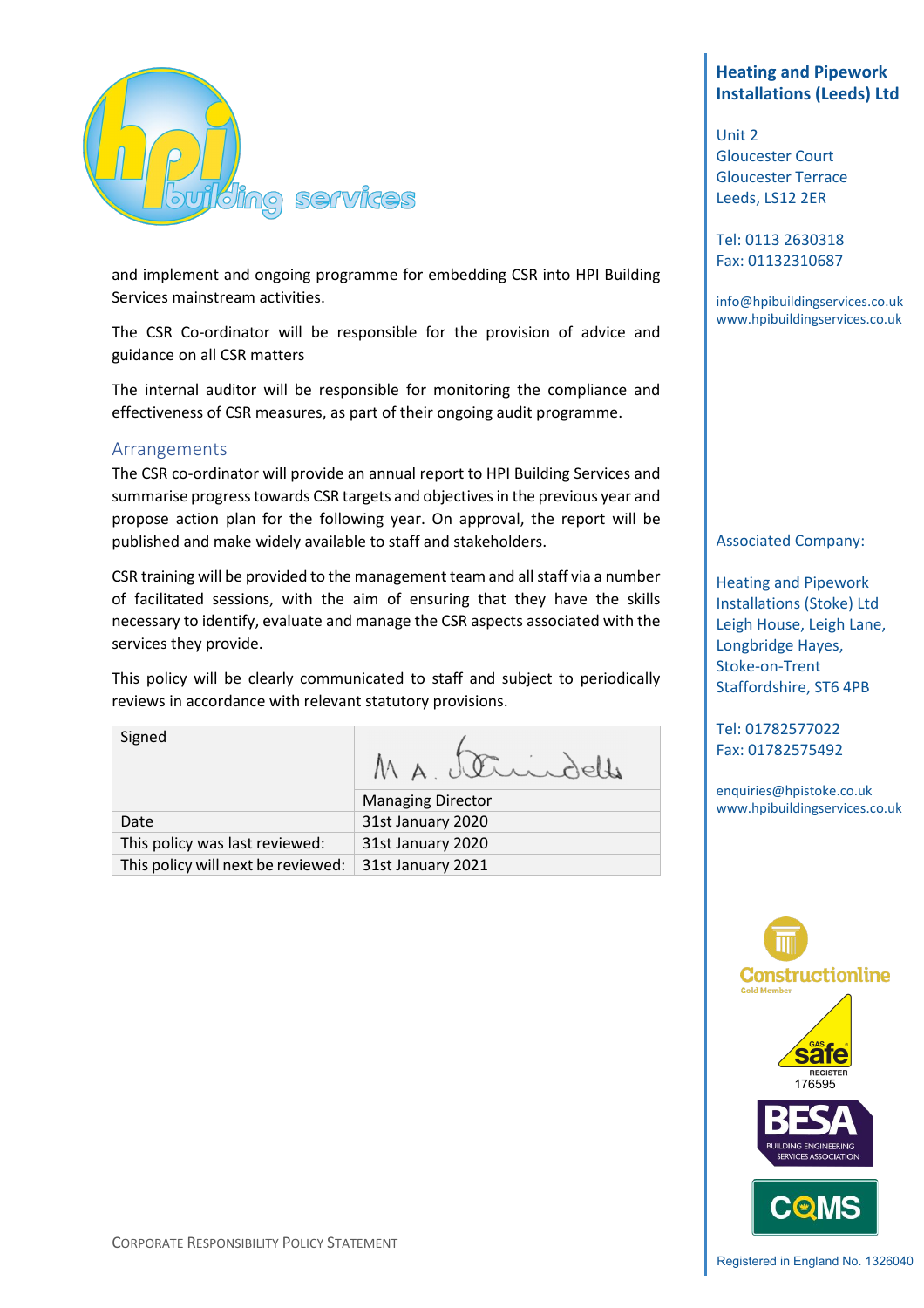

# Alcohol and Drugs Policy

We are committed to providing a safe, healthy, and productive working environment for all employees, contractors, customers and visitors involved in its operation.

This policy sets out our aims in reducing and managing alcohol and drug problems in the workplace.

Alcohol and drug problems are associated with a wide variety of costs for employers and employees. These costs include ill-heath sickness absence, reduced work performance, and accidents.

Consumption of drugs and alcohol (including prescription and over the counter drugs) or intoxication during working hours implicates the health and safety of the individual and others, since these substances impair coordination, judgement, and decision making. Irresponsible behaviour resulting from the misuse of drugs and/or alcohol may damage our reputation and/or business, and as such, is a policy matter.

## Policy Objectives

- To state our position on alcohol and drugs within the workplace.
- To ensure we comply with appropriate legislation.
- To minimise the creation of risks caused by or associated with alcohol and drugs at work.
- To have clear rules regarding substance misuse in the workplace.
- To provide employees with training on the adverse health effects of alcohol and drugs.
- To encourage the early identification of substance misuse.
- To support employees experiencing alcohol and drug problems.
- To provide sufficient training and support to line managers to make sure they feel able to support employees experiencing problems.

# Definitions

#### Alcohol abuse

We define alcohol abuse as any drinking, either intermittent or continual, which interferes with health and/or social functioning and/or work capacity or conduct.

## Drug

We define drugs as illegal, prescribed and over the counter medicines and solvents. In the case of prescribed and over the counter drugs, we recognise that their possession and use by the employee is legitimate.

# **Heating and Pipework Installations (Leeds) Ltd**

Unit 2 Gloucester Court Gloucester Terrace Leeds, LS12 2ER

Tel: 0113 2630318 Fax: 01132310687

info@hpibuildingservices.co.uk www.hpibuildingservices.co.uk

#### Associated Company:

Heating and Pipework Installations (Stoke) Ltd Leigh House, Leigh Lane, Longbridge Hayes, Stoke-on-Trent Staffordshire, ST6 4PB

Tel: 01782577022 Fax: 01782575492

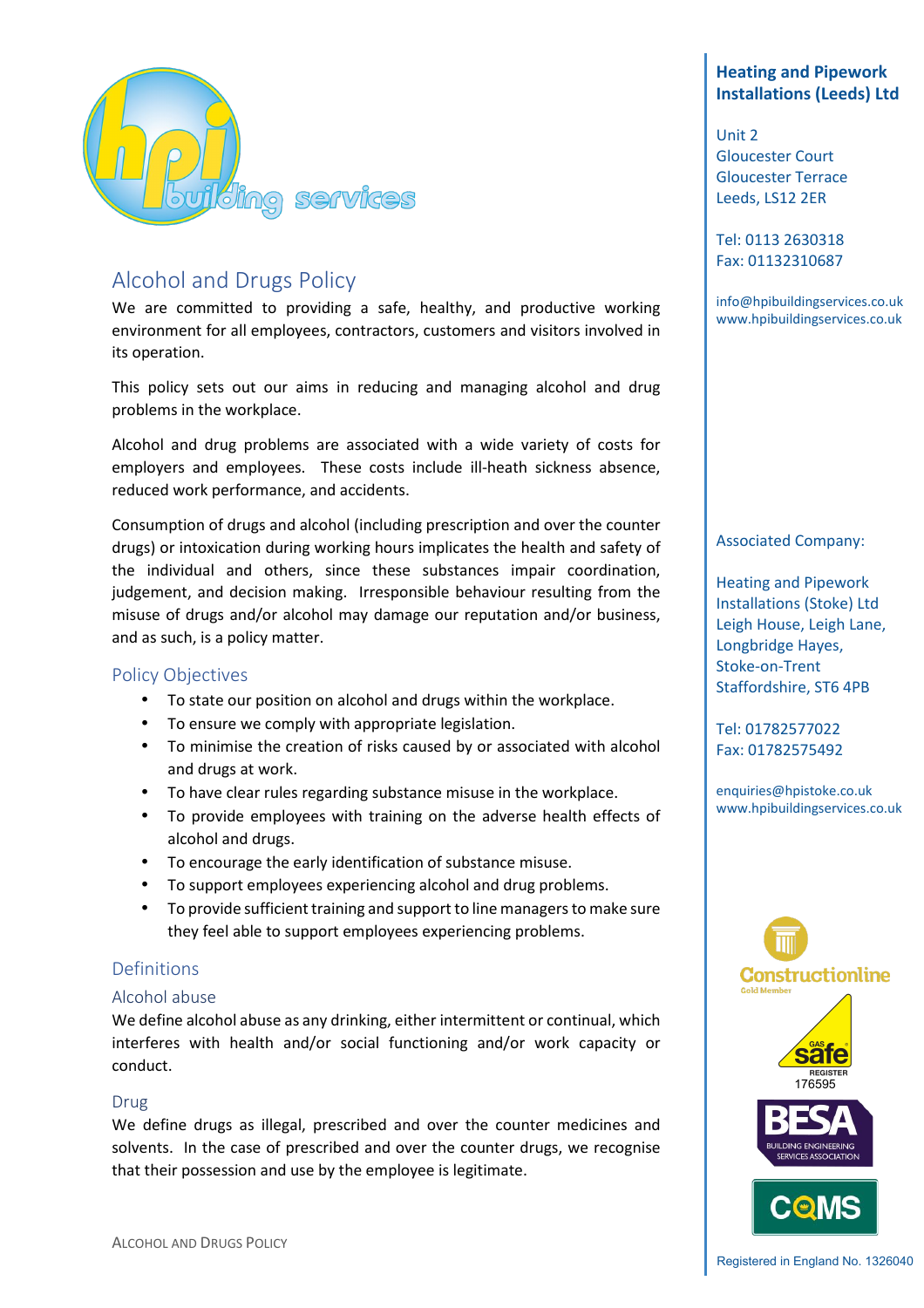

#### Drug abuse

We define drug abuse as the use of illegal drugs, the deliberate misuse of prescribed or over the counter drugs, and the use of solvents, either intermittent or continuous, which interfere with health and/or social functioning and/or work capability or conduct.

#### Legal

Under the Health and Safety at Work Act 1974, we recognise the duty to protect the health, safety, and welfare of employees and others who are (or may be) affected by their activities, as far as is reasonably practicable, and we are committed to taking measures to ensuring this safety.

Under the Management of Health and Safety at Work Regulations 1999, we will carry out a risk assessment to identify workplace hazards and put measures in place to minimise these risks.

Under the Misuse of Drugs Act (1971), it is illegal for anyone, to produce, supply or be in possession of illegal drugs.

Employers may be liable if they knowingly allow an employee, customer, or service user to dispense, manufacture, possess, use or sell drugs on their premises.

## Policy Rules

We require all employees to come to work free from the effects of alcohol and drugs. Working under the influence of alcohol and drugs, or consuming alcohol or drugs during hours of work, including paid and unpaid breaks, is unacceptable behaviour.

Employees found in possession of illegal drugs or using illegal drugs while at work will normally be reported to the police.

If the legitimate use of prescribed drugs is likely to affect job performance and safety, employees should inform their line manager immediately.

## Education

We are committed to promoting health and welfare at work. We will provide employees with information on safe and sensible drinking and the risks associated with drug use.

We will disseminate this information via written materials and email communications.

# **Heating and Pipework Installations (Leeds) Ltd**

Unit 2 Gloucester Court Gloucester Terrace Leeds, LS12 2ER

Tel: 0113 2630318 Fax: 01132310687

info@hpibuildingservices.co.uk www.hpibuildingservices.co.uk

#### Associated Company:

Heating and Pipework Installations (Stoke) Ltd Leigh House, Leigh Lane, Longbridge Hayes, Stoke-on-Trent Staffordshire, ST6 4PB

Tel: 01782577022 Fax: 01782575492

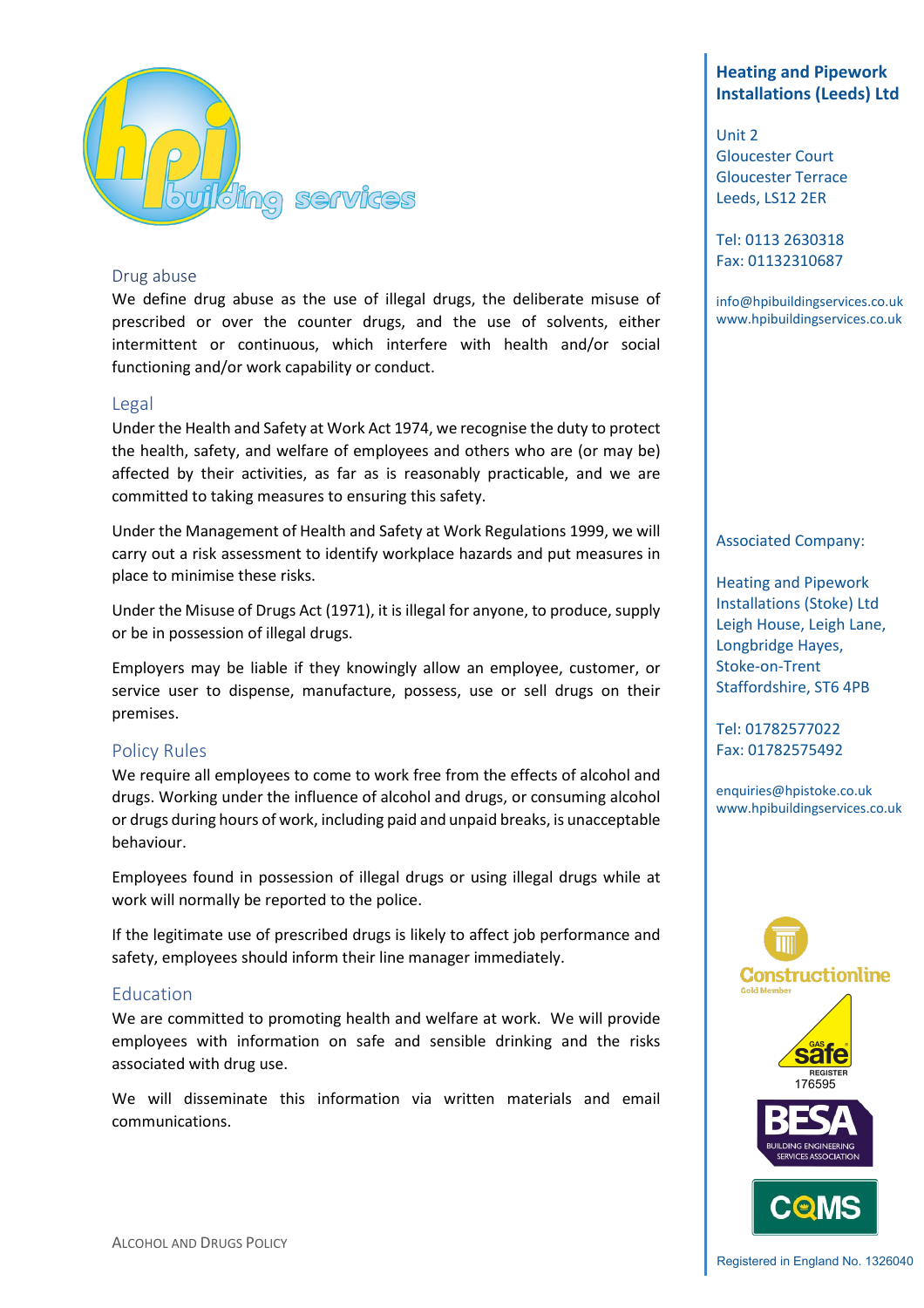

We are committed to providing suitable and sufficient training to help managers enforce this substance misuse policy and support any employees with a problem. Additional support can also be sought from Human Resources.

New managers will be made aware of their responsibilities in relation to this policy via the company induction programme. New staff will be made aware of this policy during the induction and will be sent a copy with their contract of employment.

This policy will be sent to all staff during induction and will thereafter be available on local drives.

## Identifying a problem

Substance misuse may become apparent through a number of signs. The following list of signals (particularly in combination) could indicate an issue. This list is not exhaustive.

- Persistent short-term absence.
- Frequent unauthorised absence.
- Recurrent small accidents.
- Poor time keeping.
- Inconsistency in work performance.
- A breakdown in working relations.
- Paranoia/aggression.
- Deterioration in physical appearances, such as dental problems/weight loss.

These factors can have a number of other causes, and we encourage managerial staff to use all the information at their disposal in intellectual discretion to identify a potential problem.

Colleagues may be the first to notice when an employee is misusing substances. If a member of staff suspects an alcohol or drug problem in a colleague, they should either:

- Encourage the person to seek help from support agencies.
- Report the matter to a manager (particularly if the person is involved in a safety critical job).

#### **Misconduct**

Our policy is principally concerned with ongoing issues of substance misuse. We class these as 'capability issues' as the problem will primarily impact how the individual performs their job.

# **Heating and Pipework Installations (Leeds) Ltd**

Unit 2 Gloucester Court Gloucester Terrace Leeds, LS12 2ER

Tel: 0113 2630318 Fax: 01132310687

info@hpibuildingservices.co.uk www.hpibuildingservices.co.uk

#### Associated Company:

Heating and Pipework Installations (Stoke) Ltd Leigh House, Leigh Lane, Longbridge Hayes, Stoke-on-Trent Staffordshire, ST6 4PB

Tel: 01782577022 Fax: 01782575492

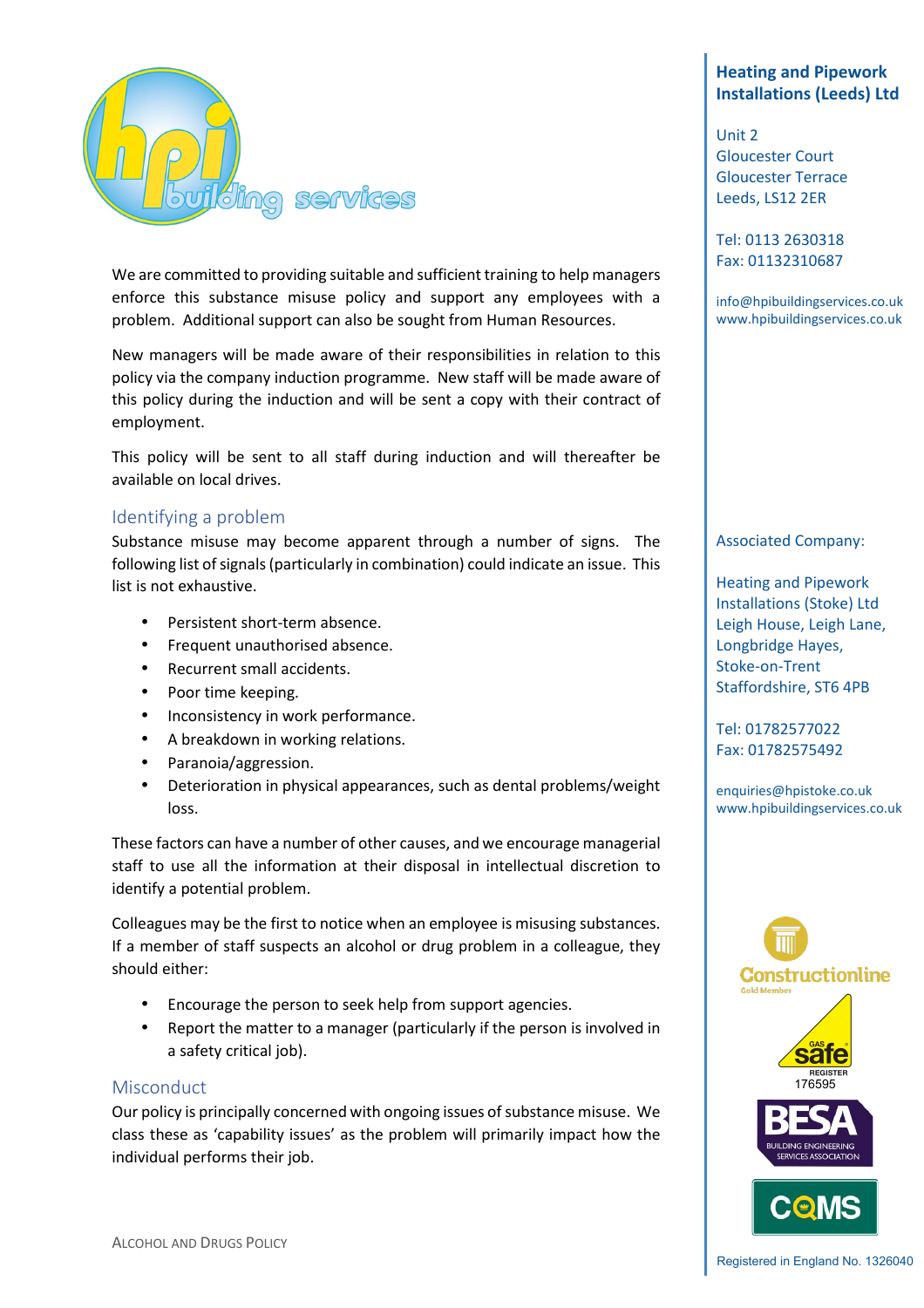

In circumstances where an employee breaches the policy on an individual case, such as reporting for work drunk or being under the influence of drugs at work, we will class this behaviour as a conduct issue and handle it via the normal procedures.

If an employee, for example, is violent at work while under the influence of any substance or deals illicit substances at work or any other very serious incident, we will consider this serious misconduct and are justified in summary dismissal.

If an employee admits to having a substance misuse problem, the disciplinary process may be held in abeyance. This will be subject to the successful outcome of treatment and improvement of performance/job capability.

If the employee subsequently admits to a substance misuse problem following an instance of serious misconduct, we may carry out the support route and the disciplinary route in tandem.

## Voluntary Referral

Employees who suspect of know they have a drug or alcohol problem are encouraged to seek support at an early stage.

In such instances, we recognise that it is up to the discretion of individuals regarding informing their line managers.

# Referral by Management

Managers will offer support to employees who are suspected of having an alcohol or drug problem.

If the problem has become apparent because of a decline in work performance, management will place the employee on a performance improvement plan where the employee will be required to demonstrate improvement and satisfactory completion of the support programme. If performance does not improve, disciplinary action will be taken.

We will give employees the opportunity to attend treatment within work time. If an employee is absent, normal sick pay arranges will apply.

## Confidentiality

All appropriate staff, such as occupational health and human resources, must maintain confidentiality for any employee who is experiencing problems with drugs and alcohol.

Appropriate staff must not divulge information regarding individual cases to third parties. Information can only be divulged in cases where safety would be compromised by not doing so.

# **Heating and Pipework Installations (Leeds) Ltd**

Unit 2 Gloucester Court Gloucester Terrace Leeds, LS12 2ER

Tel: 0113 2630318 Fax: 01132310687

info@hpibuildingservices.co.uk www.hpibuildingservices.co.uk

#### Associated Company:

Heating and Pipework Installations (Stoke) Ltd Leigh House, Leigh Lane, Longbridge Hayes, Stoke-on-Trent Staffordshire, ST6 4PB

Tel: 01782577022 Fax: 01782575492

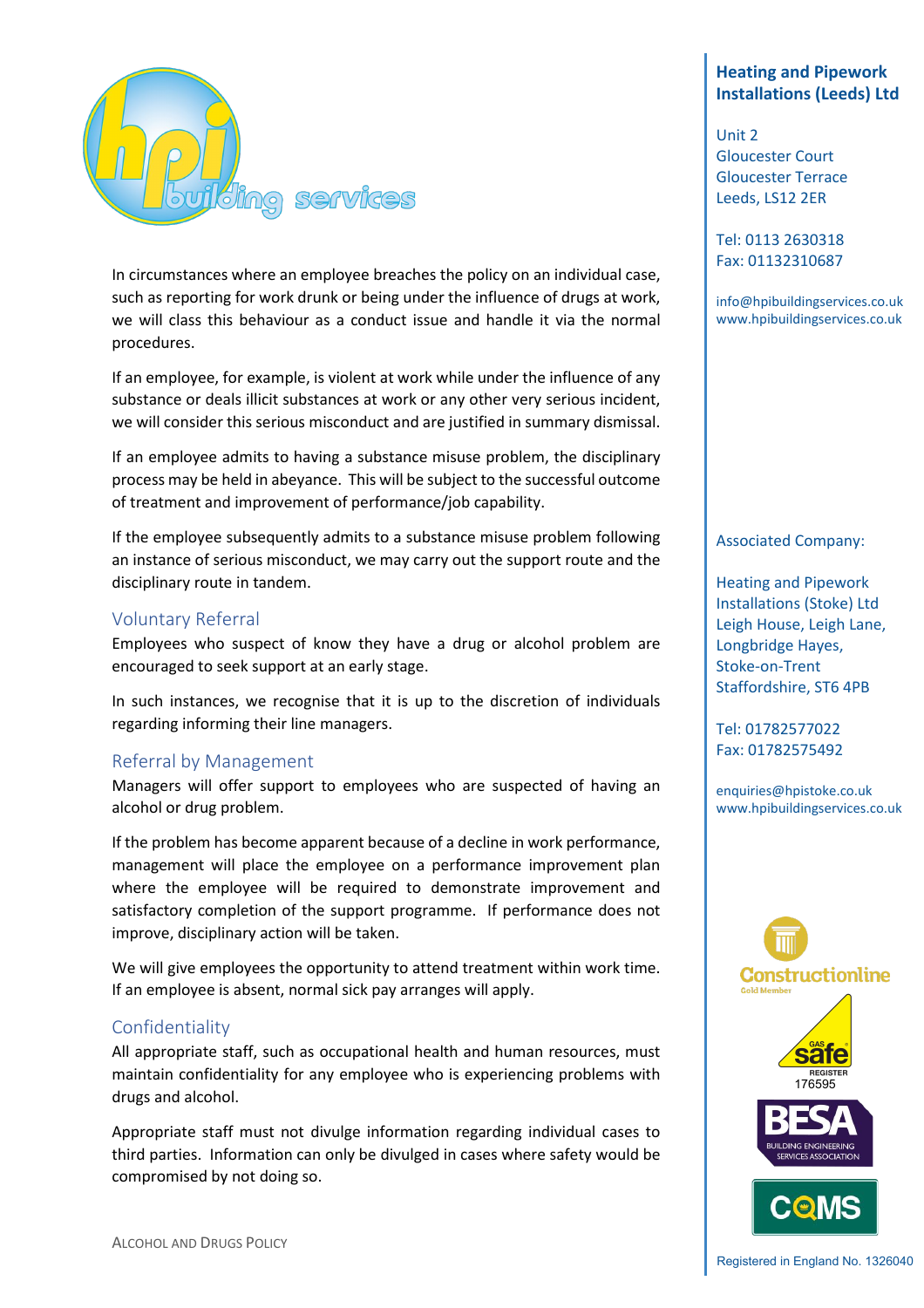

## Relapse

We acknowledge that relapse is common with alcohol and drug problems and, in normal circumstances, we will support employees through two relapses after treatment.

We will treat subsequent relapses on a case-by-case basis. During any review, we will take into account the needs of the department and the business needs of the organisation.

Managers should make sure that employees are aware that disciplinary procedures may begin following subsequent relapses.

## Return to Work

After the successful completion of treatment, the company will try to make sure that the employee returns to their existing role. However, if the employee is unable to fulfil their required duties, we will consider alternative duties.

The completion of treatment will not affect promotional prospects.

Managers should make sure that employees are aware that disciplinary procedures may begin following subsequent relapses.

# Equal Opportunities

This policy applies equally to all staff regardless of grade, experience, or role within the company.

## Monitoring and Review

This policy will be subject to monitoring to review how the policy works in practice. We will review this policy in twelve months.

In compliance with the Employment Protection (Consolidation) Act (1998), we will give all staff twelve weeks' notice of any changes to this policy.

| Signed |                          |
|--------|--------------------------|
|        | <b>Managing Director</b> |
| Date   | 31st January 2020        |

Date 31st January 2020 This policy was last reviewed: 31st January 2020 This policy will next be reviewed:  $\vert$  31st January 2021

# **Heating and Pipework Installations (Leeds) Ltd**

Unit 2 Gloucester Court Gloucester Terrace Leeds, LS12 2ER

Tel: 0113 2630318 Fax: 01132310687

info@hpibuildingservices.co.uk www.hpibuildingservices.co.uk

#### Associated Company:

Heating and Pipework Installations (Stoke) Ltd Leigh House, Leigh Lane, Longbridge Hayes, Stoke-on-Trent Staffordshire, ST6 4PB

Tel: 01782577022 Fax: 01782575492

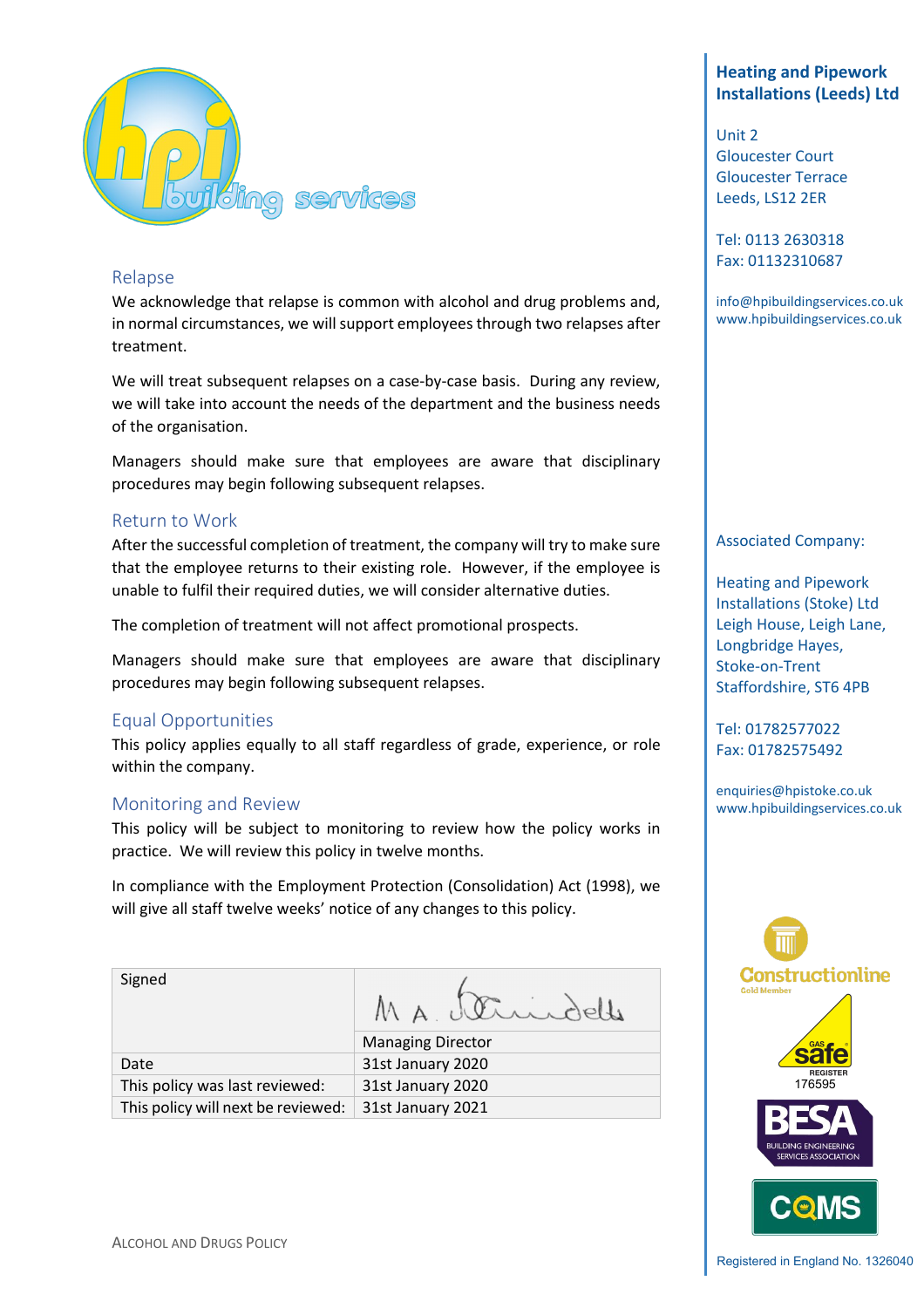

# Equal Opportunities Policy

# Statement of policy and purpose of policy

Heating & Pipework Installations Ltd (the Employer) is committed to equal opportunities for all staff and applicants.

It is our policy that all employment decisions are based on merit and the legitimate business needs of the organisation. The Employer does not discriminate on the basis of race, colour or nationality, ethnic or national origins, sex, gender reassignment, sexual orientation, marital or civil partner status, pregnancy or maternity, disability, religion or belief, age or any other ground on which it is or becomes unlawful to discriminate under the laws of England and Wales (referred to as Protected Characteristics).

Our intention is to enable all our staff to work in an environment which allows them to fulfil their potential without fear of discrimination, harassment or victimisation. The Employer's commitment to equal opportunities extends to all aspects of the working relationship including:

- recruitment and selection procedures.
- terms of employment, including pay, conditions and benefits.
- training, appraisals, career development and promotion.
- work practices, conduct issues, allocation of tasks, discipline and grievances.
- work-related social events.
- termination of employment and matters after termination, including references.

This policy is intended to help the Employer achieve its diversity and antidiscrimination aims by clarifying the responsibilities and duties of all staff in respect of equal opportunities and discrimination. The Employer will promote effective communication and consultation between the Employer and staff concerning equal opportunities by means it considers appropriate.

The principles of non-discrimination and equal opportunities also apply to the way in which staff treat visitors, clients, customers, suppliers and former staff members.

This is a statement of policy only and does not form part of your contract of employment. This policy may be amended at any time by the Employer, in its absolute discretion.

# **Heating and Pipework Installations (Leeds) Ltd**

Unit 2 Gloucester Court Gloucester Terrace Leeds, LS12 2ER

Tel: 0113 2630318 Fax: 01132310687

info@hpibuildingservices.co.uk www.hpibuildingservices.co.uk

## Associated Company:

Heating and Pipework Installations (Stoke) Ltd Leigh House, Leigh Lane, Longbridge Hayes, Stoke-on-Trent Staffordshire, ST6 4PB

Tel: 01782577022 Fax: 01782575492

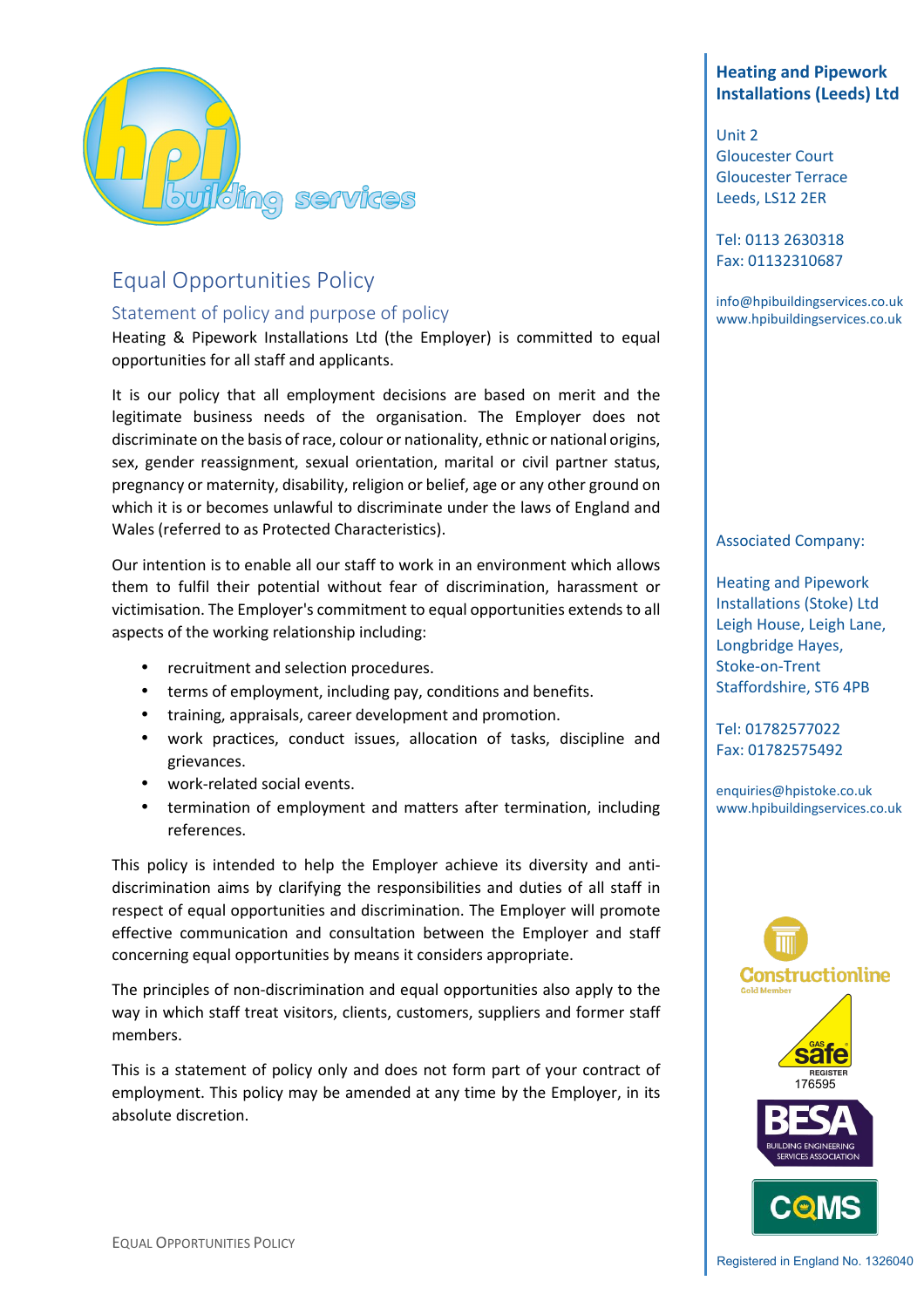

# Who Is Responsible For Equal Opportunities?

Achieving an equal opportunities workplace is a collective task shared between the Employer and all its staff. This policy and the rules contained in it therefore apply to all staff of the Employer irrespective of seniority, tenure and working hours, including all employees, directors and officers, consultants and contractors, casual or agency staff, trainees, homeworkers and fixed-term staff and any volunteers or interns (referred to as Staff).

The board of directors of the Employer has overall responsibility for this policy and for equal opportunities and discrimination law compliance in the workplace and the Director has been appointed as the person with day-to-day operational responsibility for these matters.

All Staff have personal responsibility to ensure compliance with this policy, to treat colleagues with dignity at all times and not to discriminate against or harass other members of Staff, visitors, clients, customers, suppliers and former staff members. In addition, Staff who take part in management, recruitment, selection, promotion, training and other aspects of career development (referred to as Managers) have special responsibility for leading by example and ensuring compliance.

Managers must take all necessary steps to:

- promote the objective of equal opportunities and the values set out in this policy.
- ensure that their own behaviour and those of the Staff they manage complies in full with this policy:
- ensure that any complaints of discrimination, victimisation or harassment (including against themselves) are dealt with appropriately and are not suppressed or disregarded.

#### What is discrimination?

Discrimination occurs in different ways, some more obvious than others. Discrimination on the grounds of any of the Protected Characteristics is prohibited by law, even if unintentional, unless a particular exception applies.

#### Direct discrimination

Direct Discrimination is less favourable treatment because of one of the Protected Characteristics. Examples would include refusing a woman a job as a chauffeur because you believe that women are not good drivers or restricting recruitment to persons under 40 because you want to have a young and dynamic workforce.

# **Heating and Pipework Installations (Leeds) Ltd**

Unit 2 Gloucester Court Gloucester Terrace Leeds, LS12 2ER

Tel: 0113 2630318 Fax: 01132310687

info@hpibuildingservices.co.uk www.hpibuildingservices.co.uk

#### Associated Company:

Heating and Pipework Installations (Stoke) Ltd Leigh House, Leigh Lane, Longbridge Hayes, Stoke-on-Trent Staffordshire, ST6 4PB

Tel: 01782577022 Fax: 01782575492

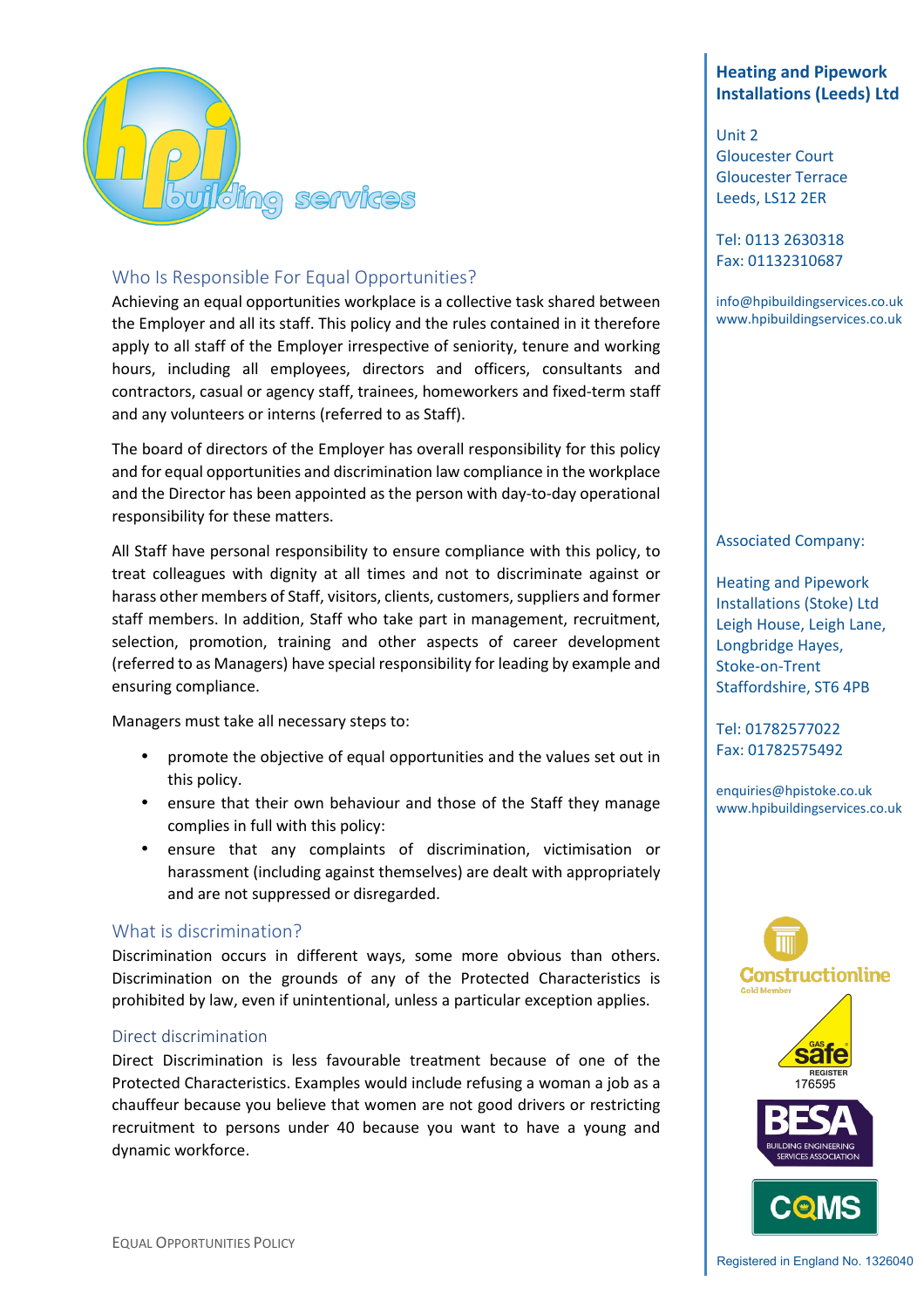

Direct discrimination can arise in some cases even though the person complaining does not actually possess the Protected Characteristic but is perceived to have it or associates with other people who do. For example, when a person is less favourably treated because they are (wrongly) believed to be homosexual or because they have a spouse who is Muslim.

#### Indirect discrimination

Indirect discrimination arises when an employer applies an apparently neutral provision, criterion or practice which in fact puts individuals with a particular Protected Characteristic at a disadvantage. statistically and this is unjustified. To show discrimination the individual complaining also has to be personally disadvantaged. An example would be a requirement for job candidates to have ten years' experience in a particular role, since this will be harder for young people to satisfy. This kind of discrimination is unlawful unless it is a proportionate means of achieving a legitimate aim.

#### Victimization

Victimisation means treating a person less favourably because they have made a complaint of discrimination or have provided information in connection with a complaint or because they might do one of these things.

#### Harassment

Harassment is:

- unwanted conduct which is related to a Protected Characteristic and which has the purpose or effect of violating a person's dignity or creating an intimidating, hostile, degrading, humiliating or offensive environment for them: or
- unwanted conduct which is of a sexual nature and which has the purpose or effect of violating a person's dignity or creating an intimidating, hostile, degrading, humiliating or offensive environment for them (Sexual Harassment); or
- less favourable treatment because of the rejection of or the submission to Sexual Harassment.
- Harassment can arise in some cases even though the person complaining does not actually possess a Protected Characteristic but is perceived to have it (for example, when a person is harassed because they are (wrongly) believed to be homosexual) or associates with other people who possess a Protected Characteristic (for example, because they have a spouse who is Muslim).

# **Heating and Pipework Installations (Leeds) Ltd**

Unit 2 Gloucester Court Gloucester Terrace Leeds, LS12 2ER

Tel: 0113 2630318 Fax: 01132310687

info@hpibuildingservices.co.uk www.hpibuildingservices.co.uk

#### Associated Company:

Heating and Pipework Installations (Stoke) Ltd Leigh House, Leigh Lane, Longbridge Hayes, Stoke-on-Trent Staffordshire, ST6 4PB

Tel: 01782577022 Fax: 01782575492

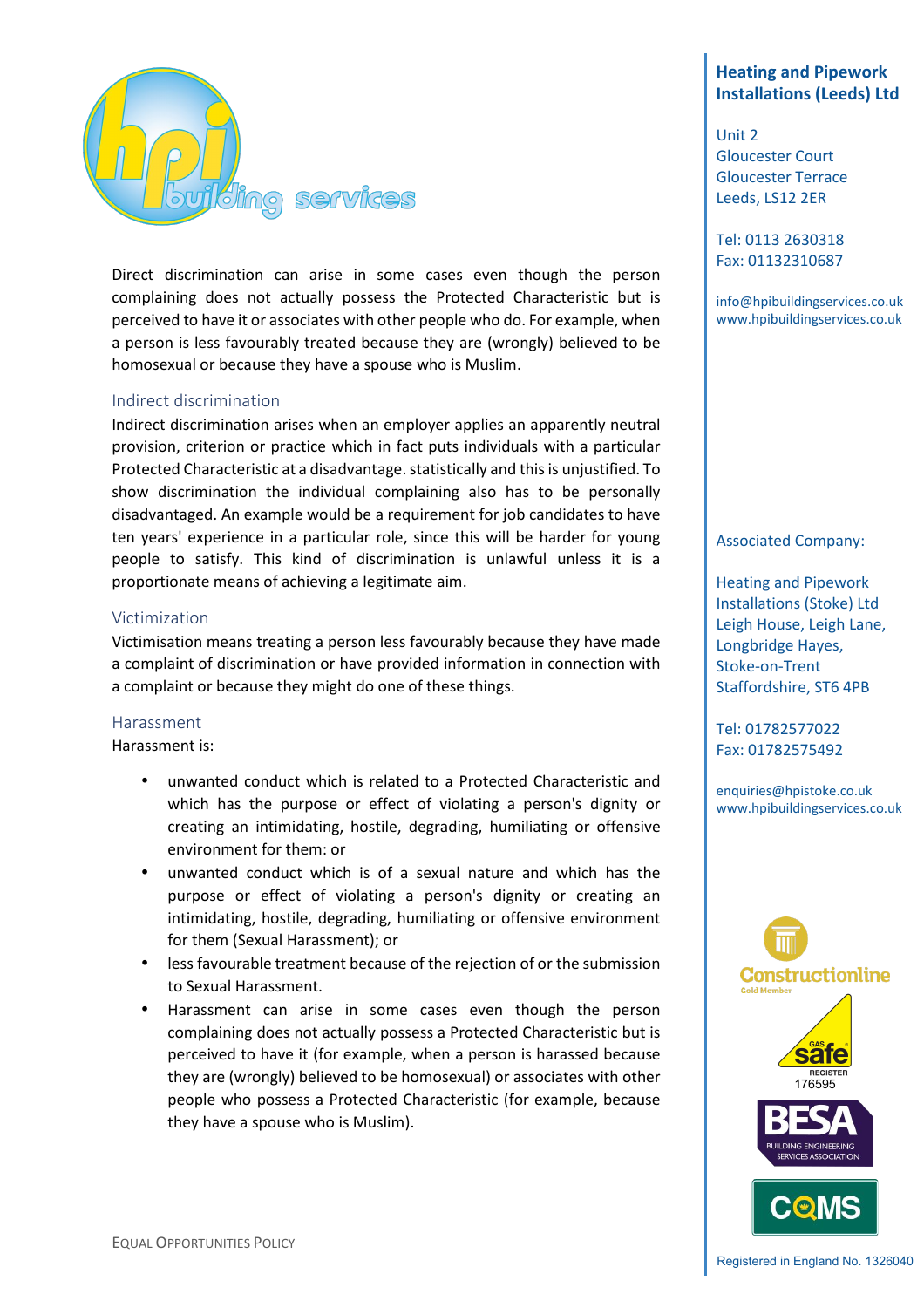

## Harassment may include:

- use of insults or slurs based on a Protected Characteristic or of a sexual nature or other verbal abuse or derogatory, offensive or stereotyping jokes or remarks:
- physical or verbal abuse, threatening or intimidating behaviour because of a Protected Characteristic or behaviour of a sexual nature.
- unwelcome physical contact including touching, hugging, kissing, pinching or patting, brushing past, invading personal space, pushing grabbing or other assaults.
- mocking, mimicking or belittling a person's disability, appearance, accent or other personal characteristics.
- unwelcome requests for sexual acts or favours; verbal sexual advances, vulgar, sexual, suggestive or explicit comments or behaviour.
- repeated requests, either explicitly or implicitly for dates.
- repeated requests for social contact or after it has been made clear that requests are unwelcome.
- comments about body parts or sexual preference.
- displaying or distributing offensive or explicit pictures, items or materials relating to a Protected Characteristic or of a sexual nature.
- shunning or ostracising someone, for example, by deliberately excluding them from conversations or activities.
- 'outing' or threatening to 'out' someone's sexual orientation (i.e. to make it known).
- explicit or implicit suggestions that employment status or progression is related to toleration of, or acquiescence to sexual advances, or other behaviour amounting to harassment.

## Other important points to note about harassment:

- a single incident can amount to harassment:
- behaviour that has continued for a long period without complaint can amount to harassment:
- it is not necessary for an individual to intend to harass someone for their behaviour to amount to harassment:
- it is not necessarily for an individual to communicate that behaviour is unwelcome before it amounts to harassment: and
- the onus is on each individual to be certain that their behaviour and conduct is appropriate and is not unwanted and in the case of doubt, you must refrain from such conduct.

# **Heating and Pipework Installations (Leeds) Ltd**

Unit 2 Gloucester Court Gloucester Terrace Leeds, LS12 2ER

Tel: 0113 2630318 Fax: 01132310687

info@hpibuildingservices.co.uk www.hpibuildingservices.co.uk

## Associated Company:

Heating and Pipework Installations (Stoke) Ltd Leigh House, Leigh Lane, Longbridge Hayes, Stoke-on-Trent Staffordshire, ST6 4PB

Tel: 01782577022 Fax: 01782575492

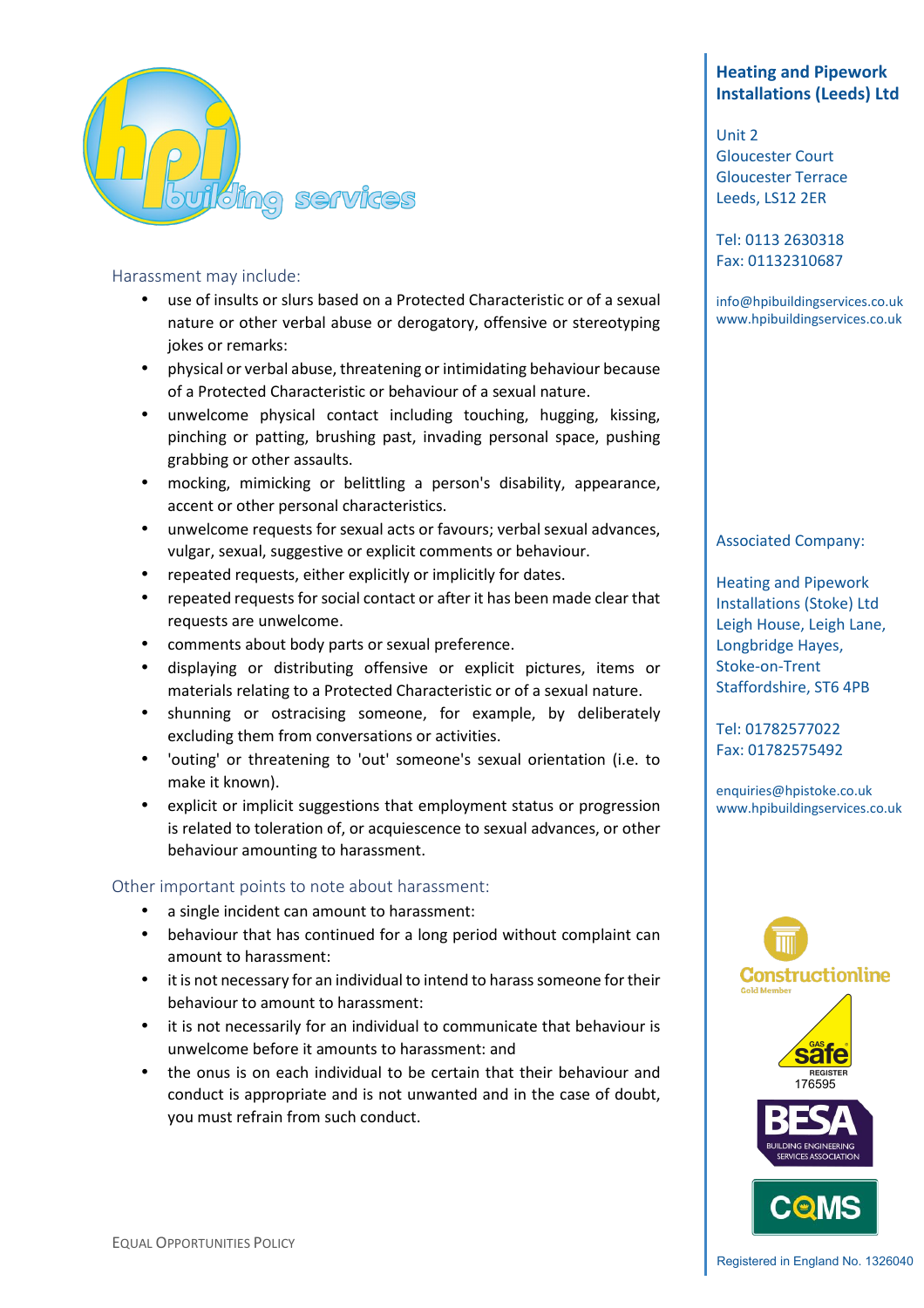

#### Disability discrimination

This could be direct or indirect discrimination and is any unjustified less favourable treatment because of the effects of a disability, and failure to make reasonable adjustments to alleviate disadvantages caused by a disability.

#### Disabled persons

Any Staff member who considers that they may have a disability is strongly encouraged to speak with the Director. particularly if they experience difficulties at work because of their disability so that any reasonable adjustments to help overcome or minimise difficulties can be discussed. For these purposes. disability includes any physical or mental impairment which substantially affects your ability to perform day to day activities and has lasted (or is likely to last) more than 12 months. Disclosure of this information will be treated in confidence, if you wish it to be, so far as is reasonably practicable and we will do our best to handle matters sensitively and to ensure that you are treated with dignity and with respect for your privacy.

We will consult with you about whether adjustments are needed to avoid you being disadvantaged and may ask you to see a doctor appointed by us, to advise on this. We will seek to accommodate your needs within reason. If we consider a particular adjustment unreasonable, we will explain why and try to find an alternative solution.

Managers with responsibility for managing a member of Staff who they know or think to be disabled should speak to the Director to ensure that all relevant duties are complied with.

## Making employment decisions fairly

As noted above. the Employer will recruit employees and make other employment decisions concerning promotion, training, dismissal and related issues. on the basis of objective criteria.

Managers should only stipulate criteria or conditions for employment decisions (including job selection, promotion and redundancy) which are based on a legitimate business need and which do not go further than is needed to satisfy that need. If you are in any doubt about whether particular criteria or conditions are indirectly discriminatory or justifiable, then please speak to the Director.

#### Recruitment

Managers involved in recruitment must:

specify only recruitment criteria that are relevant to the job, reflect genuine business needs and are proportionate. More than one person should be involved in short listing of applicants wherever practicable:

# **Heating and Pipework Installations (Leeds) Ltd**

Unit 2 Gloucester Court Gloucester Terrace Leeds, LS12 2ER

Tel: 0113 2630318 Fax: 01132310687

info@hpibuildingservices.co.uk www.hpibuildingservices.co.uk

#### Associated Company:

Heating and Pipework Installations (Stoke) Ltd Leigh House, Leigh Lane, Longbridge Hayes, Stoke-on-Trent Staffordshire, ST6 4PB

Tel: 01782577022 Fax: 01782575492

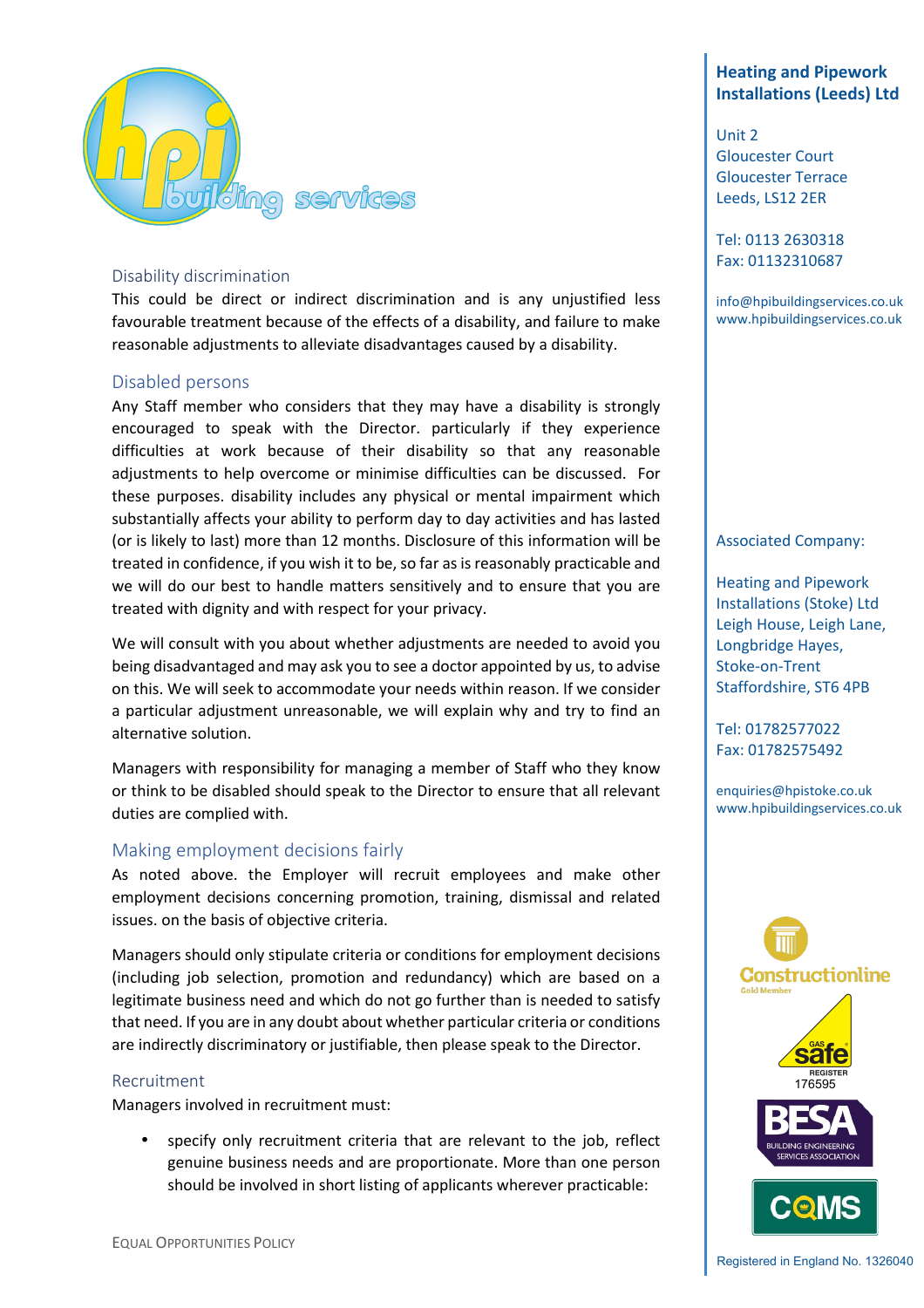

- ensure that vacancies are advertised to a diverse audience and try to avoid informal recruitment methods that exclude fair competition. In very rare cases, it may be legitimate and necessary to restrict recruitment to a particular role to certain groups, but it is essential that this is discussed with the Director so that appropriate steps can be taken to ensure legality.
- review job adve1tisements carefully to ensure that stereotyping is avoided and that particular groups are not unjustifiably discouraged from applying.
- not ask applicants about health or disability before a job offer is made (other than in exceptional circumstances and after having been approved by the Director). If necessary, a job offer can be expressed to be conditional upon satisfactorily passing a medical check.
- not ask candidates about any Protected Characteristic if the question may demonstrate an intention to discriminate. For example, candidates should not be asked about current or future pregnancy, childcare or related matters; and
- not make assumptions about immigration status based on appearance. accent or apparent nationality:
- so far as reasonably practicable, keep a written record of their reasons for relevant decisions.

The Employer is legally required to verify that all employees have the right to work in the UK. Prior to starting employment, all employees must produce original documents to the Employer's satisfaction, irrespective of nationality. Information about the documents required is available from the Director.

The Employer monitors applicants'

- Sex
- **Disability**
- Age

as part of our recruitment process. We do this to assess the effectiveness of our measures to promote equal opportunities and to help us identify and take appropriate steps to avoid discrimination, under-representation and potential disadvantage and improve diversity. Provision of this information is voluntary, and the information is kept in an anonymised format solely for the purposes stated here. The information will not be used as part of any decision-making process relating to the recruitment or employment of the person providing the information. Our recruitment policies must be reviewed at regular intervals to ensure people are being treated fairly and according to ability and merit.

# **Heating and Pipework Installations (Leeds) Ltd**

Unit 2 Gloucester Court Gloucester Terrace Leeds, LS12 2ER

Tel: 0113 2630318 Fax: 01132310687

info@hpibuildingservices.co.uk www.hpibuildingservices.co.uk

#### Associated Company:

Heating and Pipework Installations (Stoke) Ltd Leigh House, Leigh Lane, Longbridge Hayes, Stoke-on-Trent Staffordshire, ST6 4PB

Tel: 01782577022 Fax: 01782575492

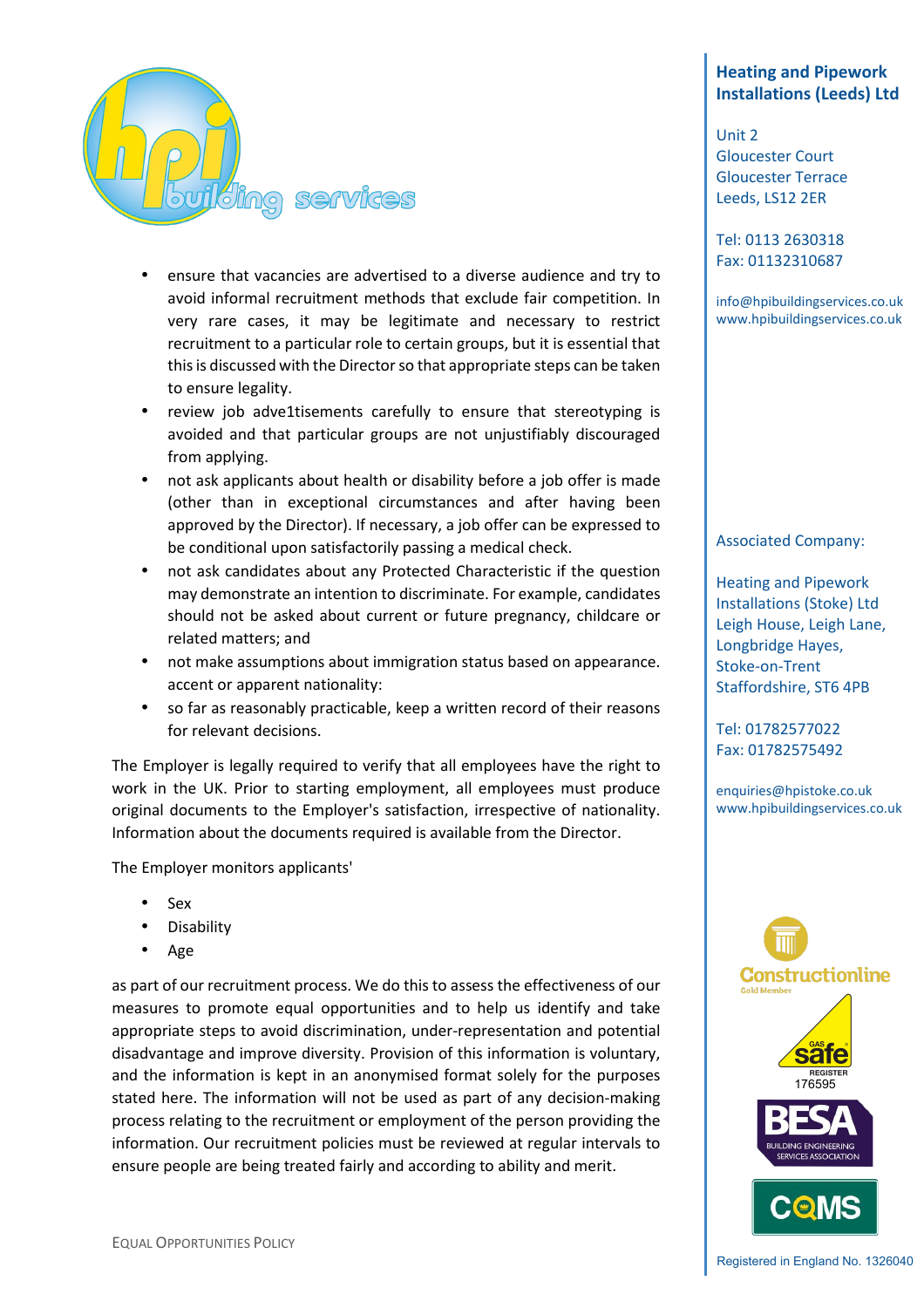

#### Staff training, career development and promotion

Training needs may be identified during the normal appraisal process. Appropriate training to facilitate progression will be accessible to all staff.

All promotion decisions will be made on the basis of merit and according to proportionate criteria determined by legitimate business need.

#### Conditions of service

Access to benefits and facilities and terms of employment will be kept under review to ensure that they are appropriately structured and that no unlawful barriers to qualification or access exist.

#### Discipline and termination of employment

Any redundancy selection criteria and procedures that are used, or other decisions taken to terminate employment, will be fair and not directly or indirectly discriminatory.

Disciplinary procedures and penalties will be applied without discrimination. whether they result in disciplinary warnings, dismissal or other disciplinary action.

#### Discipline and termination of employment

Part-time and fixed-term staff will be treated the same as full-time or permanent staff of the same position and enjoy no less favourable terms and conditions (pro-rata, where appropriate), unless different treatment is justified.

#### What to do if you encounter discrimination

If you believe that you have been the victim of discrimination, you should follow the Employer's Grievance Procedure.

Every member of Staff has a responsibility to combat discrimination if they encounter it. Staff who observe or are aware of acts that they believe amount to discrimination directed at others are encouraged to report these to the Director.

Any grievance or report raised about discrimination will be kept confidential so far as this is practicable. We may ask you if you wish your complaint(s) to be put to the alleged discriminator if disciplinary action appears to be appropriate. It sometimes may be necessary to disclose the complaint or take action even if this is not in line with your wishes, but we will seek to protect you from victimisation and, if you wish, we will seek to protect your identity. You should be aware that disciplinary action may be impossible without your co-operation or if you refuse to allow relevant information to be disclosed.

# **Heating and Pipework Installations (Leeds) Ltd**

Unit 2 Gloucester Court Gloucester Terrace Leeds, LS12 2ER

Tel: 0113 2630318 Fax: 01132310687

info@hpibuildingservices.co.uk www.hpibuildingservices.co.uk

#### Associated Company:

Heating and Pipework Installations (Stoke) Ltd Leigh House, Leigh Lane, Longbridge Hayes, Stoke-on-Trent Staffordshire, ST6 4PB

Tel: 01782577022 Fax: 01782575492

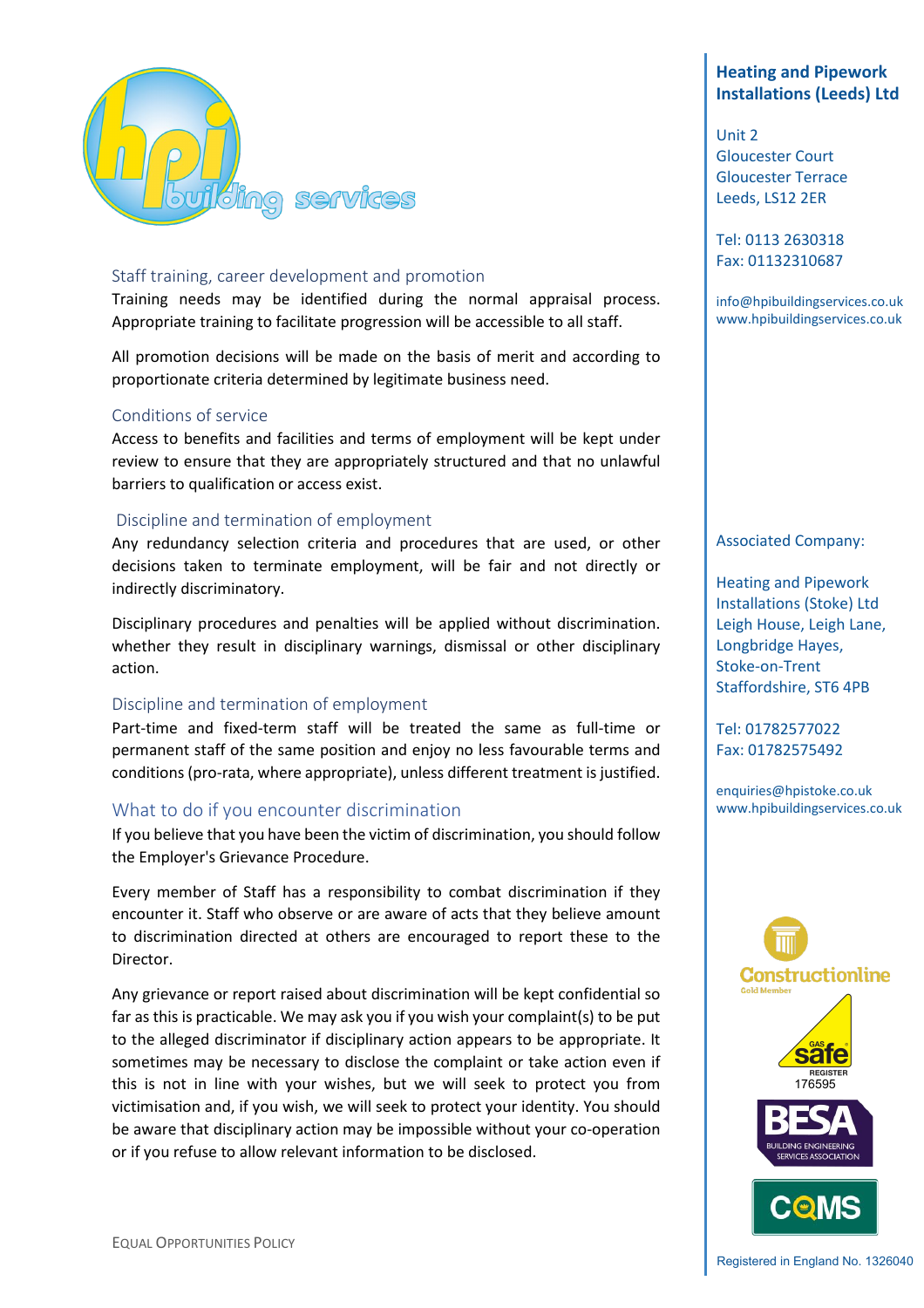

Staff who raise a complaint about or report discrimination in good faith will be protected from retaliation or victimisation. As long as you act in good faith, the fact that you have raised a complaint or report will not affect your position within the Employer, even if the complaint is not upheld. Making a false allegation deliberately and in bad faith is a misconduct offence and will be dealt with in accordance with our disciplinary policy. Any member of Staff who attempts acts of retaliation or victimisation may be subject to disciplinary action up to and including summary dismissal for gross misconduct.

If you make a complaint, it may be necessary to ask you to stay at home on paid leave while investigations are being conducted and the matter is being dealt with through the appropriate procedure. This may particularly be necessary in cases of alleged harassment.

## Non-compliance with equal opportunities rules

Any breach of equal opportunities rules or failure to comply with this policy will be taken very seriously and is likely to result in disciplinary action against the offender, up to and including immediate dismissal.

Staff should also note that:

- in some cases, they may be personally liable for their acts of discrimination and that legal action may be taken against them directly by the victim of any discrimination: and
- it may be a criminal offence intentionally to harass another employee.

#### Review of this policy

Signed

The board of directors of the Employer will keep this policy under review.

The Employer encourages Staff to comment on this policy and suggest ways in which it might be improved or ask any questions if they are unsure about any part of this policy or how it is applied by contacting the Director.

MA Strindelle

Managing Director Date 31st January 2020 This policy was last reviewed: 31st January 2020 This policy will next be reviewed:  $\vert$  31st January 2021

# **Heating and Pipework Installations (Leeds) Ltd**

Unit 2 Gloucester Court Gloucester Terrace Leeds, LS12 2ER

Tel: 0113 2630318 Fax: 01132310687

info@hpibuildingservices.co.uk www.hpibuildingservices.co.uk

#### Associated Company:

Heating and Pipework Installations (Stoke) Ltd Leigh House, Leigh Lane, Longbridge Hayes, Stoke-on-Trent Staffordshire, ST6 4PB

Tel: 01782577022 Fax: 01782575492

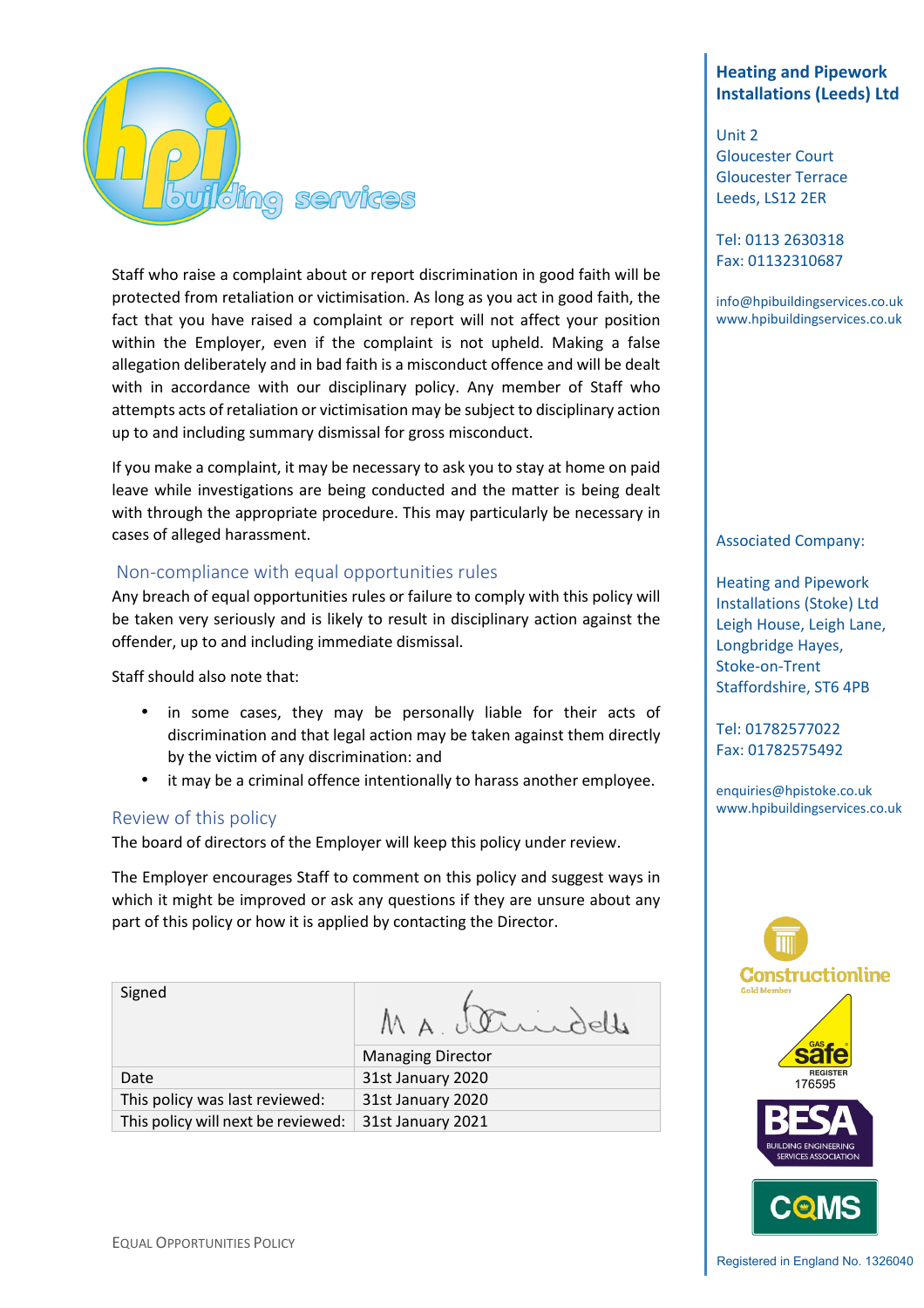

# General Data Protection Regulation (GDPR)

## Privacy Notice for Employees

How your information will be used

- As your employer, the company needs to keep and process information about you for normal employment purposes. The information we hold, and process will be used for our management and administrative use only. We will keep and use it to enable us to run the business and manage our relationship with you effectively, lawfully and appropriately, during the recruitment process, whilst you are working for us, at the time when your employment ends and after you have left. This includes using the information to enable us to comply with the employment contract, to comply with any legal requirements, pursue the legitimate interests of the company and protect our legal position in the event of legal proceedings. If you do not provide this data, we may be unable in some circumstances to comply with our obligations and we will tell you about the implications of that decision.
- As a company perusing mechanical engineering, contracting and servicing activities, we may sometimes need to process your data to pursue our legitimate business interests, for example to prevent fraud, administrative purposes or reporting potential crimes. We will never process your data where our interests are overridden by your own interests.
- Much of the information we hold will have been provided by you, but some may come from other internal sources, such as your line manager, or in some cases, external sources such as referees.
- The sort of information we hold includes your application form and references, your contract of employment and any amendments to it; correspondence with you or about you, for example letters to you about a pay rise or, at your request, a letter to your mortgage company confirming your salary; information needed for payroll, benefits and expenses purposes; contact and emergency contact details; records of holiday, sickness and absence; information needed for equal opportunities monitoring policy; and records relating to your career history, such as training records, appraisals, other performance measures and, where appropriate, disciplinary and grievance records.
- You will, of course, inevitably be referred to in many company documents and records that are produced by you and your colleagues in the course of carrying out your duties and the business of the company.

# **Heating and Pipework Installations (Leeds) Ltd**

Unit 2 Gloucester Court Gloucester Terrace Leeds, LS12 2ER

Tel: 0113 2630318 Fax: 01132310687

info@hpibuildingservices.co.uk www.hpibuildingservices.co.uk

#### Associated Company:

Heating and Pipework Installations (Stoke) Ltd Leigh House, Leigh Lane, Longbridge Hayes, Stoke-on-Trent Staffordshire, ST6 4PB

Tel: 01782577022 Fax: 01782575492

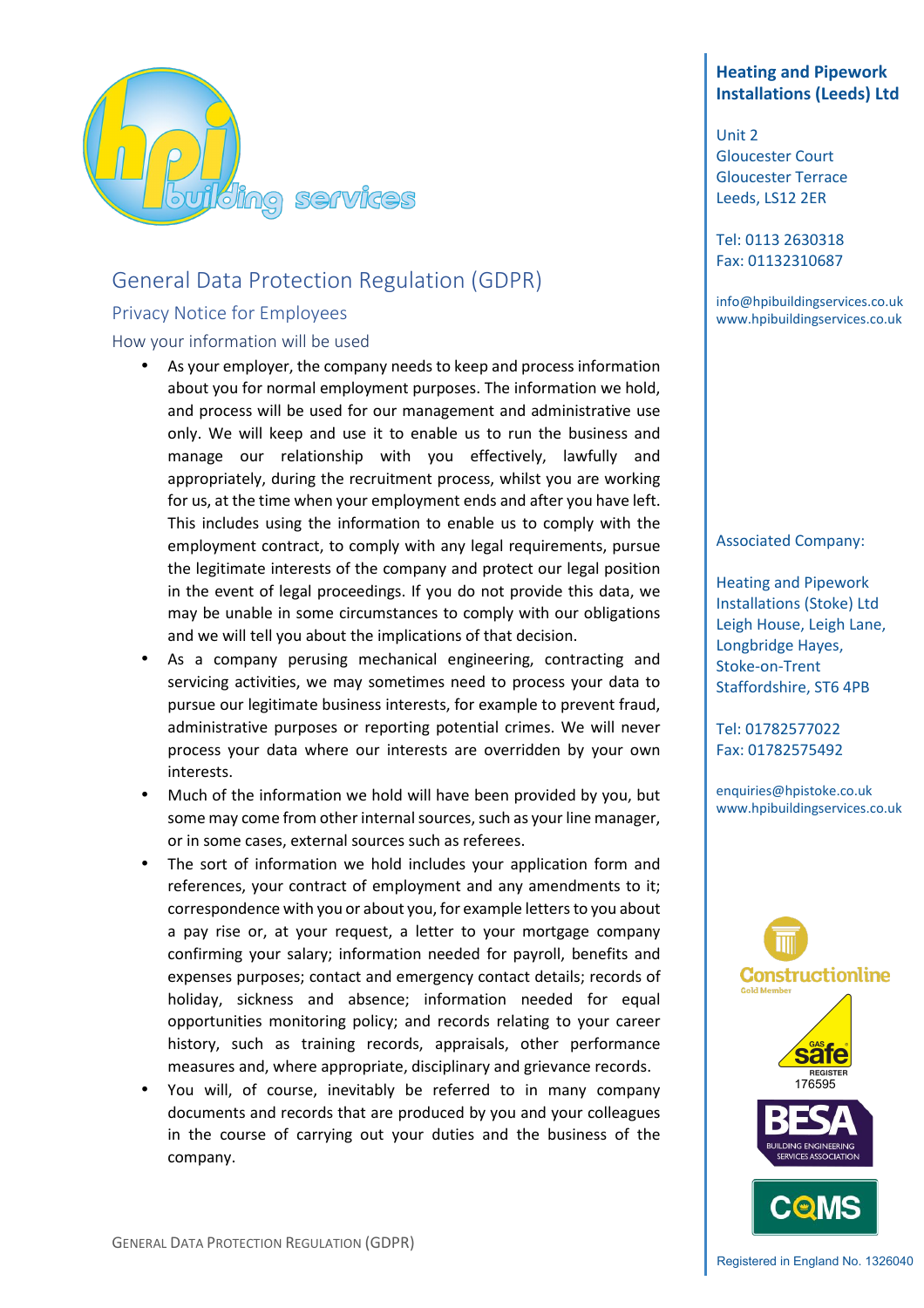

- Where necessary, we may keep information relating to your health, which could include reasons for absence and GP reports and notes. This information will be used in order to comply with our health and safety and occupational health obligations – to consider how your health affects your ability to do your job and whether any adjustments to your job might be appropriate. We will also need this data to administer and manage statutory and company sick pay, Welplan sick pay and Welplan pension payments.
- Where we process special categories of information relating to your racial or ethnic origin, political opinions, religious and philosophical beliefs, trade union membership or biometric data, we will always obtain your explicit consent to those activities unless this is not required by law or the information is required to protect your health in an emergency. Where we are processing data based on your consent, you have to right to withdraw that consent at any time.
- In addition, we monitor computer, telephone and mobile telephone use. We also keep records of the hours you work by the way our timesheets and/or confirmation from line manager.
- Other than the mentioned below, we will only disclose information about you to third parties if we are legally obliged to do so or where we need to comply with our contractual obligations. For instance, we may need to pass on certain information to our contractors/clients, industry standard qualification requirements, pension or health care schemes.
- We may transfer information about you to other group companies for purpose connected with your employment or management of the company's business.
- Your personal data will be stored indefinitely on our secure and safe systems. We deem this necessary in order to carry out he functions of the business correctly.
- If In the future, we intend to process your personal data for a purpose other than that which it was collected we will provide you with information on the purpose and any other relevant information.

#### Your rights

• Under the General Data Protection Regulation (GDPR) and The Data Protection Act 2018 (DPA) you have a number of rights with regard to your personal data. You have the right to request from us access to and rectification or erasure of your personal data, the right to restrict processing, object to processing as well as in certain circumstances the right to data portability.

# **Heating and Pipework Installations (Leeds) Ltd**

Unit 2 Gloucester Court Gloucester Terrace Leeds, LS12 2ER

Tel: 0113 2630318 Fax: 01132310687

info@hpibuildingservices.co.uk www.hpibuildingservices.co.uk

#### Associated Company:

Heating and Pipework Installations (Stoke) Ltd Leigh House, Leigh Lane, Longbridge Hayes, Stoke-on-Trent Staffordshire, ST6 4PB

Tel: 01782577022 Fax: 01782575492

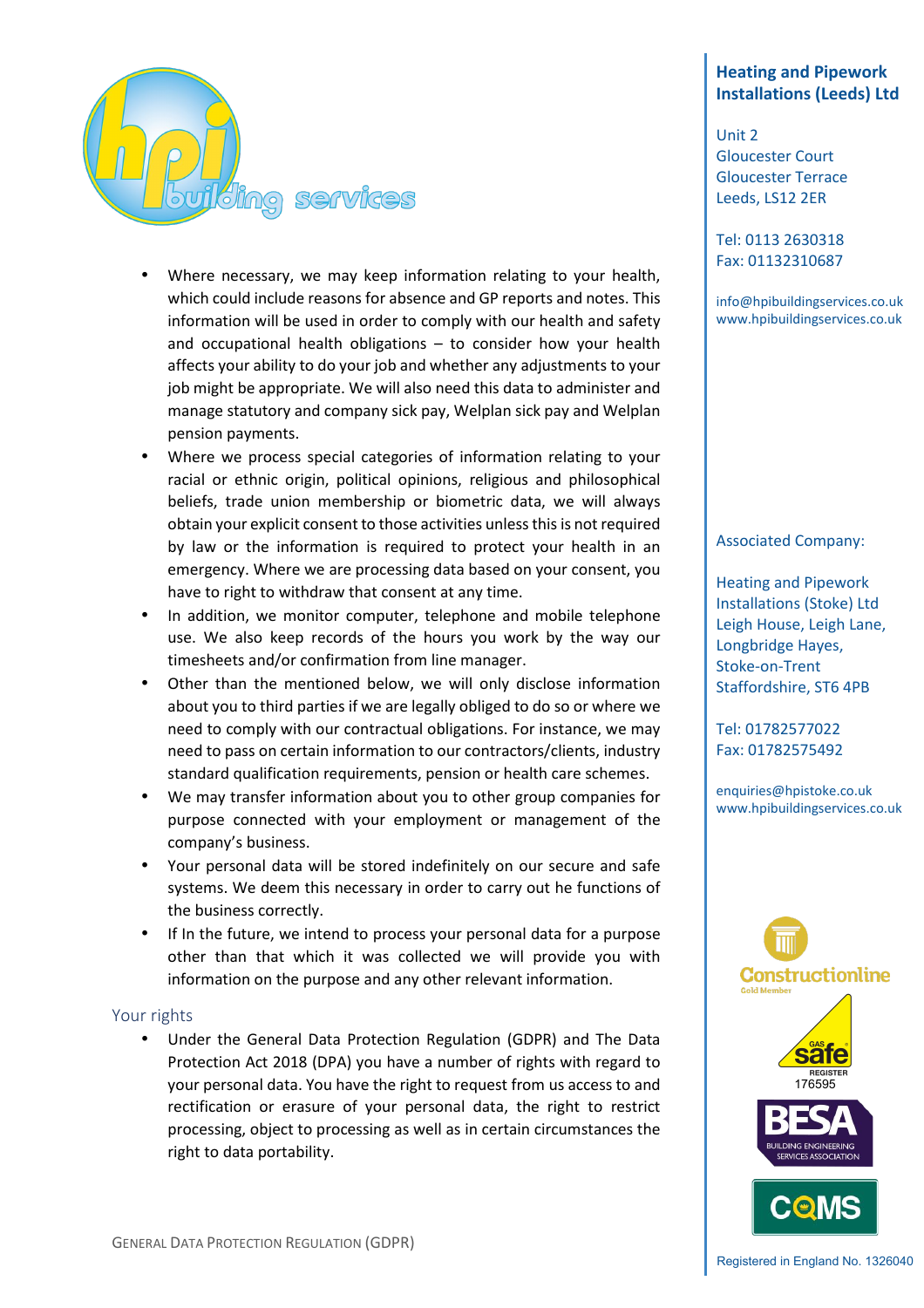

- If you have provided consent for the processing of your data, you have the right (in certain circumstances) to withdraw that consent at any time which will not affect the lawfulness of the processing before your consent was withdrawn.
- You have the right to lodge a complaint to the Information Commissioners' Office if you believe that we have not complied with the requirements of the GDPR or DPA 18 with regard to your personal data.
- Heating & Pipework Installations (Leeds) Limited is the controller and processor of the data for the purposes of the DPA 18 and GDPR.
- If you have any concerns as to how your data is processed, you can contact:
- Anthony Swindells at: accounts@hpistoke.co.uk, or alternately you can write to this individual using the address on this document.

I hereby agree to the continued use of my personal data used by Heating & Pipework Installations (Leeds) Ltd for the purposes mentioned within this document.

Signed MA Strindelle Managing Director

Date 31st January 2020 This policy was last reviewed: 31st January 2020 This policy will next be reviewed:  $\vert$  31st January 2021

# **Heating and Pipework Installations (Leeds) Ltd**

Unit 2 Gloucester Court Gloucester Terrace Leeds, LS12 2ER

Tel: 0113 2630318 Fax: 01132310687

info@hpibuildingservices.co.uk www.hpibuildingservices.co.uk

## Associated Company:

Heating and Pipework Installations (Stoke) Ltd Leigh House, Leigh Lane, Longbridge Hayes, Stoke-on-Trent Staffordshire, ST6 4PB

Tel: 01782577022 Fax: 01782575492

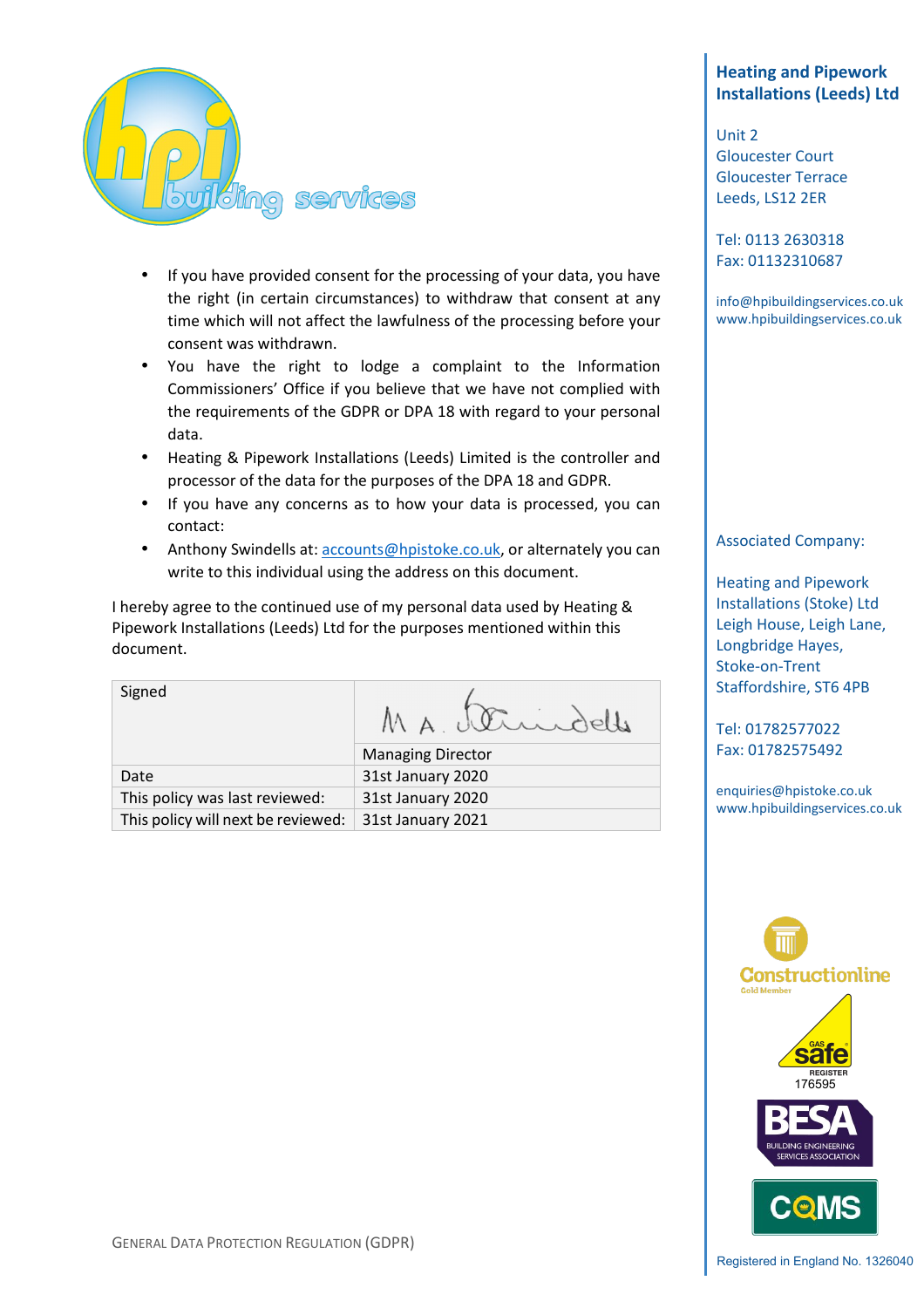

# Quality Policy Statement

Heating & Pipework Installations (Leeds) Ltd was established in 1972 to Provide HVAC & Mechanical Services Engineers & Contractors, Design, Installation & Maintenance Facilities to the UK. We are based in Leeds and employ 30 people.

Quality is important to our business because we value our customers. We strive to provide our customers with products and services which meet and even exceed their expectations.

We are committed to continuous improvement and have established a Quality Management System which provides a framework for measuring and improving our performance.

We have the following systems and procedures in place to support us in our aim of total customer satisfaction and continuous improvement throughout our business:

- regular gathering and monitoring of customer feedback
- a customer complaints procedure
- selection and performance monitoring of suppliers against set criteria
- training and development for our employees
- regular audit of our quality management and performance
- management reviews of audit results, customer feedback and complaints
- Our internal procedures are reviewed regularly and are held in a Quality Manual which is made available to all employees.
- Only sourcing materials from reputable suppliers and subcontractors ensuring all materials meet with the Construction Products Regulations (CE Marking)

This policy is posted on the Company Notice Board and can also be found in the staff handbook.

Although the Managing Director has ultimate responsibility for Quality, all employees have a responsibility within their own areas of work to help ensure that Quality is embedded within the whole of the company.

| Signed                             | MA, Verindelle           |
|------------------------------------|--------------------------|
|                                    | <b>Managing Director</b> |
| Date                               | 31st January 2020        |
| This policy was last reviewed:     | 31st January 2020        |
| This policy will next be reviewed: | 31st January 2021        |
|                                    |                          |

# **Heating and Pipework Installations (Leeds) Ltd**

Unit 2 Gloucester Court Gloucester Terrace Leeds, LS12 2ER

Tel: 0113 2630318 Fax: 01132310687

info@hpibuildingservices.co.uk www.hpibuildingservices.co.uk

## Associated Company:

Heating and Pipework Installations (Stoke) Ltd Leigh House, Leigh Lane, Longbridge Hayes, Stoke-on-Trent Staffordshire, ST6 4PB

Tel: 01782577022 Fax: 01782575492

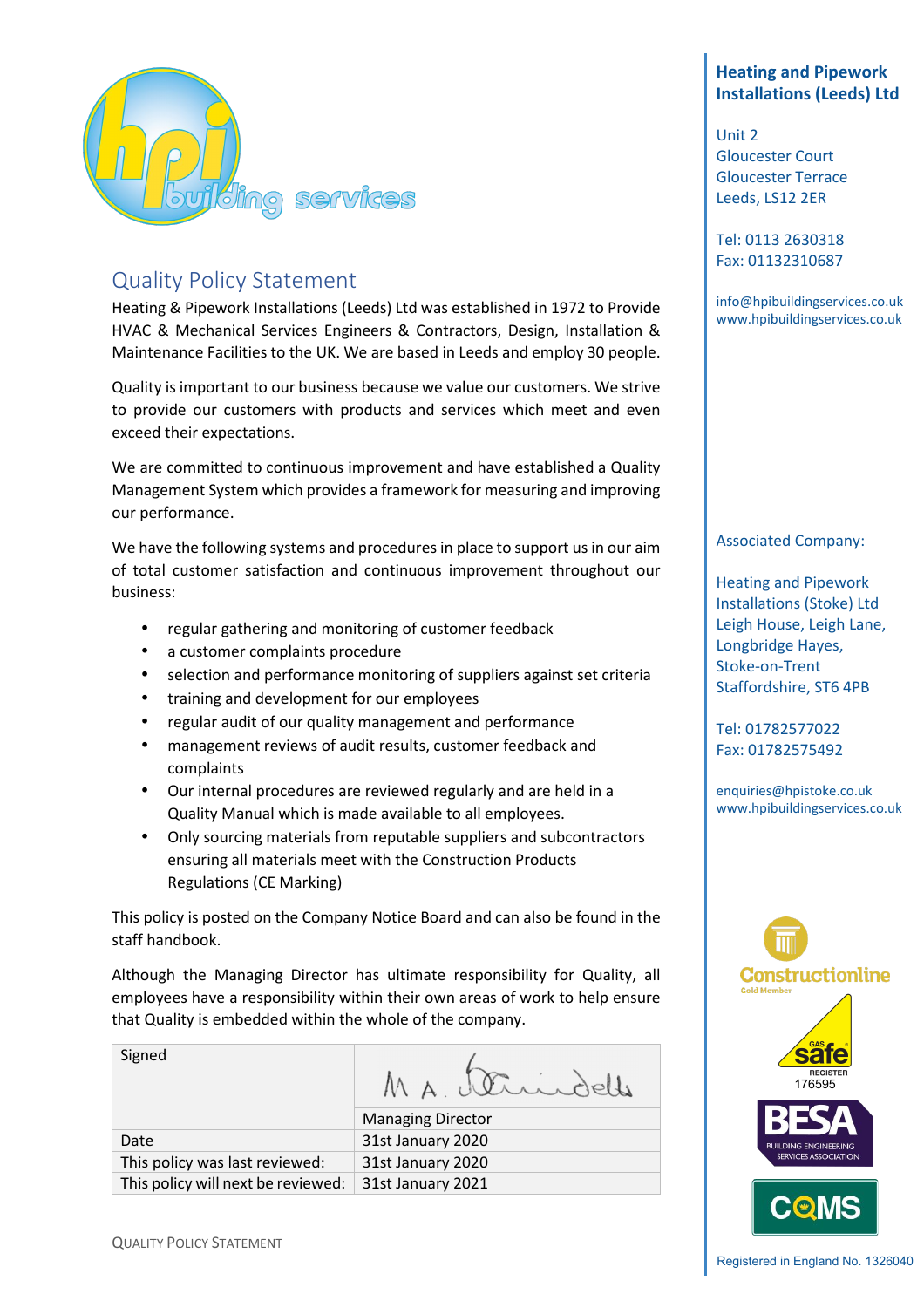

## Customer Feedback

Quality is important to our business because we value our customers. We strive to provide our customers with products and services which meet and even exceed their expectations.

Please complete the brief questionnaire below and return to

| Name                                          |  | Date     |  |  |  |
|-----------------------------------------------|--|----------|--|--|--|
| Company                                       |  | Position |  |  |  |
| Which project are you providing feedback for? |  |          |  |  |  |

How satisfied are you with the office-based service provided to you?

| Dissatisfied | Satisfied |  |  |
|--------------|-----------|--|--|
|              | ∽         |  |  |
|              |           |  |  |

How satisfied are you with the site-based service provided to you?

| Dissatisfied<br>Satisfied |  |  |  |  |  |  |
|---------------------------|--|--|--|--|--|--|
|                           |  |  |  |  |  |  |
|                           |  |  |  |  |  |  |
|                           |  |  |  |  |  |  |

How satisfied are you with the communication between HPI and yourself?

| Dissatisfied |  |  |  |  | Satisfied |
|--------------|--|--|--|--|-----------|
|              |  |  |  |  |           |
|              |  |  |  |  |           |

How satisfied are you with the documentation provided to you?



## Overall how satisfied are you with service provided to you?



# **Heating and Pipework Installations (Leeds) Ltd**

Unit 2 Gloucester Court Gloucester Terrace Leeds, LS12 2ER

Tel: 0113 2630318 Fax: 01132310687

info@hpibuildingservices.co.uk www.hpibuildingservices.co.uk

#### Associated Company:

Heating and Pipework Installations (Stoke) Ltd Leigh House, Leigh Lane, Longbridge Hayes, Stoke-on-Trent Staffordshire, ST6 4PB

Tel: 01782577022 Fax: 01782575492

enquiries@hpistoke.co.uk www.hpibuildingservices.co.uk

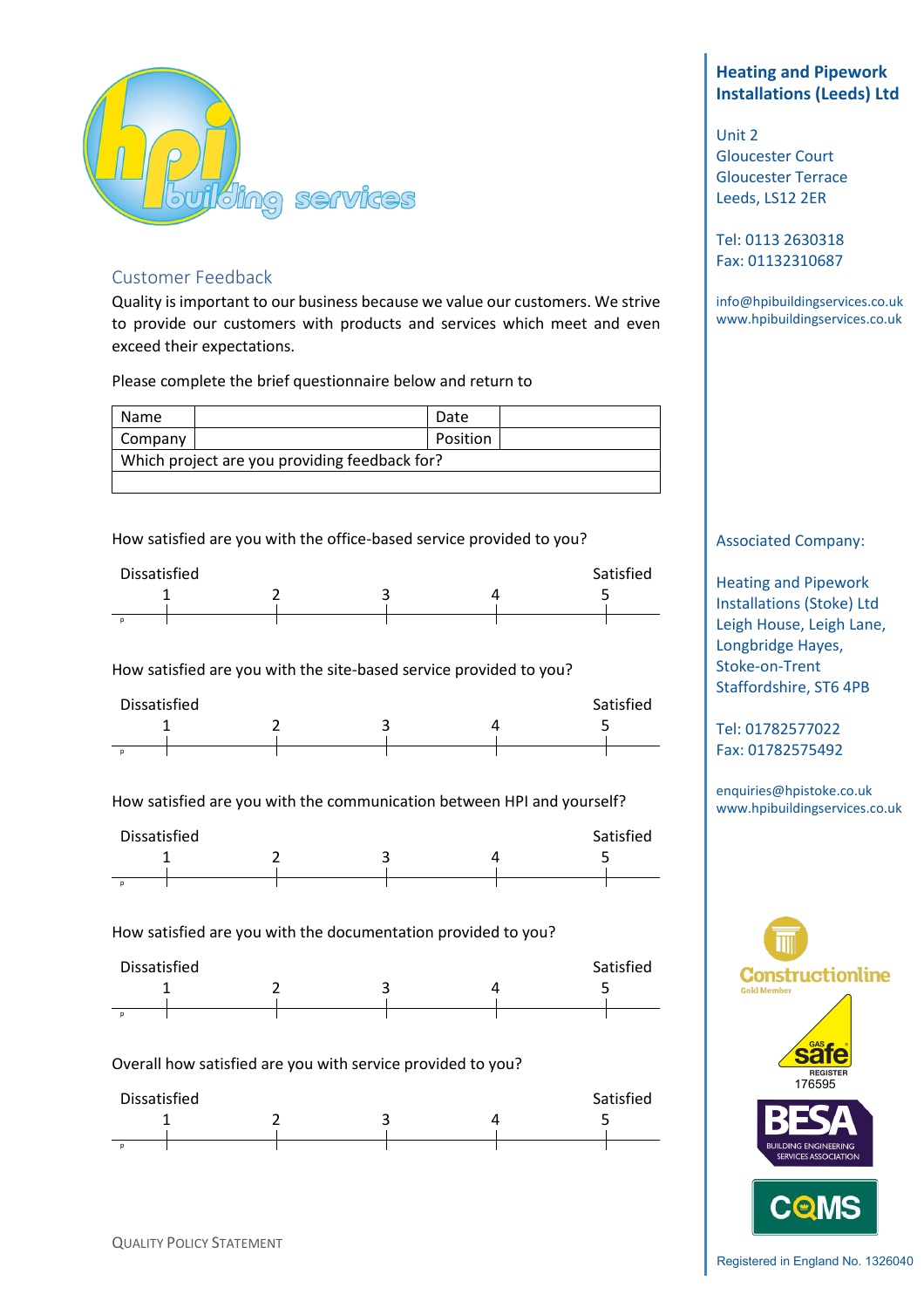

#### Any further comments

# **Heating and Pipework Installations (Leeds) Ltd**

Unit 2 Gloucester Court Gloucester Terrace Leeds, LS12 2ER

Tel: 0113 2630318 Fax: 01132310687

info@hpibuildingservices.co.uk www.hpibuildingservices.co.uk

#### Associated Company:

Heating and Pipework Installations (Stoke) Ltd Leigh House, Leigh Lane, Longbridge Hayes, Stoke-on-Trent Staffordshire, ST6 4PB

Tel: 01782577022 Fax: 01782575492



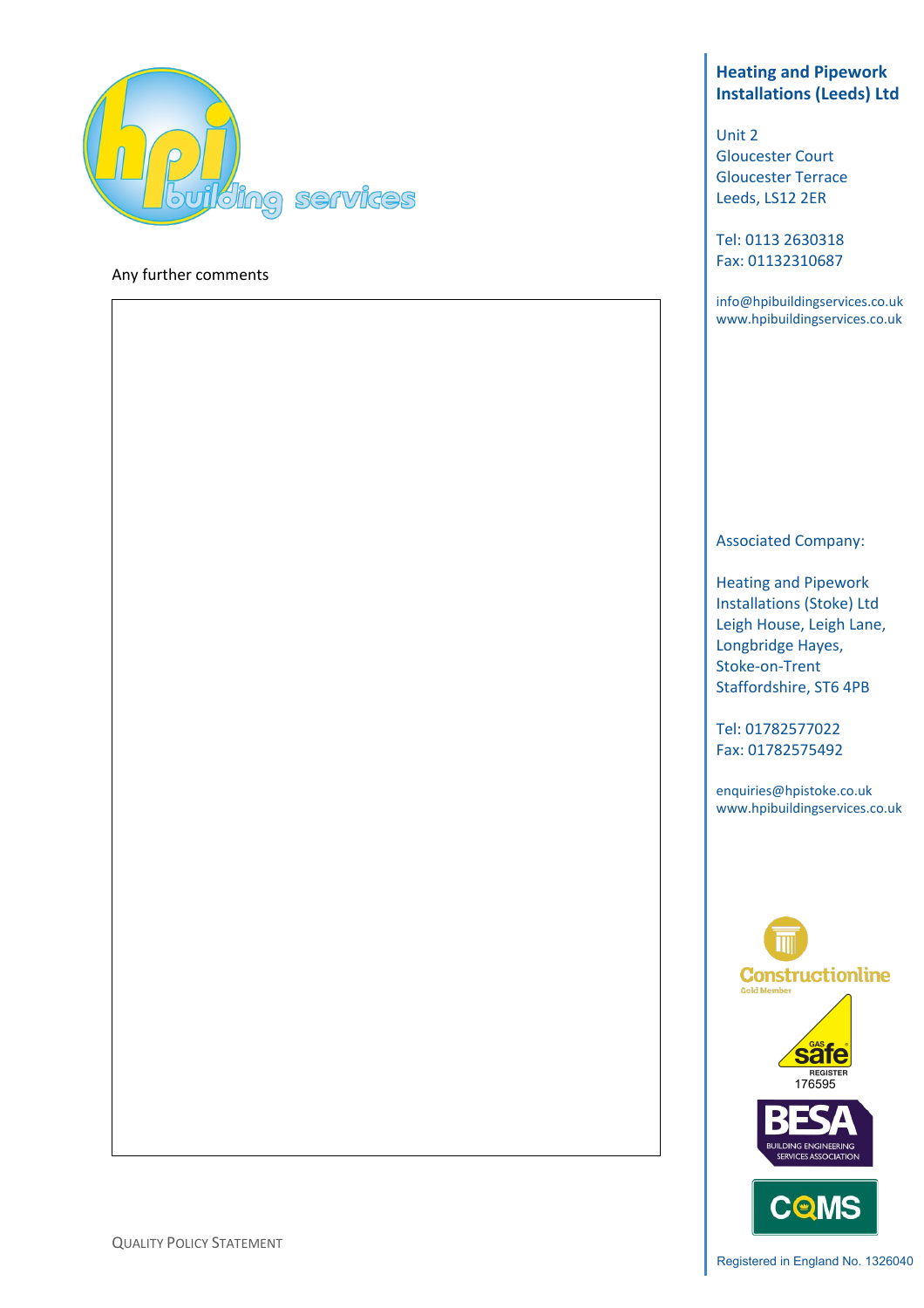

# Customer Complaints Procedure

# **Heating and Pipework Installations (Leeds) Ltd**

Unit 2 Gloucester Court Gloucester Terrace Leeds, LS12 2ER

Tel: 0113 2630318 Fax: 01132310687

info@hpibuildingservices.co.uk www.hpibuildingservices.co.uk

## Associated Company:

Heating and Pipework Installations (Stoke) Ltd Leigh House, Leigh Lane, Longbridge Hayes, Stoke-on-Trent Staffordshire, ST6 4PB

Tel: 01782577022 Fax: 01782575492



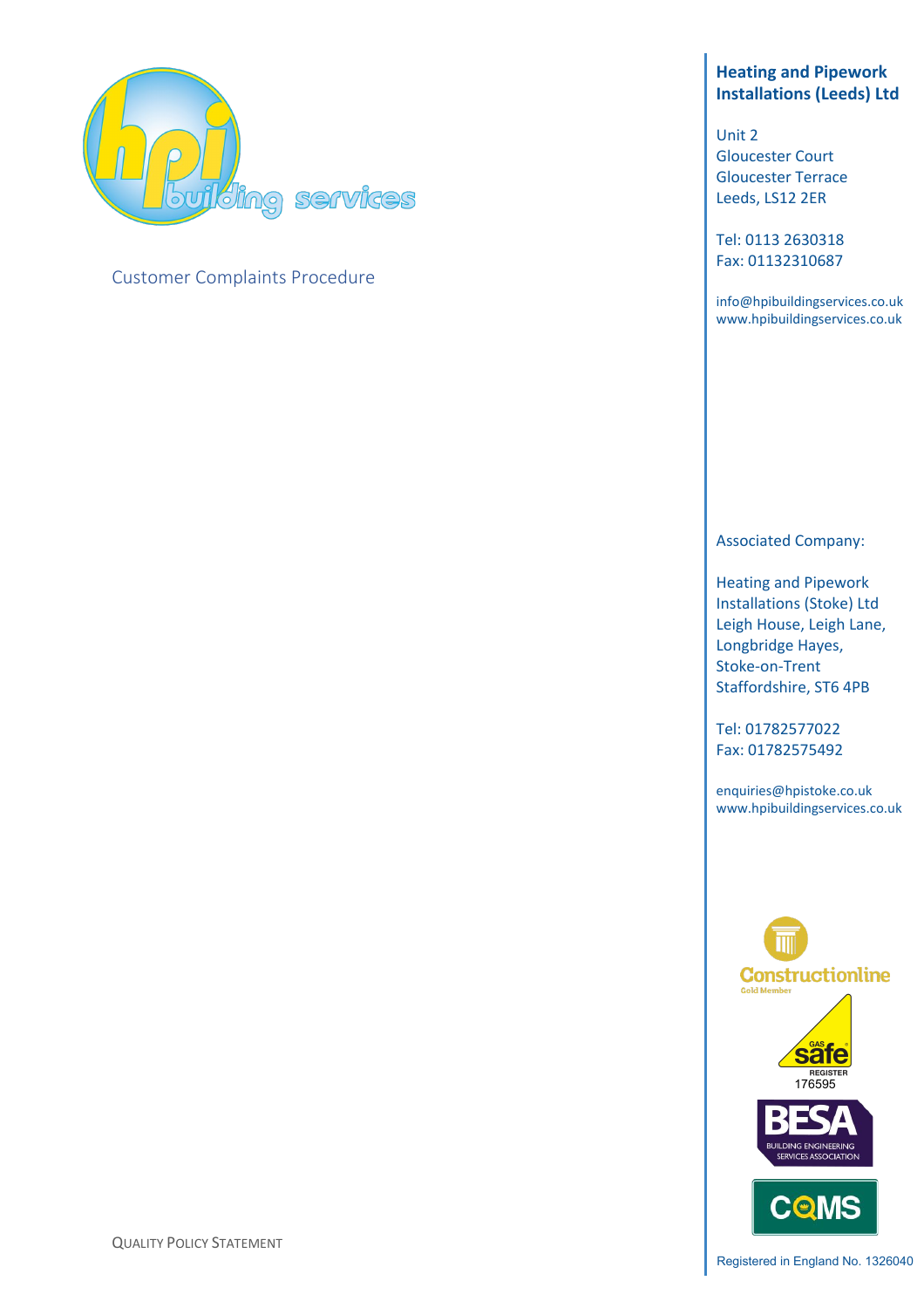

Stage 1 Frontline Resolution Always try to resolve the complaint quickly and to the customers satisfaction wenever we can





Is the customer satisfied with the decision

Complaint closed and outcome recorded. Preventative action taken in order to avert recurance. Revised procedures are developed and implemented as considered approproate and are reviewd at Management Review accordingly



# **Heating and Pipework Installations (Leeds) Ltd**

Unit 2 Gloucester Court Gloucester Terrace Leeds, LS12 2ER

Tel: 0113 2630318 Fax: 01132310687

info@hpibuildingservices.co.uk www.hpibuildingservices.co.uk

Associated Company:

Heating and Pipework Installations (Stoke) Ltd Leigh House, Leigh Lane, Longbridge Hayes, Stoke-on-Trent Staffordshire, ST6 4PB

Tel: 01782577022 Fax: 01782575492

enquiries@hpistoke.co.uk www.hpibuildingservices.co.uk





QUALITY POLICY STATEMENT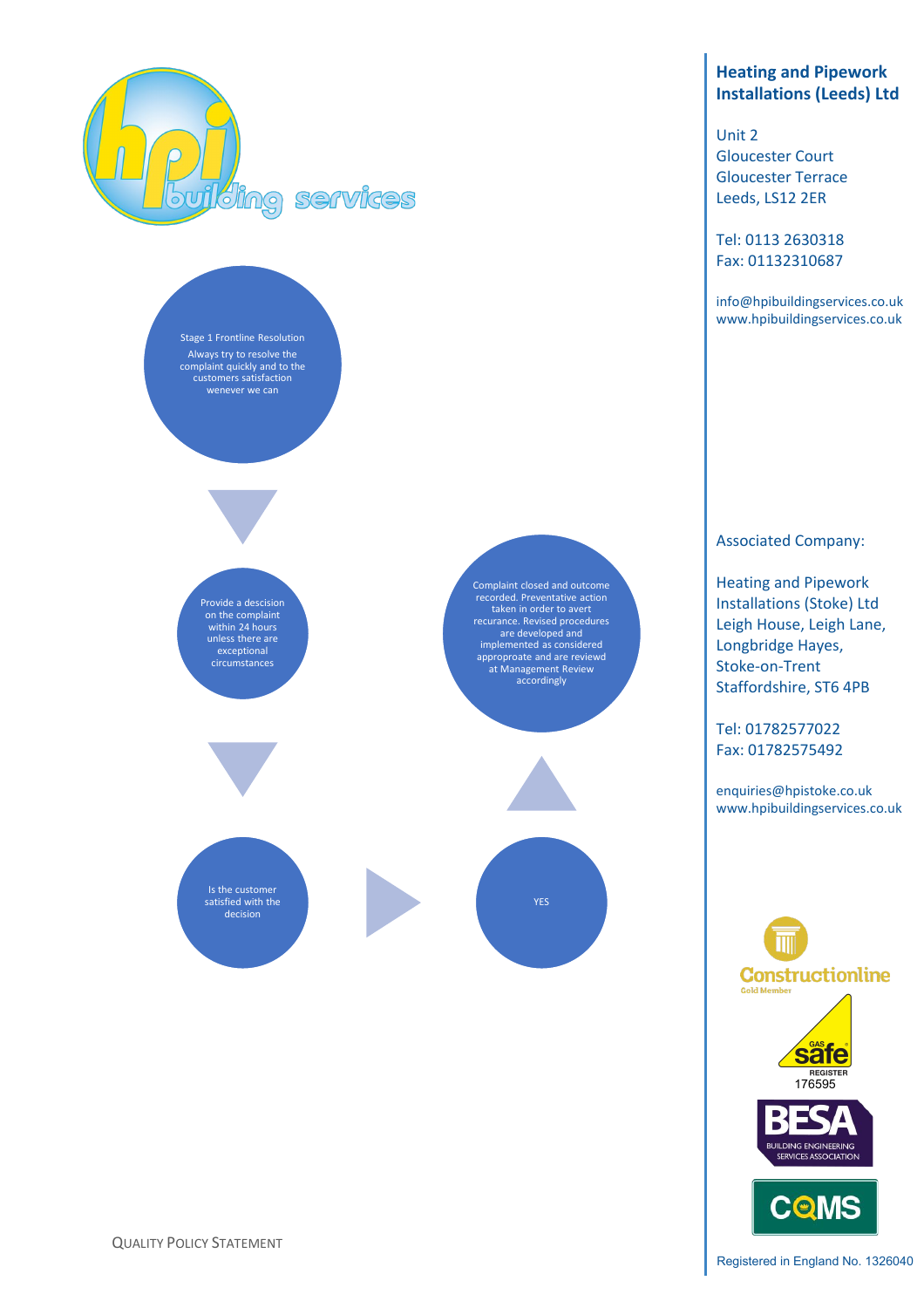

Stage 1 Frontline Resolution Always try to resolve the complaint quickly and to

the customers satisfaction wenever we can

Provide a descision on the complaint within 24 hours unless there are exceptional circumstances

Is the customer satisfied with the decision

YES

Complaint closed and outcome recorded. Preventative action taken in order to avert recurance. Revised procedures are developed and implemented as considered approproate and are reviewd at Management Review accordingly

**Heating and Pipework Installations (Leeds) Ltd**

Unit 2 Gloucester Court Gloucester Terrace Leeds, LS12 2ER

Tel: 0113 2630318 Fax: 01132310687

info@hpibuildingservices.co.uk www.hpibuildingservices.co.uk

# Associated Company:

Heating and Pipework Installations (Stoke) Ltd Leigh House, Leigh Lane, Longbridge Hayes, Stoke-on-Trent Staffordshire, ST6 4PB

Tel: 01782577022 Fax: 01782575492

enquiries@hpistoke.co.uk www.hpibuildingservices.co.uk



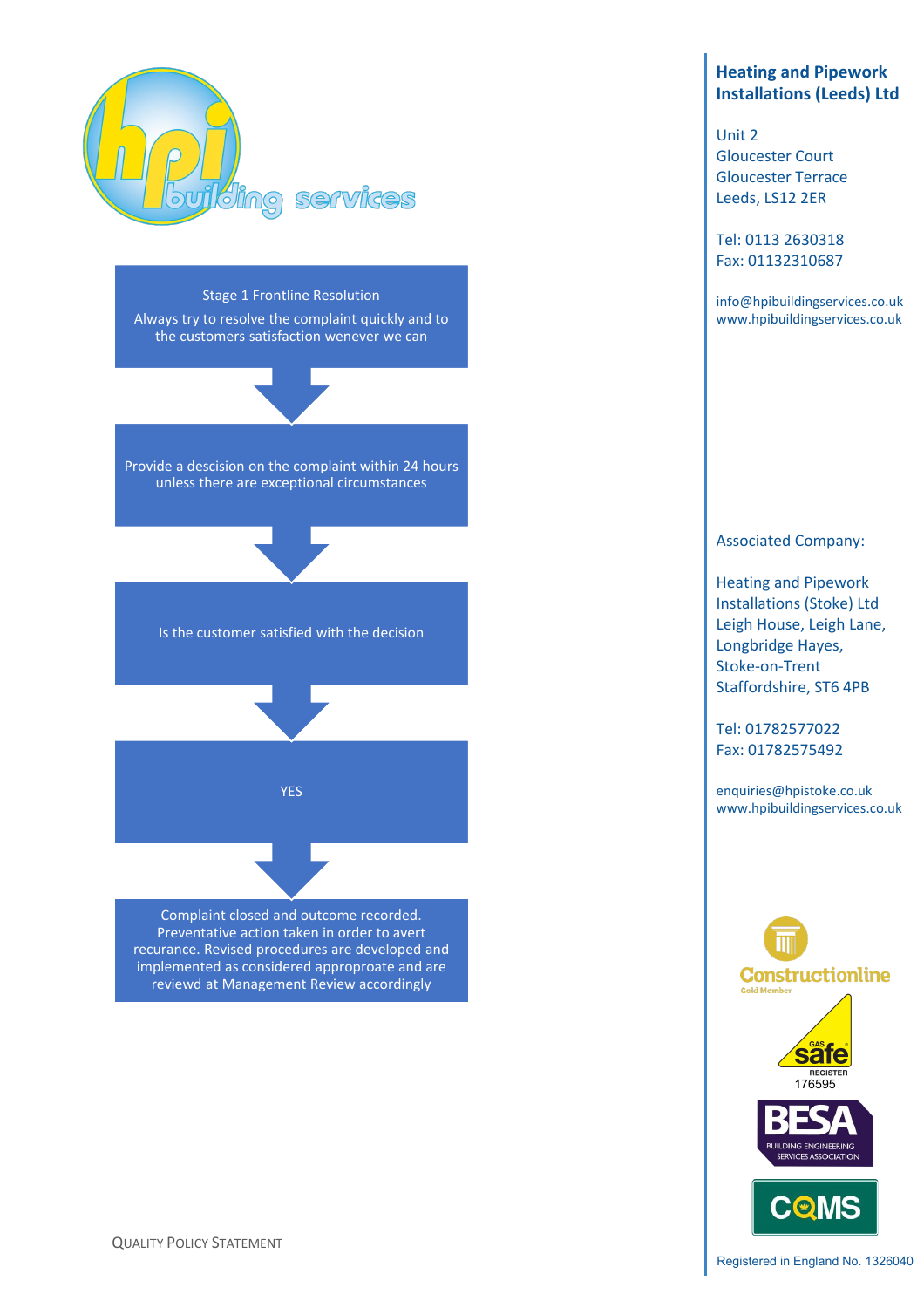

# Performance monitoring

# **Heating and Pipework Installations (Leeds) Ltd**

Unit 2 Gloucester Court Gloucester Terrace Leeds, LS12 2ER

Tel: 0113 2630318 Fax: 01132310687

info@hpibuildingservices.co.uk www.hpibuildingservices.co.uk

## Associated Company:

Heating and Pipework Installations (Stoke) Ltd Leigh House, Leigh Lane, Longbridge Hayes, Stoke-on-Trent Staffordshire, ST6 4PB

Tel: 01782577022 Fax: 01782575492



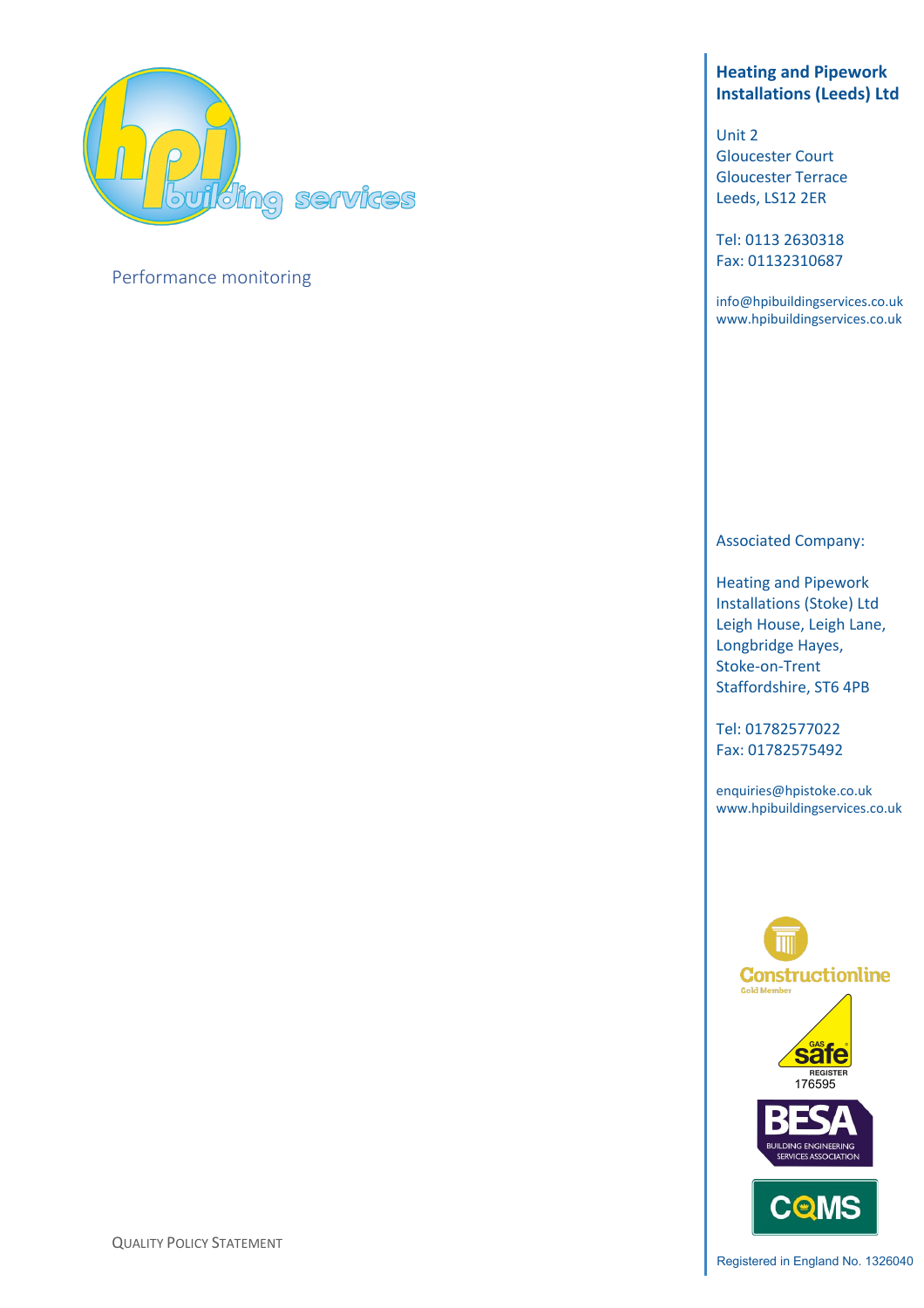

**Training** 

See Separate Training Spread Sheet

# **Heating and Pipework Installations (Leeds) Ltd**

Unit 2 Gloucester Court Gloucester Terrace Leeds, LS12 2ER

Tel: 0113 2630318 Fax: 01132310687

info@hpibuildingservices.co.uk www.hpibuildingservices.co.uk

## Associated Company:

Heating and Pipework Installations (Stoke) Ltd Leigh House, Leigh Lane, Longbridge Hayes, Stoke-on-Trent Staffordshire, ST6 4PB

Tel: 01782577022 Fax: 01782575492



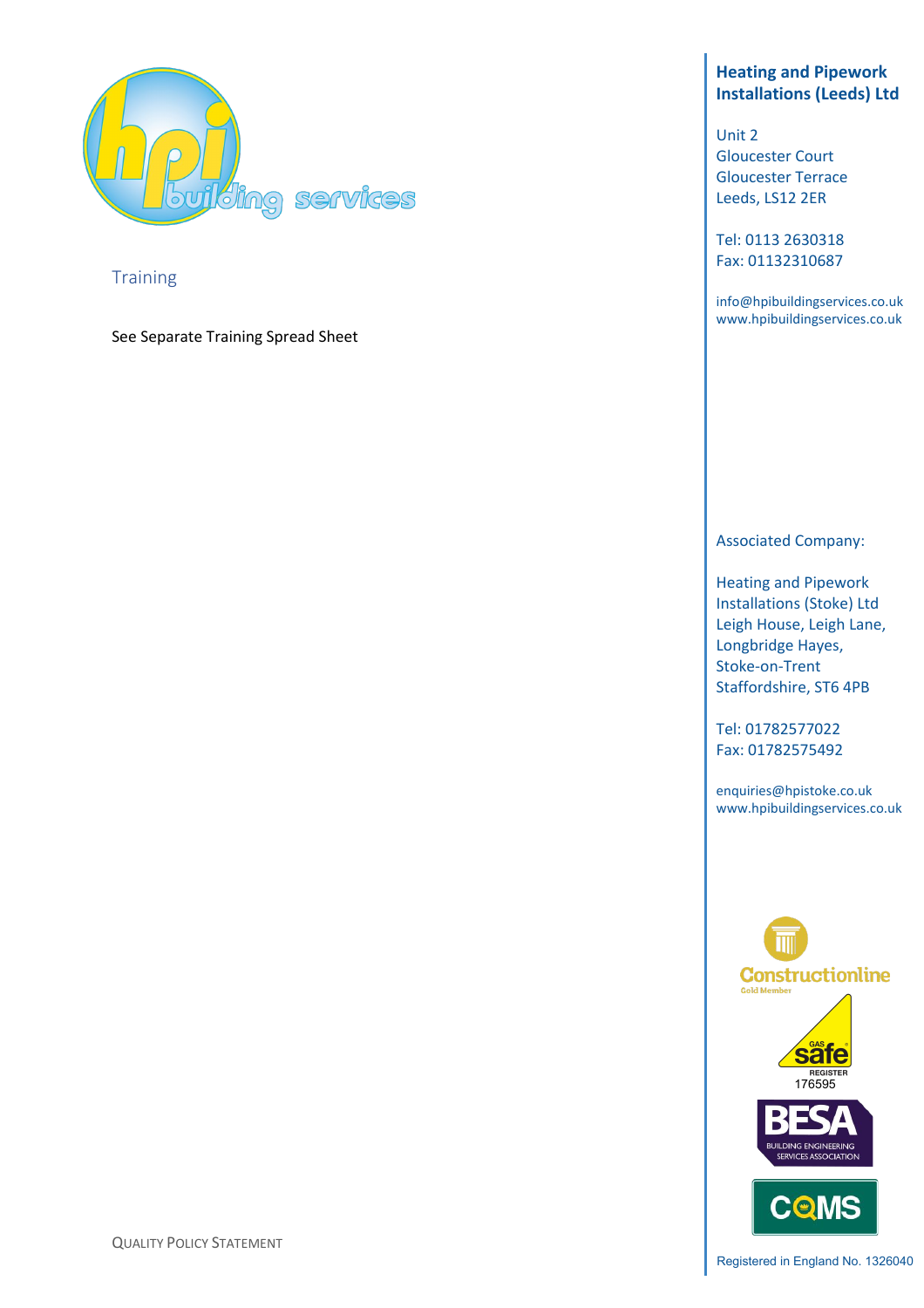

# Internal Process Audit

# **Heating and Pipework Installations (Leeds) Ltd**

Unit 2 Gloucester Court Gloucester Terrace Leeds, LS12 2ER

Tel: 0113 2630318 Fax: 01132310687

info@hpibuildingservices.co.uk www.hpibuildingservices.co.uk

## Associated Company:

Heating and Pipework Installations (Stoke) Ltd Leigh House, Leigh Lane, Longbridge Hayes, Stoke-on-Trent Staffordshire, ST6 4PB

Tel: 01782577022 Fax: 01782575492

enquiries@hpistoke.co.uk www.hpibuildingservices.co.uk